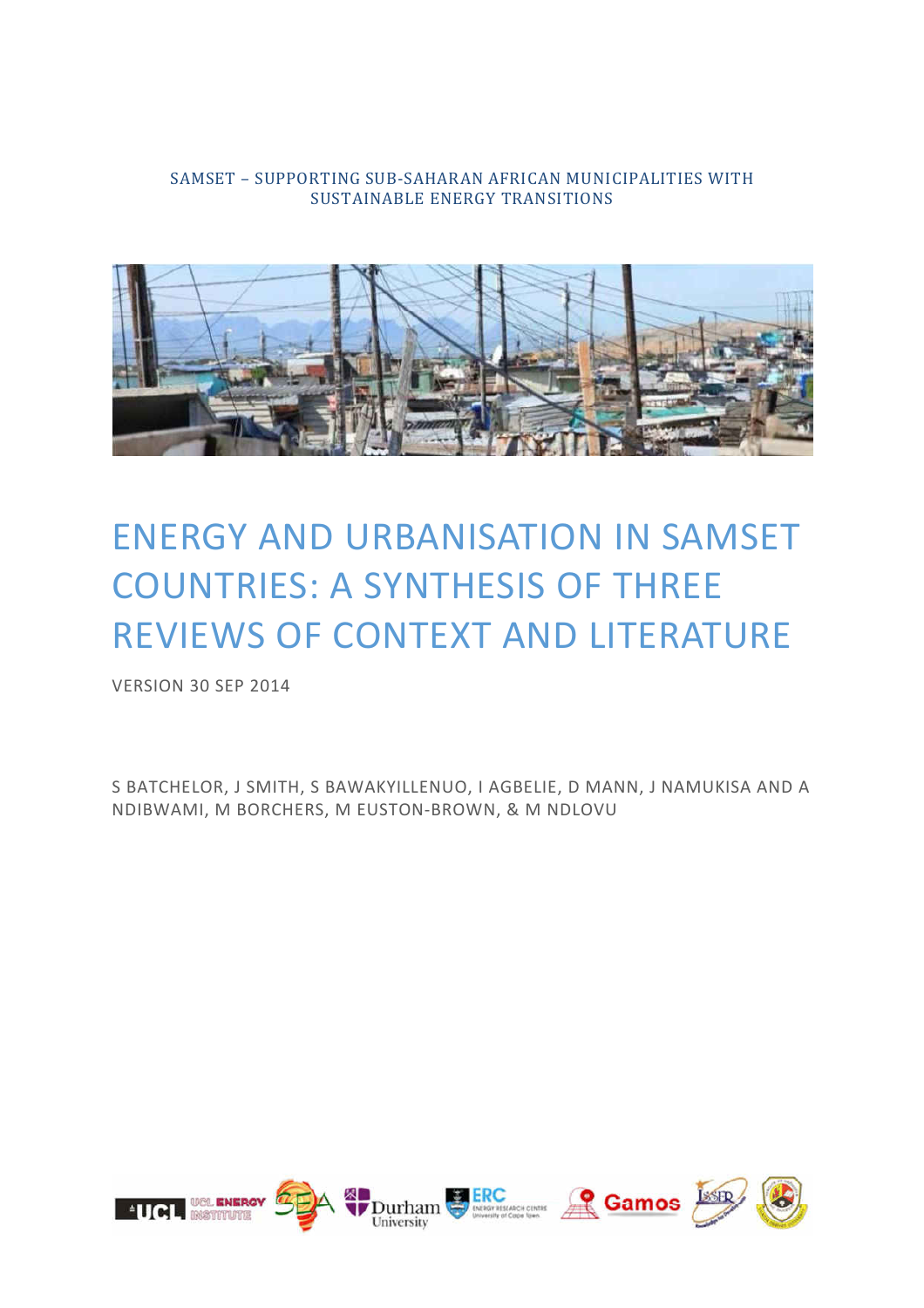### **1 INTRODUCTION**

This paper seeks to synthesise three country-level literature review reports for the SAMSET project:

- 'Energy and Urbanisation in South Africa' (Sustainable Energy Africa 2014),
- 'The Nexus between Urbanisation and Energy in Ghana: A Literature Review' (Bawakyillenuo and Agbelie 2014), and
- 'Energy and Urbanisation in Uganda: Context report and literature review' (Mann, Namukisa and Ndibwami 2014).

Material from these reports has been re-organised by the key questions addressed by the literature reviews:

- Urban Institutional Context: What are the relevant government departments and urban administrative units?
- Energy Context: What is the overall urban energy situation?
- Activities: What relevant plans are in place or approaches have been tried regarding sustainable urban energy, and to what effect?
- Lessons for SAMSET: What are appropriate approaches going forward around sustainable energy transitions at local government level?

Within these sections, material is organised when possible by key themes. This synthesis paper does not include the entirety of each country-level paper, but instead aims to focus on key themes and issues.

The purpose of the synthesis is to enable comparison of key factors between the countries, and to form a foundation for any knowledge sharing activities within the SAMSET project. By having a contextual overview it is hoped that stakeholders will be enabled to position new information and co-construct ideas about clean energy transitions.

The paper starts by describing the mandates of key levels of authority, followed by a landscape view of the energy situation. It attempts to outline the plans of key stakeholders on energy transitions in urban settings, and concludes with some common observations and lessons that may be relevant to the next stages of SAMSET.



**Figure 1-1 Graphic showing common 'action issues' for clean energy transitions**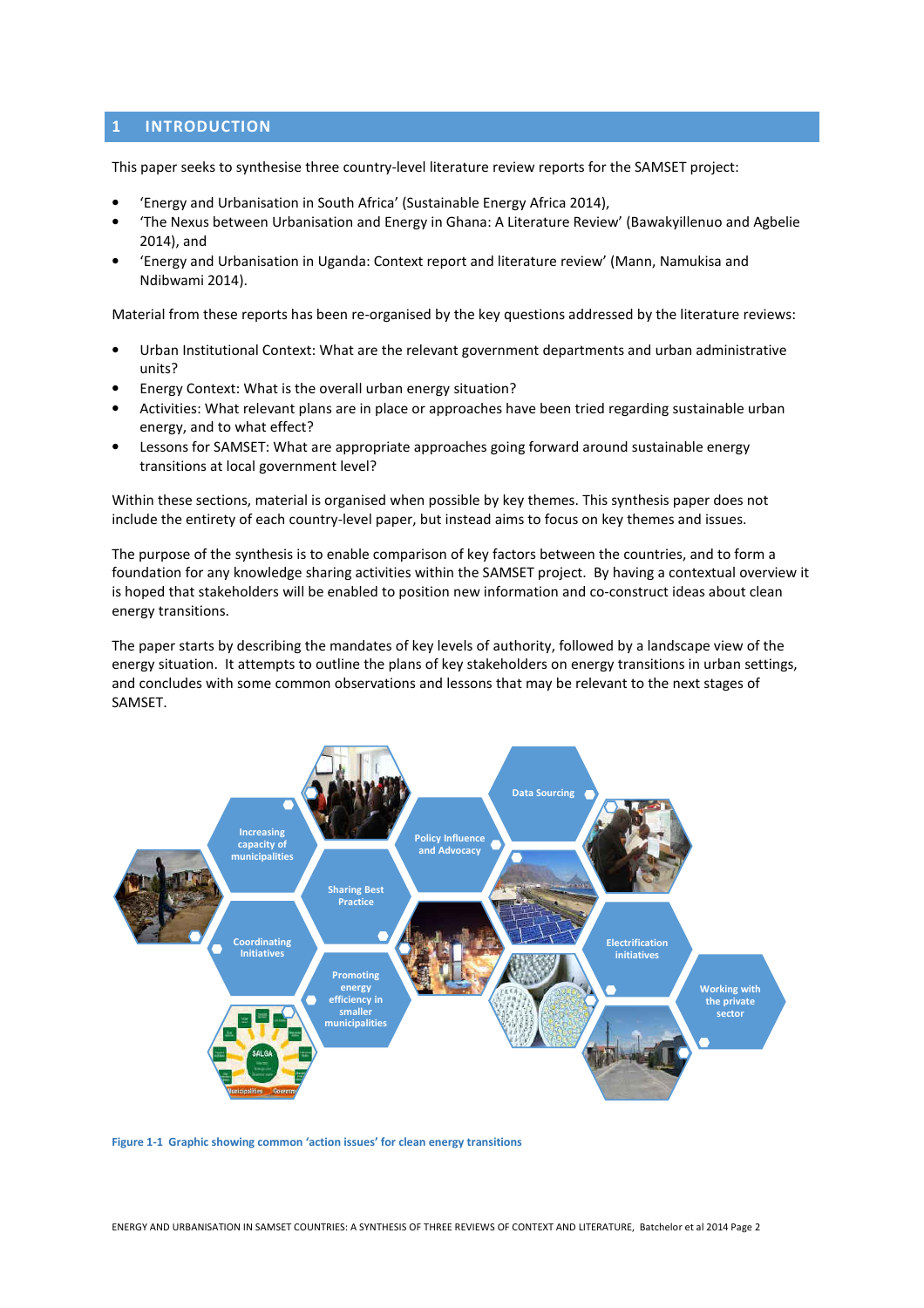**Contents** 

| 1                       |            |                                                                                       |  |
|-------------------------|------------|---------------------------------------------------------------------------------------|--|
| $\mathbf{2}$            |            | URBAN INSTITUTIONAL CONTEXT: WHAT ARE THE RELEVANT GOVERNMENT DEPARTMENTS AND         |  |
|                         | 2.1        |                                                                                       |  |
|                         | 2.2        |                                                                                       |  |
|                         | 2.3        |                                                                                       |  |
| $\overline{\mathbf{3}}$ |            |                                                                                       |  |
|                         | 3.1        |                                                                                       |  |
|                         | 3.2        |                                                                                       |  |
|                         | 3.3        |                                                                                       |  |
| 4                       |            | ISSUES: WHAT ARE THE KEY ISSUES (I.E. PROBLEMS AND OPPORTUNITIES) AROUND SUSTAINABLE  |  |
|                         | 4.1        |                                                                                       |  |
|                         | 4.2        |                                                                                       |  |
|                         | 4.3        |                                                                                       |  |
|                         | 4.4        |                                                                                       |  |
|                         | 4.5        |                                                                                       |  |
|                         | 4.6        |                                                                                       |  |
|                         | 4.7        |                                                                                       |  |
|                         | 4.8        |                                                                                       |  |
|                         | 4.9        |                                                                                       |  |
|                         | 4.10       |                                                                                       |  |
| 5.                      |            | LESSONS FOR SAMSET: WHAT ARE APPROPRIATE APPROACHES GOING FORWARD AROUND              |  |
|                         |            |                                                                                       |  |
|                         | 5.1        |                                                                                       |  |
|                         | 5.2        |                                                                                       |  |
|                         | 5.3        |                                                                                       |  |
|                         | 5.4        |                                                                                       |  |
|                         | 5.5<br>5.6 |                                                                                       |  |
|                         | 5.7        |                                                                                       |  |
|                         | 5.8        |                                                                                       |  |
|                         | 5.9        |                                                                                       |  |
| 6                       |            |                                                                                       |  |
| $\overline{7}$          |            |                                                                                       |  |
|                         |            | ANNEX ACTIVITIES: SOME RELEVANT PLANS THAT ARE IN PLACE OR APPROACHES HAVE BEEN TRIED |  |
|                         | 7.1        |                                                                                       |  |
|                         | 7.2        |                                                                                       |  |
|                         | 7.3        |                                                                                       |  |
|                         | 7.4        |                                                                                       |  |
|                         | 7.5        |                                                                                       |  |
|                         | 7.6        |                                                                                       |  |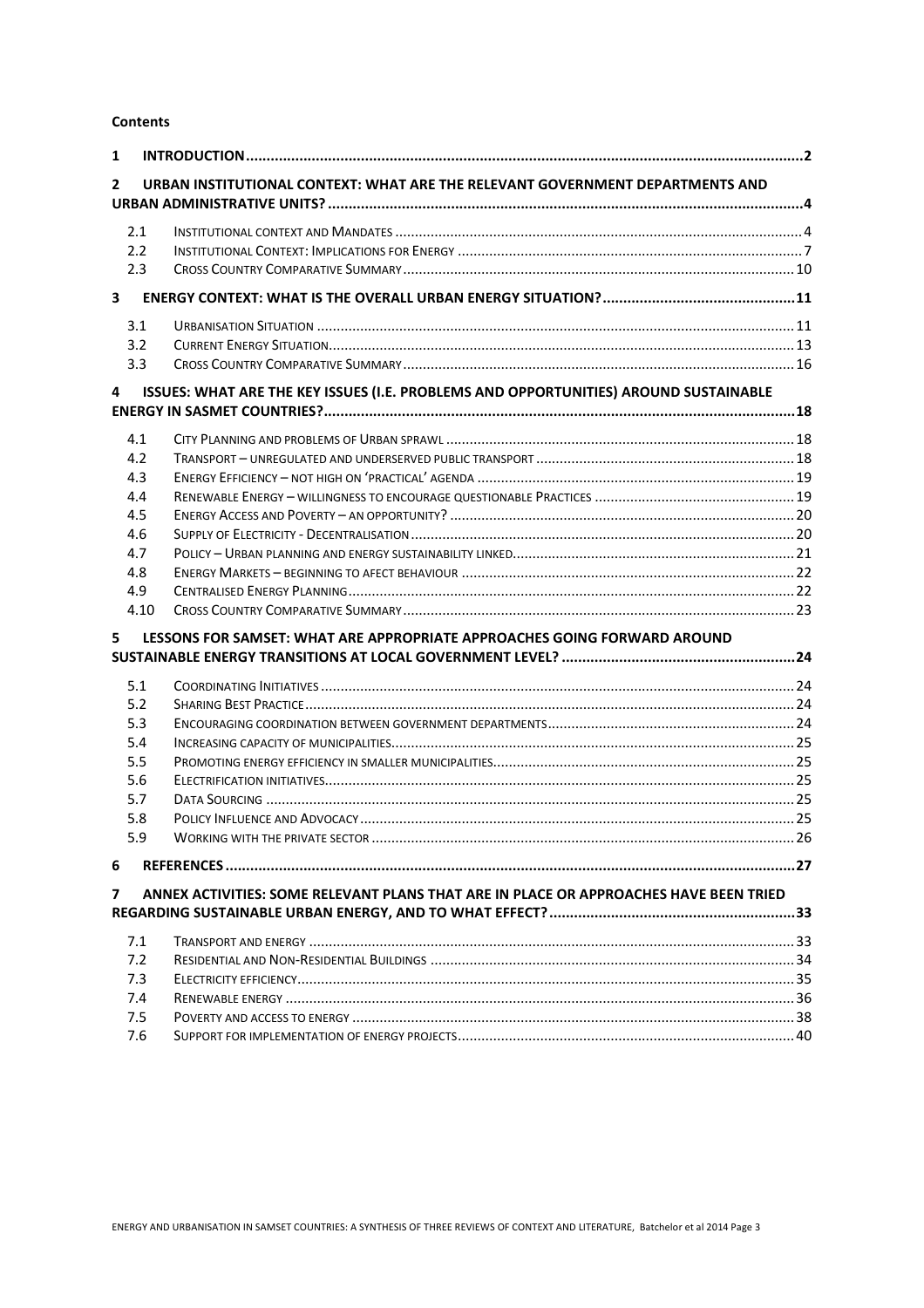### **2 URBAN INSTITUTIONAL CONTEXT: WHAT ARE THE RELEVANT GOVERNMENT DEPARTMENTS AND URBAN ADMINISTRATIVE UNITS?**

### 2.1 INSTITUTIONAL CONTEXT AND MANDATES

This section gives an overview of the urban institutional context for each country, with a focus on the government departments and urban administrative units that are relevant for the SAMSET project.

### 2.1.1 SOUTH AFRICA

South Africa has three separate spheres of government – national, provincial and local or municipal government. Each has their own mandates which are largely derived from the Constitution. They are required to cooperate with each other, but are not functionally responsible for the mandates of the others, although national and provincial government is required to support local government in carrying out its role (COGTA 2013). Within national government, the Department of Cooperative Governance and Traditional Affairs (COGTA) provides this support function. The South African Local Government Association (SALGA) provides a coordinating function amongst local government, and represents local government to national government and elsewhere on issues of relevance to them. In spite of a clear separation of most mandates and functions, policies across the three spheres of government, or even in any one sphere, are often are poorly coordinated or conflicting.

In the Constitution of South Africa (1996), three categories of municipalities were established: a) Category A: A municipality that has exclusive municipal executive and legislative authority in its area; B) Category B: A municipality that shares municipal executive and legislative authority in its area with a category C municipality within whose area it falls; and c) Category C: A municipality that has municipal executive and legislative authority in an area that includes more than one municipality.

Municipalities are the seat of service delivery, and their mandate includes the following in terms of the Constitution (1996):

| air pollution                 | building regulations                    | municipal roads     |
|-------------------------------|-----------------------------------------|---------------------|
| electricity reticulation      | municipal planning                      | traffic and parking |
| municipal public transport    | stormwater management                   | street lighting     |
| water and sanitation services | refuse removal and solid waste disposal |                     |

#### **Table 2-1 Service Delivery responsibilities of Municipalities in South Africa**

The overarching planning framework in each local government is their Integrated Development Plan (IDP) which covers a 5 year period. This is supported by key planning documents such as the Spatial Development Framework and the Medium-Term Income and Expenditure Framework. The Integrated Urban Development Framework discussion document (IUDF 2013) notes that local government planning is too short-term, and advocated an overarching 30 year planning framework. Local government is able to raise revenue from property rates and service delivery payments, amongst other sources. They are also the recipient of various conditional and unconditional grants from national government, including the Equitable Share Grant (which includes the Free Basic Electricity grant) and the Municipal Infrastructure Grant. Municipalities are also able to raise loans.

There is great concern regarding the capacity of local government to address their service delivery mandates, particularly in the face of rapid urbanization occurring in many towns and cities. In addition, municipal finances are often under stress, both because of capacity and management issues as well as revenue shortfalls (FCC 2013). This exacerbates service delivery backlogs and results in inadequate attention to the maintenance and upgrading of key infrastructure such as electricity distribution systems. In South Africa about 179 municipalities are licensed electricity distributors, although the national utility, Eskom, also distributes directly to small and large customers in many urban areas. The lack of attention to municipal electricity infrastructure is of great concern, as electricity sales are a critical source of revenue for many municipal distributors as it cross-subsidises other important municipal functions. A degradation in the electricity distribution system,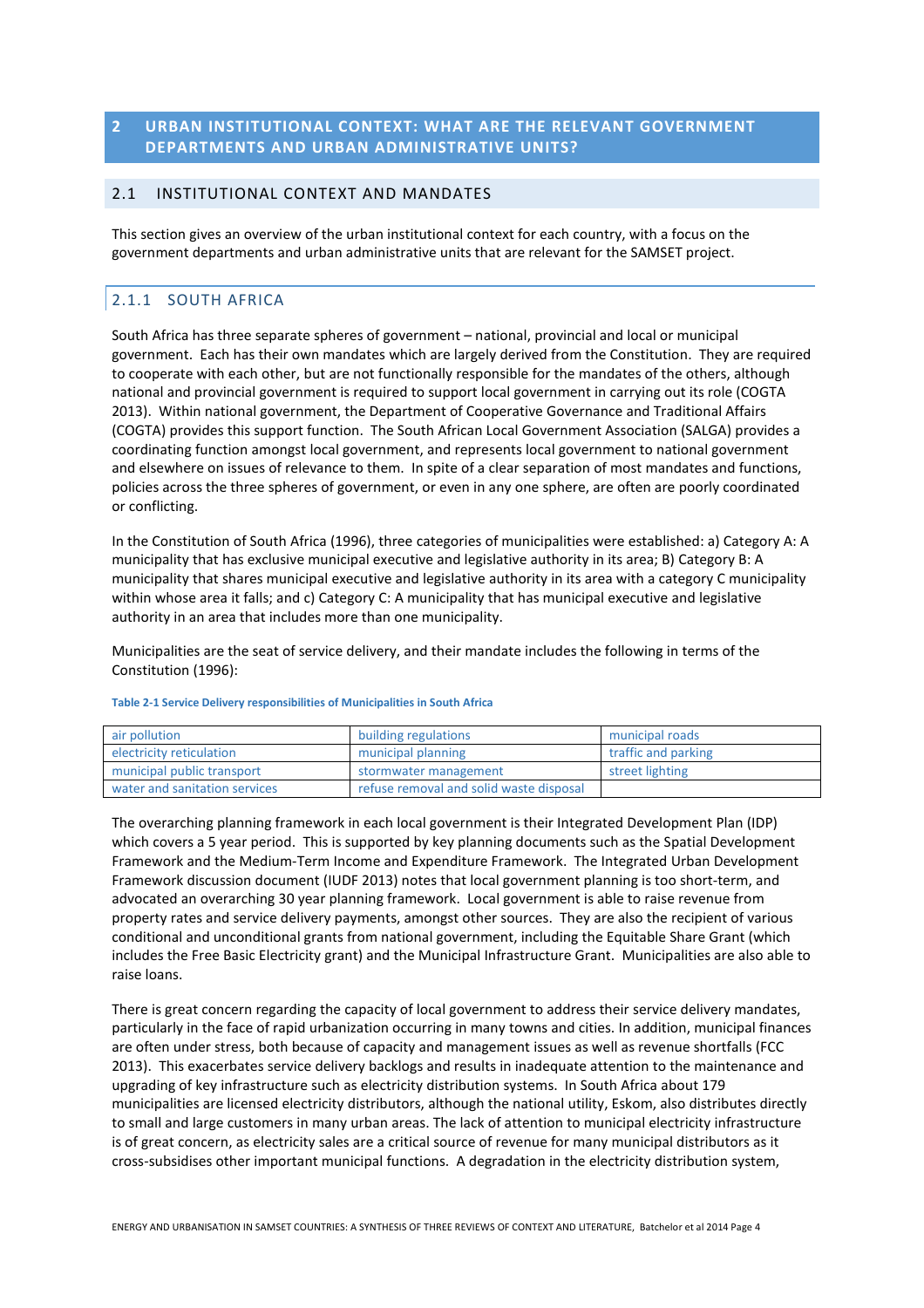while not necessarily urgent in any particular financial year, will have serious consequences for municipal finances in the medium-term.

### 2.1.2 UGANDA

Uganda is a presidential republic, in which the President of Uganda is both head of state and head of government. Several political parties are active, but the ruling National Resistance Movement has been in power since 1986. Executive power is exercised by the government through line ministries. Legislative power is vested in both the government and the National Assembly to which the members are elected by votes from all citizens over 18 of years of age.

Uganda technically has three separate spheres of government – national, district and local or municipal government each with its own mandate, which is largely derived from the Constitution. They are not functionally responsible for the mandates of the others, although national and district government is required to support local government in carrying out its role. Within national government, the Ministry of Local Government manages the funding to districts and Local Councils of various levels; most district and local governments derive the vast majority of their operating revenues and infrastructure investments through grants from national government. Technical support to urban governments is the responsibility of the Ministry of Lands, Housing, and Urban Development (MLHUD). The non-governmental Urban Authorities Association of Uganda (UAAU) and the Ugandan Local Government Association (ULGA) provide a coordinating function amongst local government and represent local government to national government and elsewhere on issues of relevance to them. UAAU aims to serve town and municipality governments, whereas ULGA works mostly with district and lower non-urban government offices (see hierarchies below). Financial support to these associations comes in the form of membership fees and various international development funding.

Uganda is currently divided into 111 districts, plus the city of Kampala. Each district is led by both an elected Local Council Five (V) chairperson and a Resident District Coordinator who is appointed by the president of the republic. The case of Kampala is unique in that there is a State Minister in charge who oversees an Executive Director of the parastatal Kampala Capital City Authority.

Urban government structures are complex and involve several layers of elected and appointed officials. For now, population size and geographic extent determine whether an urban area is to be governed as a town board, town council, municipal council or city council. Each of these has varying levels of autonomy and responsibility. Figure 02 attempts to explain some of this hierarchy. The Mayor is the elected political leader of a town council or municipal council; however, the day-to-day business is carried out by the Town Clerk who is appointed by the President. The categories and parameters are currently being reviewed and a new National Urban Policy has been drafted with the support of World Bank/ Cities Alliance.

According to the Local Government Act 1997, Section 9, Local Government Councils "shall be the highest political authority within the area of jurisdiction of a local government and shall have legislative and executive powers to be exercised in accordance with the Constitution and this Act. And Section 4 of the same, states that "a municipal or a town council shall be a lower local government of the district in which it is situated." Kampala, as the only "city" in the country, has the status of district and as of late 2012 is governed by the parastatal Kampala Capital City Authority, which is responsible for all revenue collection, all service delivery within the central division of the city, and budget control over the remaining four divisions.

Physical plans have been written for over 60 town councils and other urban jurisdictions over the past 15 years with support from MLHUD. Some of these plans would need updating to be relevant to the current situation of rapid growth in many towns and municipalities. Most often, the plans do not take into account the financing necessary for the implementation of the planned infrastructure or the fiscal consequences of the actions. The implementation of more strategic planning frameworks is essential.

Local governments are able to raise revenue from property rates and service delivery payments, amongst other sources. They are also the recipients of various conditional and unconditional grants from national government, though these are famously inconsistent in quantity and date of arrival. Municipalities are not currently able to raise loans; however KCCA has been given a mandate to do so.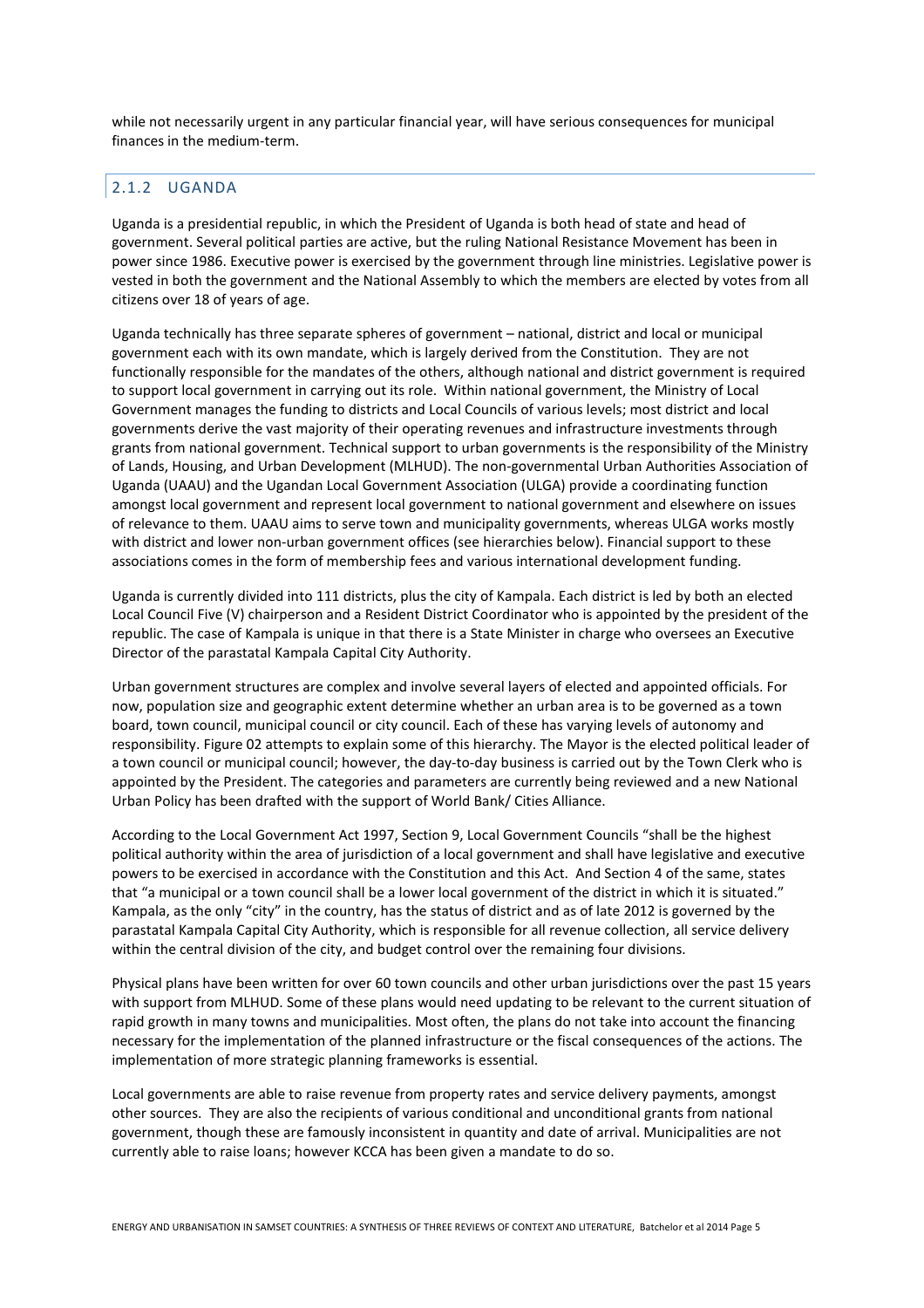

sub-county.

#### **Figure 2-1 Local governance hierarchies in urban areas of Uganda; Various sources**

As noted in earlier sections, there is great concern regarding the capacity of local government to address their service delivery mandates, particularly in the face of rapid urbanization occurring in many towns and cities. In addition, municipal finances are often under stress, both because of capacity and management issues as well as revenue shortfalls, including those linked to the inconsistency of central government grants. This exacerbates service delivery backlogs and results in inadequate attention to the maintenance and upgrading of key infrastructure such as electricity distribution systems.

### 2.1.3 GHANA

Ghana is a notable example of fiscal decentralisation, particularly in the area of political decentralisation and revenue generation. Ghana's decentralisation began in the 1988, when the Local Government Law created 110 districts within the 10 regions of the country. Each region has a non-partisan District Assembly (DA), with elections held every four years. The 1992 Constitution created Regional Co-ordinating Councils (10), District Assemblies (170) and urban, zonal, town and area councils (1,300), plus unit committees (16,000) (Crawford, 2004). The District Assembly system includes grievance and complaints procedures where members of the public can hold individual DA members and officers to account and theoretically have the officer recalled. Crawford (2009) assesses the decentralised system as having high levels of citizen participation, but finds a number of barriers to making the decentralised system accountable. The main barrier is that central government still controls much of the decision-making power, thus rendering citizens' attempts to hold local government accountable limited by their capacity to respond to needs. Councils and unity committees hold limited legislative or rating powers, and have no clearly-designated formal competencies. Instead, they are delegated tasks by their respective assembly.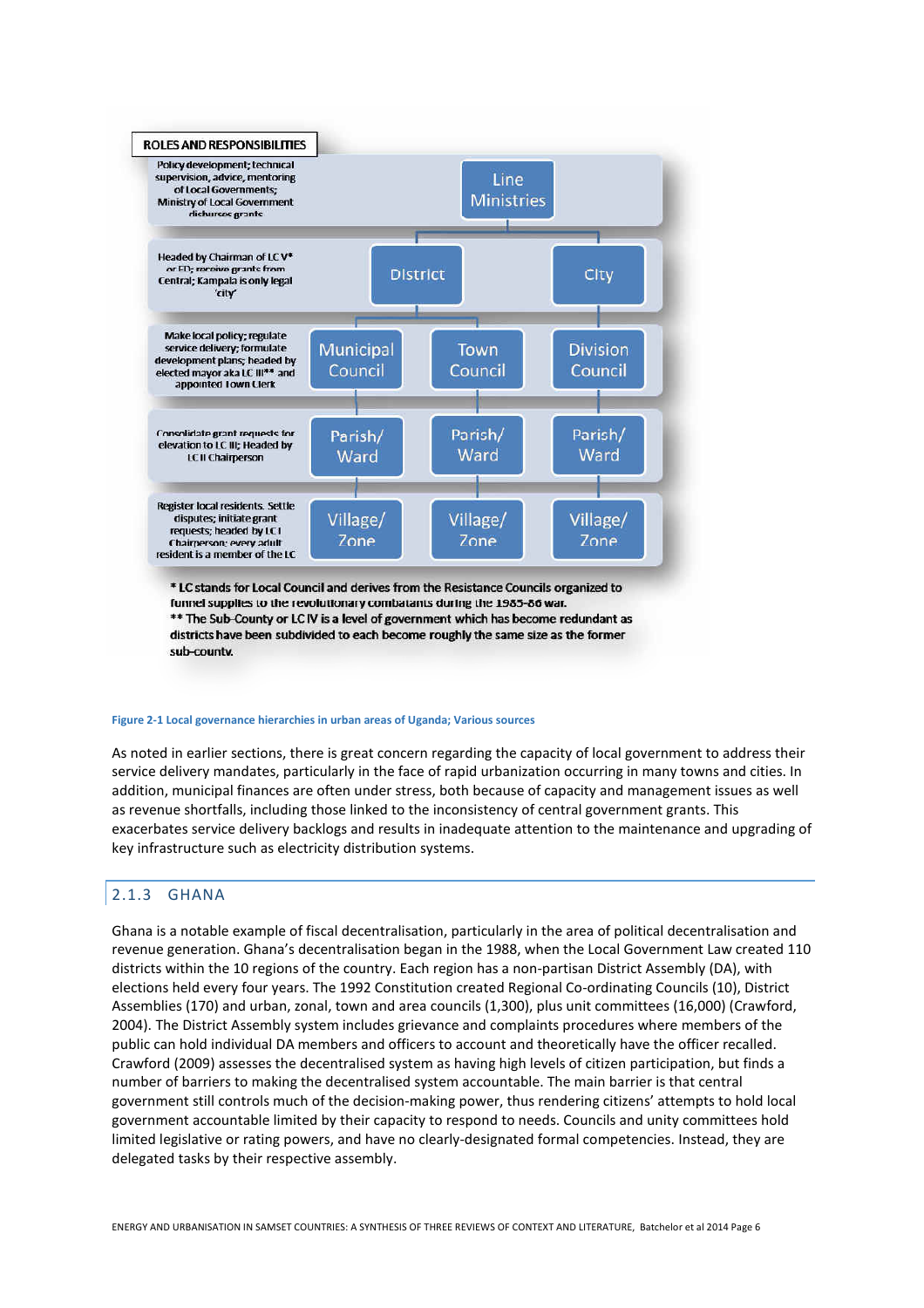Another notable characteristic of decentralisation in Ghana is the system for local revenue generation. The District Assemblies are also tasked with raising taxes. As this system has not resulted in adequate collection of taxes, the District Assemblies Common Fund (DACF) was setup to ensure funding from the central government to each district based on a revenue-sharing formula approved by Parliament. Embedded in the Constitution, this fund ensures transfers to the district assemblies of "not less than 5% of the total revenues for Ghana" (CLGF 2014). While providing only 37% of district income, this system ensures that local government receives a guaranteed amount of income which can be used at its discretion, providing some amount of financial independence. It is likely if this system were expanded that some of the problems of accountability and effectiveness could be addressed, as a guaranteed amount of funding to be spent locally could enable more attention to local problems and greater accountability to local actors (Dickovick and Reidl, 2010).

### 2.2 INSTITUTIONAL CONTEXT: IMPLICATIONS FOR ENERGY

The urban institutional context regarding energy is sometimes complicated and has various shortfalls. This sub-section outlines key challenges posed by the institutional context to providing clean decentralised energy.

### 2.2.1 SOUTH AFRICA

Transport-related mandates are spread across different spheres of government. Urban rail is a national government function and most bus services are provincially controlled, making integrated transport planning difficult and inefficient. In addition different categories of roads are the responsibility of different spheres of government, even within an urban boundary. There is a move to create Transport Authorities in the large cities to assist in coordinated planning and implementation, but experience in eThekwini suggests that these authorities are not effective as they do not control the budgets – which still sit under the different government spheres.

Low-income housing delivery is primarily a national government function, which limits the ability of municipalities to develop and manage energy policies and practices for urban construction.

Some municipal areas have electricity distribution rights divided between both municipal Electricity Departments and Eskom for historical reasons, causing some confusion, planning inefficiencies and tariff differences in areas within one municipal jurisdiction.

Implementation of sustainable energy-related interventions touches on all of these areas in some way, which provides a challenge to local governments wanting to pursue a sustainable energy future in a way that may not align with, or may be more progressive than existing national or provincial plans. These challenges are currently being grappled with as cities with Energy Strategies work at furthering these agendas. The recent process of developing an Integrated Urban Development Framework (IUDF 2013) for the country is also likely to promote more effective urban governance and may reduce such institutional inefficiency.

### 2.2.2 UGANDA

The electricity supply chain has been mandated to a number of public, private and parastatal organizations (see **Error! Reference source not found.**). Retail distribution is the responsibility of the private company UMEME with oversight and price caps set by the National Electricity Regulation Authority.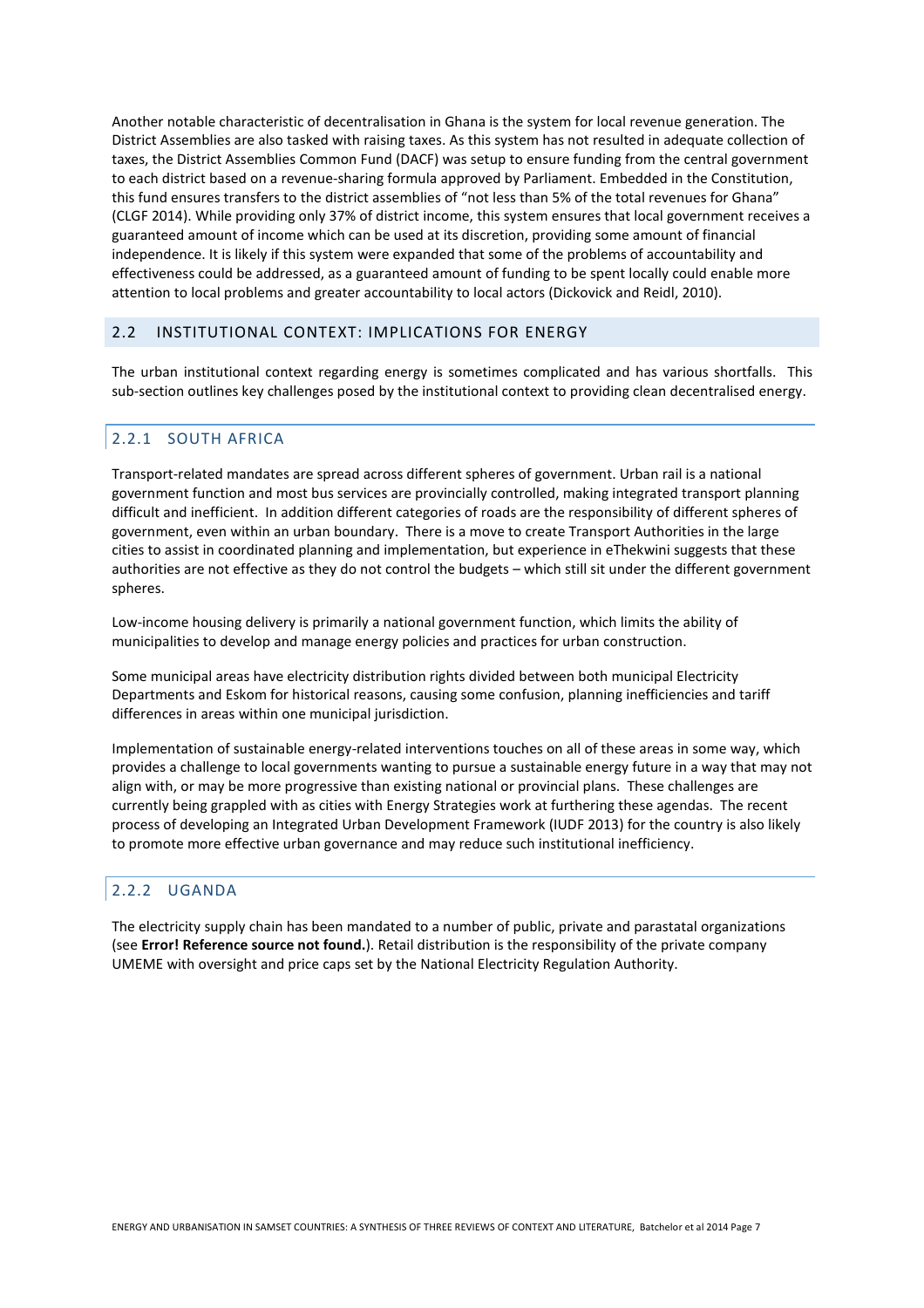

#### **Figure 2-2 Actors in the Electricity Supply Chain in Uganda (Source: MEMD 2011)**

A key challenge is the fact that UMEME has a near monopoly on direct electricity distribution, which prevents the entrance of new actors such as small- and medium-scale renewable energy providers. Implementation of sustainable energy-related interventions touches on all of these areas in some way, which provides a challenge to local governments wanting to pursue a sustainable energy future in a way that may not align with, or may be more progressive than existing national or provincial plans.

In the area of transport, new public service vehicles must be licensed by the Transport Licensing Board, an agency of the Ministry of Works. The minibuses based in Kampala are either supposed to be licensed for urban or inter-urban routes. There are, however, no limits imposed on the number of vehicles which can operate on either route and in practice vehicles seem to switch between urban and interurban services, particularly at weekends and holidays (World Bank 2005). Larger intercity buses are also ubiquitous and are often criticized for their safety record and the tendency to cause increased congestion in city centres. Efforts to even regulate highway speeds have been met with resistance and eventually abandoned.

Growing family sizes and migrations to cities have led to the subdivision of plots both within the more formal serviced urban areas as well as on the periphery in traditionally agricultural areas. This, in turn, has changed the character of the settlement form and, in the absence of any planning controls, has led to many plots lacking access to roads and other infrastructure. The official rules governing the subdivision of land are vague and vary based on the type of tenure (leasehold, freehold, or varying types of customary) and the particular point in Uganda's history in which the subdivision was made. With the passage of the Physical Planning Act in 2010, the entire national territory has been declared a national planning area, in essence, giving wider powers to control land use to the national, district, and – to some extent - local government offices. The practical effect of these new powers has yet to be fully evaluated, though some civil society organizations claim that the government has used, or will use this to evict households to make way for public or private sector investment initiatives.

#### 2.2.2.1 GHANA

Oversight over the electricity sector in Ghana is organised through centralised Government bodies. The Energy Commission (Energy Commission Act 1997 (act 541)) regulates and manages the utilisation of energy resources in the country. As part of this role, the commission is the main technical regulator, responsible for granting licenses for gas and electricity distribution within the country. A separate Public Utilities and Regulatory Commission is responsible for overseeing the price development in the energy sector, ensure competition and monitor the operation standards of public utility provision. Additionally, the environmental protection agency (EPA) must assess the environmental impact of all new electricity generation projects before approval is given.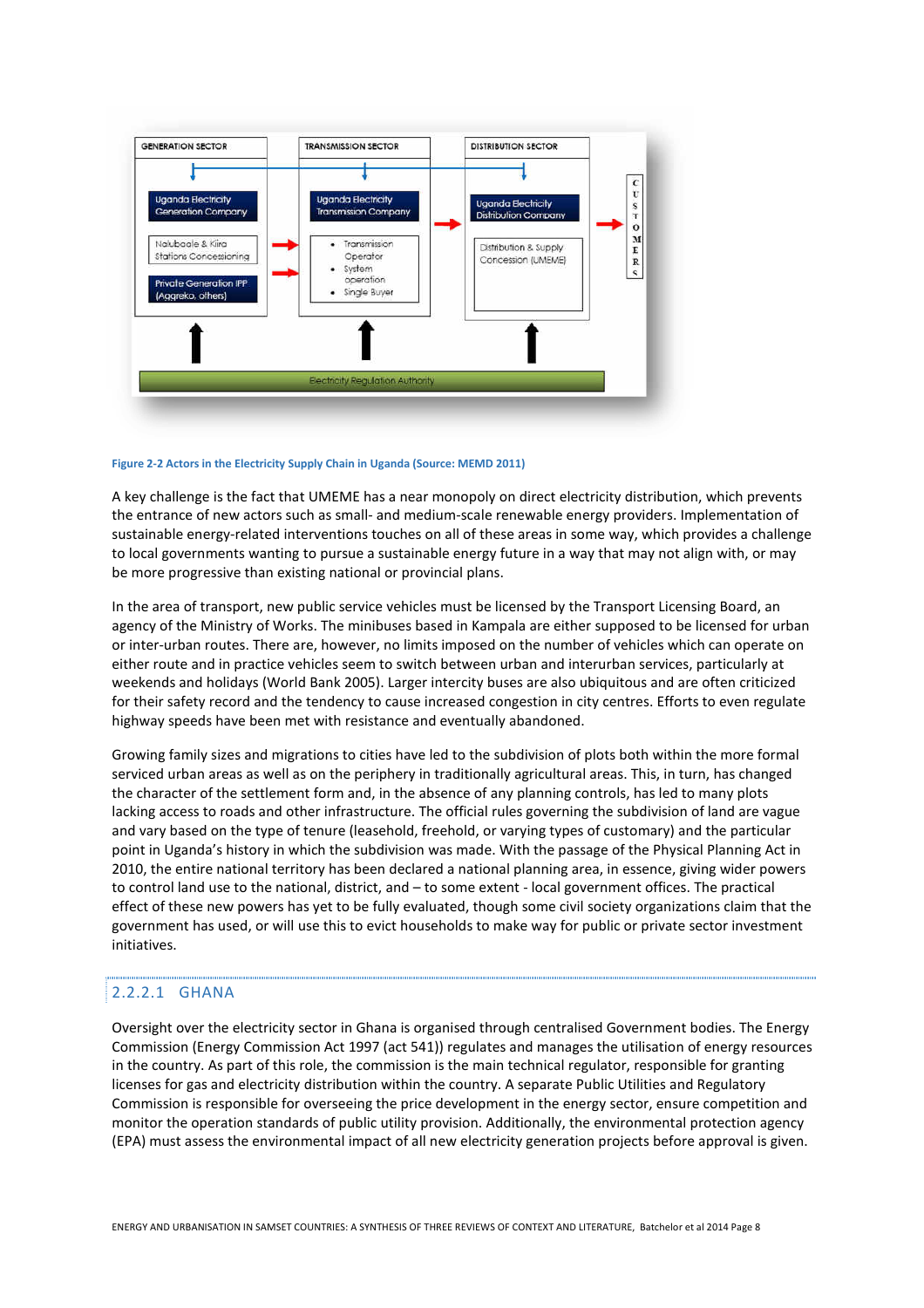Whilst the Ghana energy sector has traditionally been dominated by the nationally owned Volta River Authority (VRA) and largely remains so today, steps have been taken to increase competition and private sector participation. The Volta River Development Act, 2005 (Act 692) loosened the monopoly on electricity transmission by allowing private companies to bid on public tenders to manage the national power grid. The current operator of the national transmission is GRIDCo. GRIDCo originated as part of VRA, but is now incorporated as an independent limited liability company. The national grid extends across the country, and is connected to those run by neighbouring SONABEL in Burkina Faso, and CEB in Togo and Benin. Together these grids comprise segments of the regional West African Power Pool (WAPP), facilitating a regional electricity market.

VRA continues to be the primary electricity generator in Ghana, responsible for nearly 75% of total installed capacity. However, several independent power producers have started introducing new generation facilities. Notable actors include domestic CENIT Energy Ltd, currently contributing 120MWh, and American General Electrics, who has presented plans for a 1000MWh plant to be ready by 2016. The rise of independent power producers has been encouraged by feed-in-tariffs for cogeneration plants, as well as various fiscal incentives offered as part of the recently introduced Renewable Energy Act. To further strengthen the role of independent power producers, efforts need to go into securing competitive pricing mechanisms on a central level, and reduce the inefficiencies of the transportations and distribution side.

New actors have emerged on both the generation and distribution side. Three different distributors now operate in the country: the Electricity Company of Ghana (publicly owned), The Northern Electricity Company, (a wholly owned subsidiary of the VRA) and Enclave Power Company. However, since these companies target distinct geographic markets, little direct competition is occurring. While hope persists that increased competition may lead to increased investments in distribution infrastructure, considerable losses are currently occurring due to outdated or poorly maintained equipment. The Energy Development and Access Programme, funded by the World Bank, is making some progress towards increasing the efficiency of ECGs distribution. However, the latest project reports reveal that as much as 25% of total generated electricity may never reach consumers, causing annual losses of almost \$100 million and contributing to considerable waste of natural resources.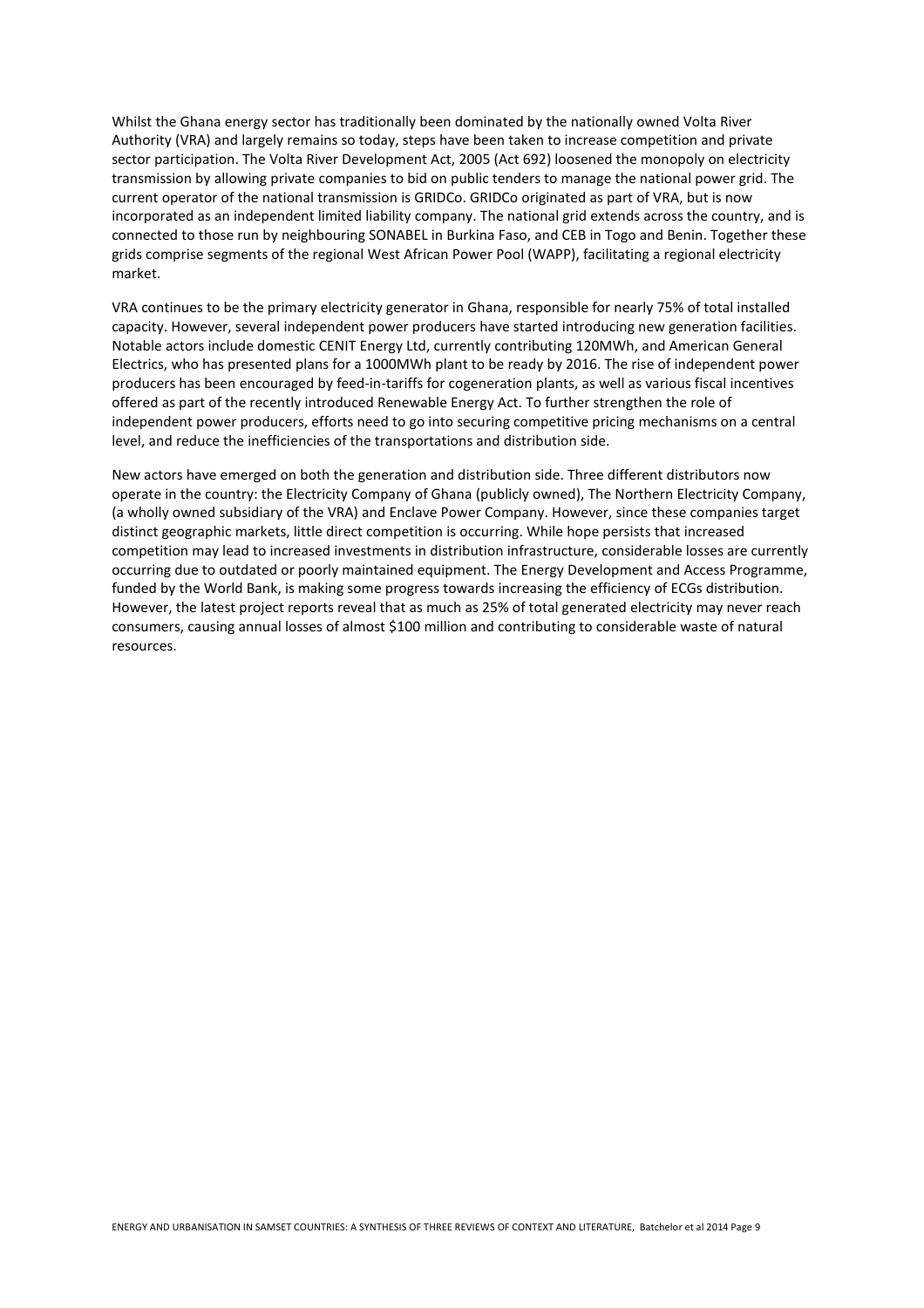### 2.3 CROSS COUNTRY COMPARATIVE SUMMARY

#### **South Africa Contract Contract Contract Contract Contract Contract Contract Contract Contract Contract Contract Contract Contract Contract Contract Contract Contract Contract Contract Contract Contract Contract Contract Institutional Frame**  Three tiers of Government Three tiers of Government Two formal, three in practice Functionally separate but asked to support Functionally separate but asked to support Functionally separate; local tier mandated by MMDAs Coordinated by SALGA Coordinated by ULGA Coordinated by MLGRD Reality poor coordination **Municipal Mandate**  Municipalities are a seat of delivery Municipalities are a seat of delivery Municipalities are a seat of delivery Integrated plan should be available at municipal level Integrated plans not quite available Integrated plans not quite available Too short term – advocated a 30 year plan Call for more coherent plans **Finance**  Raises revenue from rates and service delivery payments Raises revenue from rates and service delivery payments Raises revenue from rates and service delivery payments Receive grants **Receive grants** Receive grants Receive grants Receive loans Not able to receive loans (exception KCCA) Receive loans (Subject to approval by Minister of Finance) Many have finances under stress Many have finances under stress Many have finances under stress **Key Challenges**  Rapid urbanisation Rapid urbanisation Rapid urbanisation Lack of capacity to undertake service delivery Lack of capacity to undertake service delivery Lack of capacity to undertake service delivery Licenced electricity distributors **Energy Mandates Transport Rail National, Buses** Provincial, Roads Various Buses National, Vehicles National Buses National, Vehicles National **Housing** Low-income housing National focus Various, slightly uncertain Various, slightly uncertain **Electricity Municipal National actor controlled** National actor controlled National actor controlled **Sustainable (or Renewable) energy**  Dissonance between national and local plans Institutional inefficiencies

#### **Table 2-2 Summary and comparison of institutional context based on above literature**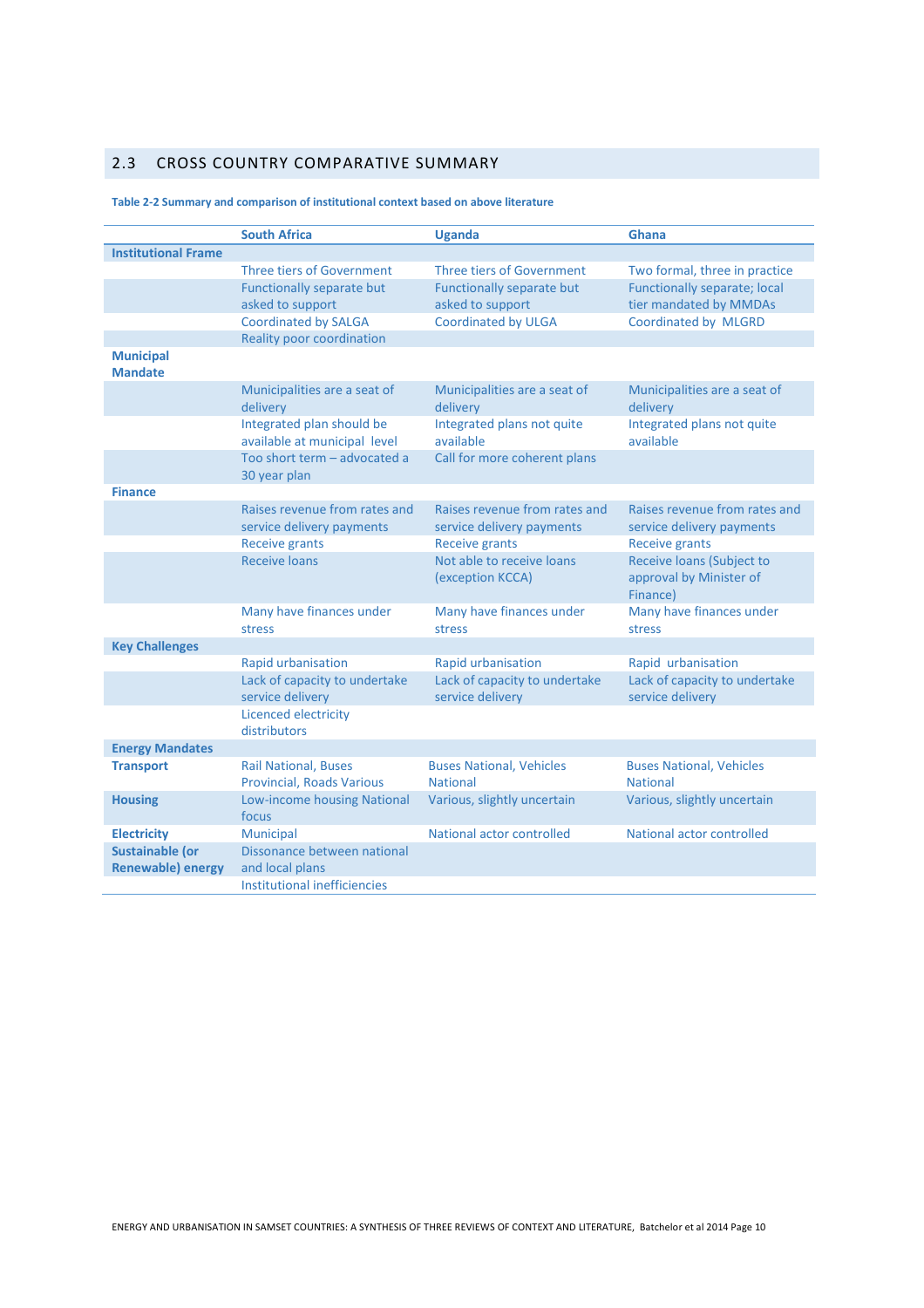### **3 ENERGY CONTEXT: WHAT IS THE OVERALL URBAN ENERGY SITUATION?**

### 3.1 URBANISATION SITUATION

### 3.1.1 SOUTH AFRICA

The total population in South Africa is growing at around 1% p.a., and the urbanisation rate in South Africa is 1.2% p.a. The population is predominantly urban, and currently 64% of the approximately 52 million total population live in towns or cities, of which 40% are located in the large metros. This is expected to increase to 70% by 2030 (StatSA 2011, IUDF 2013).

Cities and large towns produce 80% of South Africa's Gross Value Added (a measure of economic productivity), and home to around two-thirds of the population, but have some of the lowest densities in the developing world. South Africa is classified as an upper-middle income country but contains deep socio-economic inequalities (IUDF 2013). This is reflected in the rural-urban divide as well as within cities, as indicated by the significant informal housing sector (comprising 13% of the urban population) and lack of access by poor populations to city amenities. The apartheid urban form with all its disadvantages for the poor, as well as the negative implications for resource efficiency due to low overall densities, has changed little over the past decades.

There are a total of 286 municipalities in the country. From the point of view of identifying the most significant urbanization challenges in the country, it is useful to look at the urban settlements with both significant populations and high growth rates. National statistics indicate that amongst those that have around 100 000 population or above, growth rates in 26 of them are above 2% p.a., and 12 of them are growing at over 3% p.a. for the 2001-2011 period (see Appendix B). Only two are growing at over 4% p.a. for this period. To illustrate the implications of such growth rates, a 3.5% p.a. growth will lead to a doubling of population in 20 years. Given the lack of capacity in local government (see next section), unless major efforts are made to improve the situation it can be expected that such challenging urbanization rates will far exceed the municipality's ability to deal with the issue, with resulting stagnation or decline in welfare.

### 3.1.2 UGANDA

The current national population is approximately 36 million out of which 18.1% reside in urban areas (Uganda Bureau of Statistics, 2013). The population living in urban areas is increasing at a more rapid pace than the national average, at between 4-5 per cent a year, leading to a projected urban population in the year 2020 of 7 million, out of an expected total of 40 million. This increase in urbanization represents both a challenge and an opportunity for policy makers and the energy sector. The population density countrywide is roughly 137 per square kilometre (versus 101 in Ghana and 42 in South Africa). Though the capital city Kampala has the highest population of any city in the country, the area within the official city boundaries (189 km2) is large and the vast majority of structures are single story. However, informal low-income settlements in Kampala can house as many as 30,000 within a square kilometre. For comparison, Lira in northern Uganda has an average of 11,335 per square kilometre in its built-up areas.

Uganda is classified as a Least Developed Country with a Gross National Income per capita of US\$ 420 p.a. (UN FAO, 2013). The capital Kampala, and many secondary cities, are experiencing a cumulative population growth of more than 4 per cent per year, with much new development occurring in sensitive environmental areas such as wetlands and fragile slopes or sprawling along the roadways out of town. By some estimates, over 60 per cent of capital city residents live in informal settlements lacking electricity, road access, drainage, or safe water sources (MLHUD, 2008). Individuals and families of up to eight live and often work in simple corrugated steel shacks with no ventilation, sanitation facilities, or lighting.

Political stability under the current government and the cessation of hostilities in the north have led to a marked improvement in macroeconomic indicators. However, poverty rates in urban areas have remained relatively constant over the last decade, at an official 14 per cent (MLHUD 2008). Although the story of urbanisation and poverty in Uganda is far from positive, the fact that only 13 per cent of Ugandans currently live in cities (UN HABITAT 2010) means that, unlike its more urbanised neighbours, Uganda still has a high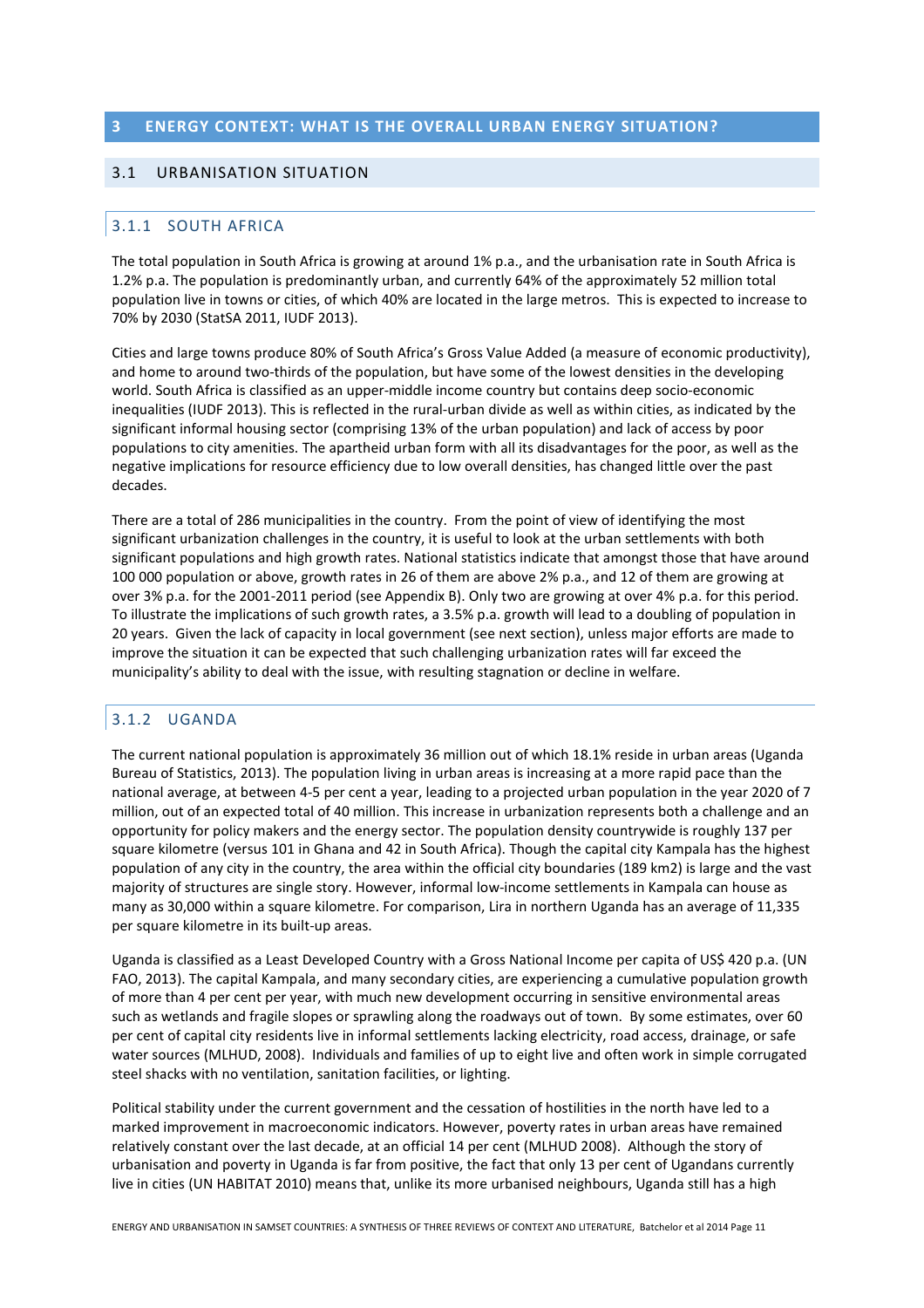potential for setting itself on the road to sustainable urbanisation - including its efficient use of energy - if appropriate technologies and timely policies are put in place.

The form of Ugandan cities is often linear, especially in settlements that have developed since independence (1962). Many colonial town centres have changed little in their form, building stock and infrastructure and tend to feature rectilinear street patterns with single story structures making up a relatively small  $(1 - 2 \text{ km2})$ central business district (CBD). The only multi-story buildings tend to house banks or hotels, though the central axes of some towns do include rows of two-story structures combining retail with residential. In secondary towns, land use is often limited to commercial structures along central arterial roads, a small industrial quarter on the outskirts near an intercity road intersection, and residential districts with small retail filling the spaces between. Most homesteads outside of both the grid of the CBD and the informal squatter settlements have some portion of the plots engaged in agriculture or animal husbandry.

With the exception of some mountainous areas in the southwest and west of the country (Kasese included), the gentle sloping topography and clayey soils lead to a high incidence of swampy areas unsuitable for most construction. These present a problem for civil engineers in their attempts to provide infrastructure such as roads, piped water supply, sanitary and storm sewerage systems, and even electricity. On the other hand, unmonitored wetland areas are prime territory for squatter settlements which develop in the absence of any planning, clear tenure, or service provision. Conversely, the more valuable and better serviced real estate tends to be on the tops and sides of hills.

### 3.1.3 GHANA

The face of most Ghanaian towns has changed since independence and some of the underlying reasons identified by Adarkwa (2012) and Adarkwa and Poku-Boansi (2011) include increased population, enhanced economic circumstances, rapid expansion in the area extent of most towns, better distribution of employment opportunities than existed in the past and increase in vehicle ownerships. With the increase in population and unprecedented increase in demand for the limited housing units within the urban areas, most people displaced by the housing market have sought to move outside towards the peri-urban communities where land prices and property values as well as rents are relatively cheap. However, for those who cannot afford to pay rents nor acquire plots of land, they end up 'squatting' in uncompleted buildings or living in unathorised areas without basic amenities, eventually creating slums.

UN-habitat (2003) observes that today's true builders and planners of cities in developing countries are the urban poor who build houses and establish legal or illegal settlements where they can to make life comfortable at all cost. Accordingly, slums have been a major source of shelter for low-income people in most cities as it is less expensive to live there and very accessible to the poor (UN-habitat, 2003). The development of slums such as Old Fadama, AmuiDzor and Akwatia Line in various cities in Ghana attest to this assertion. Other city folks are compelled to live in particular areas because of recurrent forced actions such as demolition of unauthorized structures at unauthorized locations by the city authorities (Yeboah and Obeng-Odoom, 2010). Considering that the spatial structure of towns has remained essentially the same, most Ghanaian towns now experience congestion on virtually all their roadways (Adarkwa, 2012). Okyere (2012) and Adarkwa and Poku-Boansi (2011) for instance, have warned that if the private means of travel is not discouraged, the transportation system will be unsustainable in the future.

Due to the increase in overall demand for urban land uses especially, for offices and residential facilities, vertical development of structures should now be the norm to ensure optimum utilisation of the scarce land in most large cities in Ghana. However, lateral development is still dominating, resulting in the creation of the urban sprawl phenomenon in most metropolitan and municipalities in the country. This situation is partly attributable to the inability of planning authorities to successfully control physical development in the country. The environmental sanitation (cleanliness) in most Ghanaian towns has also declined tremendously in the wake of rapid increases in population and the inability of local governments to manage the situation adequately (Awortwi 2006, Oteng-Ababio, 2010). Aside the prevalence of heaps of solid waste across most residential areas, there is now a widely held view that Ghanaian cities particularly Accra, is engulfed in filth (Obour, 2012). Unfortunately, the Local Government Reforms since the 1980s, including the creation of many Metropolitan, Municipal and District Assemblies, appear to lack the potency in tackling these urban challenges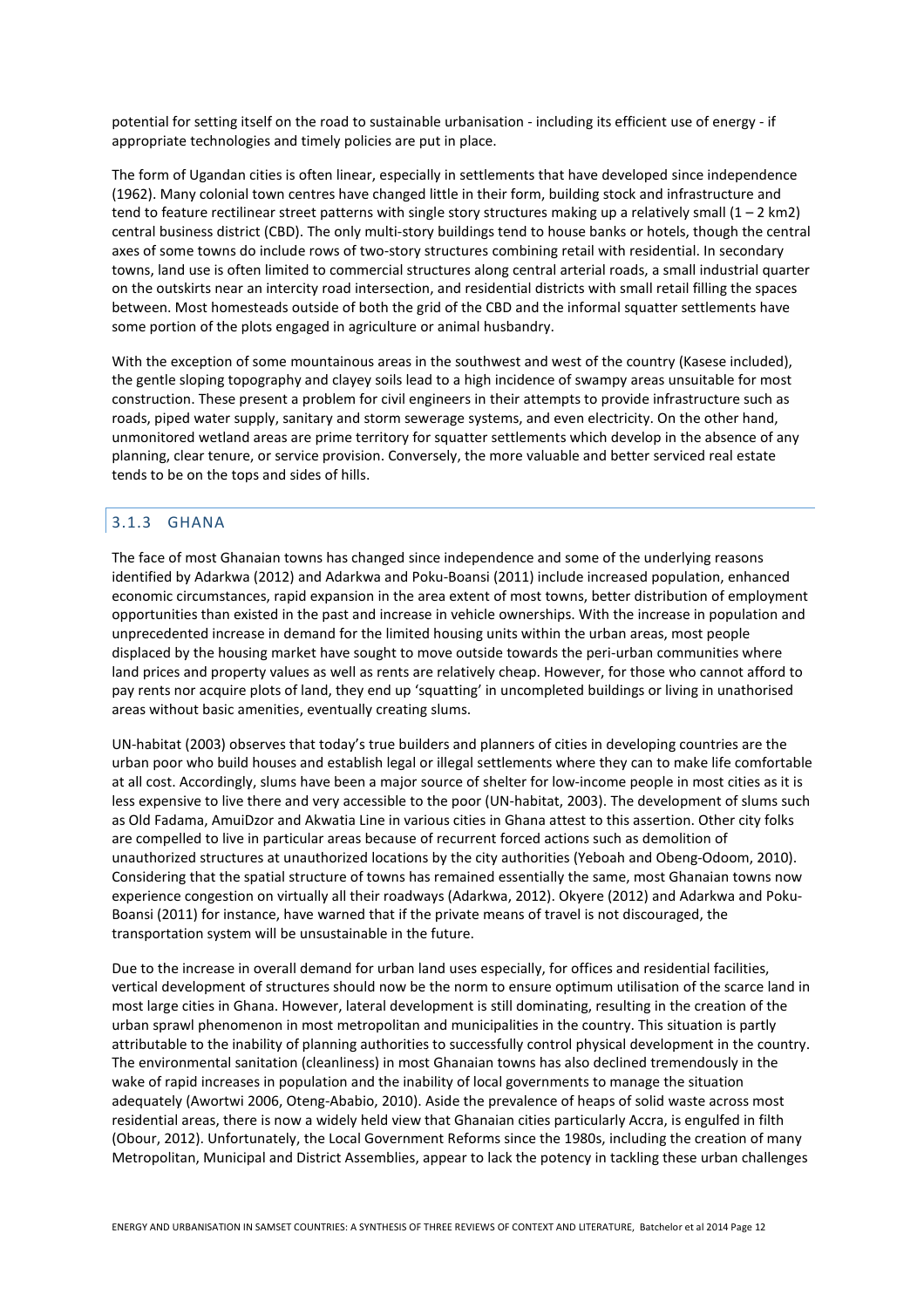partly due to lack of professional personnel, financial resources and political commitments necessary to empower these structures adequately (Adarkwa 2012).

### 3.2 CURRENT ENERGY SITUATION

This section looks at the current energy situation for SAMSET countries, with a focus on overall energy consumption and supply. For a more detailed analysis on the non-residential and industrial sectors in Ghana, see 'The Nexus between Urbanisation and Energy in Ghana: A Literature Review' (Bawakyillenuo and Agbelie, 2014).

### 3.2.1 SOUTH AFRICA

Access to electricity in South Africa is determined by two important factors: 1) the number of households connected to electricity, either through the national grid or alternative sources such as solar panels and 2) the affordability of that electricity – poor households need to afford electricity to benefit from its use. Below is a breakdown of the current situation and an outline of policies attempting to address these two factors.

In 1994, a key objective of the newly elected government was universal access to electricity for all of its citizens by 2012. To this end the government embarked on an accelerated national electrification programme, targeted at low-income households under the Integrated National Electrification Programme grants (INEP). Household electrification dramatically increased from 36% in 1994 to 87% (an additional 5.7 million households and mostly in urban centres) in 2012 (DoE, 2012), a significant milestone for South Africa and unprecedented internationally. Household electrification was increased from 36 % in 1994 to 87 % in 2012.

The government recognised that due to infrastructure and electricity generation constraints, rural/urban migration and increasing growth rates the electricity demand of households meant that the goal of universal access would be difficult to achieve within the initial timeframe. The Department of Energy (DoE) subsequently developed a new Electrification Roadmap which sets a new target of 97% access by 2025. The intention is to electrify about 3 million more formal households via the grid (accounting for 90% of backlogs) and about 300,000 households with high-quality non-grid solar home systems to address current backlogs (DoE, 2013).

Household energy use patterns emerging over the last 10 years show an increased uptake in electricity to fulfil basic household energy needs over time particularly with respect to lighting and cooking– see Tables 3.1 and 3.2 below. The use of electricity for cooking has shown the largest increase (23%) relative to other end uses. According to the 2011 national census data, 85% of households have access to electricity. This figure is based on those using electricity for lighting and includes approximately 1.1 million households that are not metered. If this figure is added to the 2.2 million households not receiving electricity according to the national census, then proportion of electrified households declines from 85% to 77%. In attempting to enable poor households to afford the use of electricity once they are connected, the government introduced Free Basic Electricity, which allows indigent households 50kWh of free electricity per month in order to meet basic energy needs. However, access to FBE does not reach all indigent households.

A number of structural and institutional challenges continue to prevail. There is a divergence in the implementation approach of FBE between Eskom and municipalities. Poorer municipalities experience limited technical and human resource capacity to implement FBE. With the introduction of the new equitable share formula, these constraints may to some extent be alleviated if LGES is implemented in practice. The lack of adequate electricity distribution infrastructure predominantly in rural areas gives rise to many households not benefitting from FBE. The lack of compatible and coordinated billing, collection and vending infrastructure in the administration of FBE hampers the success of the FBE as a pro-poor instrument. High levels of electricity theft in some areas render FBE irrelevant.

Another challenge is that poor households are burdened with relatively high energy costs. On average poor South Africans spend 14% of total monthly household income on energy needs (DoE, 2012). According to the survey undertaken by the DoE in 2012 (which explores energy related behaviour and perceptions in South Africa with a focus on energy poverty), 47% of South Africans are energy poor as they spend more than 10% of their income on energy needs. Energy poverty also manifests itself in the persistent multiple fuel use patterns displayed by poor households across South Africa despite being electrified. This means that almost 7 million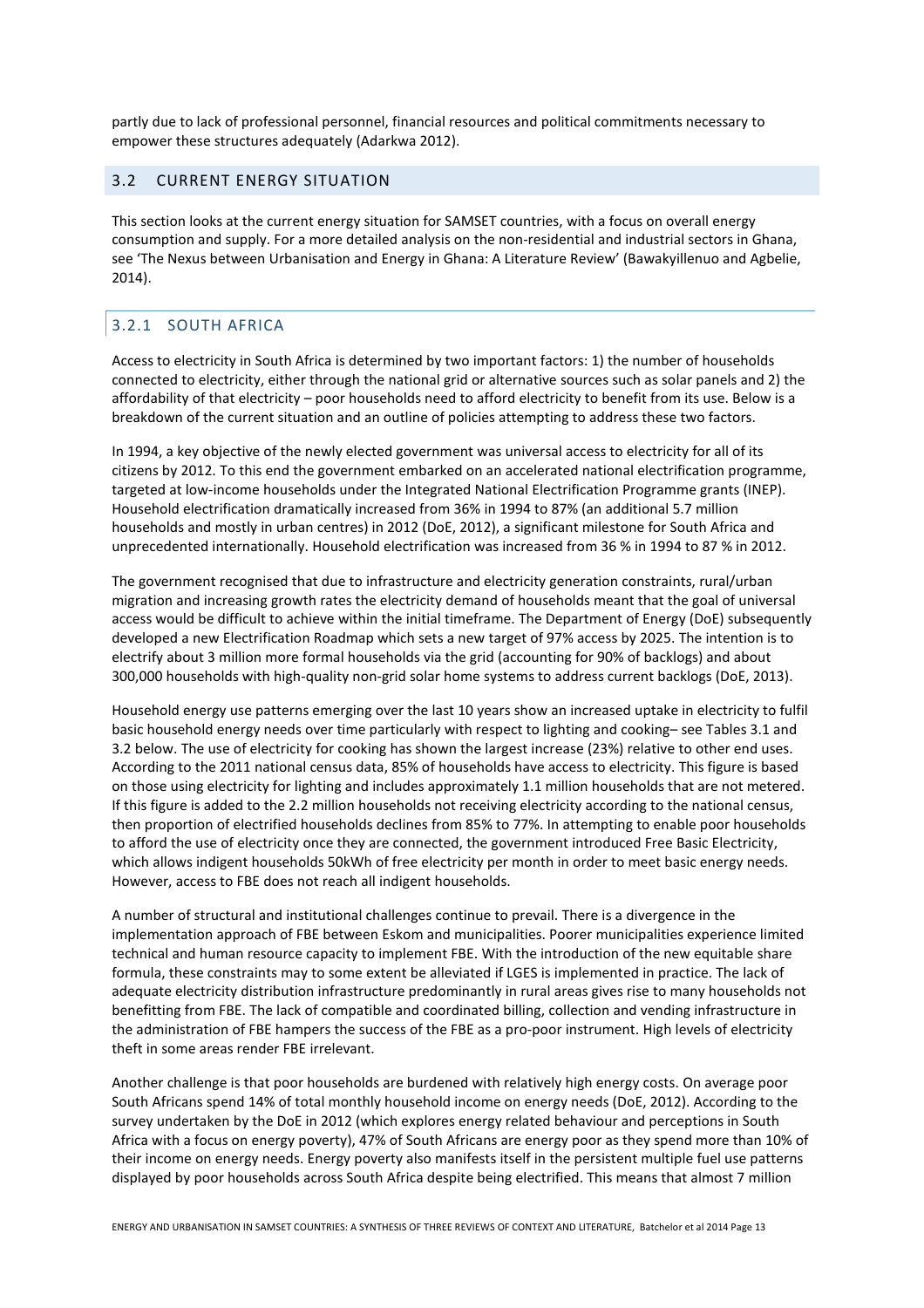households continue to largely rely on unsafe, unhealthy forms of energy such as paraffin, coal and biomass, when they cannot afford to buy electricity.

### 3.2.2 UGANDA

Uganda's energy supply consists mainly (90 per cent) of biomass fuels with hydroelectricity and petroleum accounting for the remainder. The burning of wood for cooking is the most common in rural areas, whereas charcoal represents a larger share of the biomass used in cities. Wholesale charcoal prices vary from city to city depending, most likely, on the distance to the nearest stand of forest: in northern cities (Gulu, Lira, Masindi), a 50kg sack of charcoal sells for UGX 25,000 (USD 0.20 per kg), whereas in cities around Lake Victoria (Kampala, Mbarara) a sack sells for UGX 45,000 to 55,000 (USD 0.36 to 0.44 per kg). Due partly to the high consumption of charcoal throughout the country (but highest in urban areas), forest cover in many rural areas of the country has been reduced to as low as 5 per cent (National Forest Authority of Uganda 2007).All petroleum products are currently imported, but this could change within the next five years as domestic oil supplies are planned to be tapped and refined in-country. Three foreign companies have completed oil exploration, estimated the Ugandan reserves at 1.7b barrels, and are negotiating with the government for the approval to commence production. One point of contention between the parties surrounds the construction of an oil pipeline and refinery with a daily capacity of 200,000 barrels. The time required to bring these online implies that oil production cannot begin until at least 2018 (Tullow 2013, interviews with stakeholders). Using current global oil prices, the government of Uganda stands to earn roughly USD 50 billion over the course of production. Comparing this to the national GDP in 2011 of USD 17 billion and the annual average foreign aid of USD 2 billion, it is easy to see that the oil in the Lake Albert region could have significant impacts on the Ugandan economy. It is important to note, however, that the oil fields are not the easiest to access and considering the landlocked location of Uganda there is a significant cost associated with delivering oil (crude or refined) to international markets. The calculations of financial viability of the entire project were based on 2008-2009 oil prices (over USD 120/ barrel). As these prices begin to descend, the promise of profitability of the venture begins to dim and investors may either a) look for less expensive exploitation and conversion solutions, or b) focus on oil fields in other countries. Electricity accounts for only 1.4 per cent of the national energy supply. As of 2009, electricity consumption per capita in Uganda was estimated at 69.5 kWh, significantly lower than Africa's average of 578kWh (MEMD 2011). Nationwide, the few residences (less than 7 per cent of population) and businesses that are connected to the electrical grid create a peak demand of 528MW out of which 74 per cent is used for commercial and industrial purposes. The installed capacity is reported to be 595MW, but load shedding is very common throughout Uganda resulting in large urban and rural areas remaining without power for many hours of the day. The daily shortfall is estimated to be between 130 and 190 MW (ibid).

As stated above the electricity supply chain has been mandated to a number of public, private and parastatal organizations (see figure 2.2 above). Retail distribution is the responsibility of the private company UMEME with oversight and price caps set by the National Electricity Regulation Authority. The high reliance on diesel power generation is blamed for the relatively high electricity tariffs. After government subsidies, customers currently pay USD 0.25/ kWh and as government reduces the subsidy as intended, this could rise to USD 0.32/kWh in the near future. If Uganda were to reach the continental average electricity consumption per capita, a household of five persons would have an annual unsubsidized electricity bill of USD 925. When compared to the current average annual household expenditure of USD 1,118, it is clear that stable access to grid electricity will be reserved for industry, commerce, and the higher income (urban) households for the foreseeable future.

Plans and initiatives are underway to bring small and large new hydroelectric plants online over the next decade. Other proposals exist to create a solar thermal plant (200MW), though details are still emerging (see forthcoming Policy Case Study) and an oil thermal plant (700MW) which would receive the partially refined crude from the Lake Albert region.

With funding from GEF, Uganda carried out a Green House Gas inventory of sources and sinks in 1993. The study was implemented by UNEP and coordinated by the Department of Meteorology. The inventory also included general recommendations including enhancing the framework of GHG emission measurement. Due to a lack of funds, the inventory has not been updated annually, as was originally planned. In mid-2014, the United Nations Development Programme made initial steps to the updating of the inventory.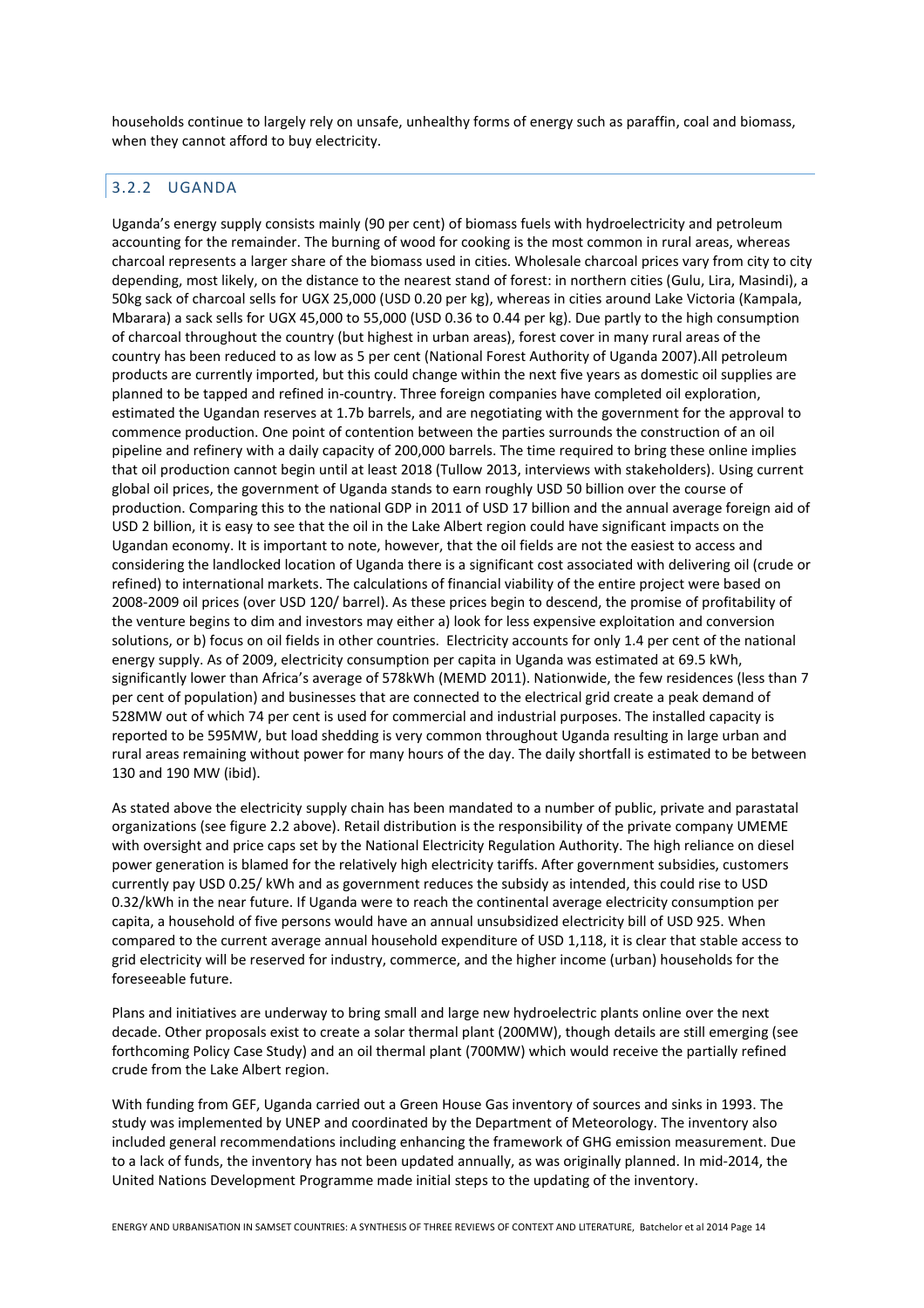### 3.2.3 GHANA

It is empirically evident from the literature that different forms of energy exist across the various energy sectors of the economy ranging from woodfuel to LPG and candles to electricity for cooking and lighting among urban residents. Petroleum products are dominant in the non-residential sector with the transport subsector consuming the bulk while woodfuels, charcoal and electricity are widespread in the residential sector of urban Ghana. The empirical pattern of changes in preferred fuels and fuel use transition shows that Ghana is gradually moving from woodfuel to charcoal and gas energy sources for domestic activities such as cooking and heating water in urban areas of Ghana. Some institutions in the urban centres such as schools and hospitals are also adopting renewable energy technologies such as solar energy to complement their electricity consumption and biogas energy technology to supplement the cooking energy sources.

Ardayfio (1986) identified that since the 1980s energy needs in the residential sector of Ghana have been mainly domestic particularly regarding lighting and cooking. A technical paper by the Energy Sector Management Assistance Programme (ESMAP) in 2006 covering four countries including Botswana, Ghana, Honduras and Senegal revealed that households in Ghana use a great variety of fuels and energy sources ranging from candles, car batteries and crop residue. However, fuelwood is the dominant energy (constituting about 84.4%) being used in the rural areas for cooking and water heating, whiles charcoal dominates in the urban areas for cooking and water heating; a result also confirmed by Rupp (2013) after studying the politics of energy in some urban centres of Ghana. Deforestation is estimated at around 65,000 ha/year and results in an annual cost of degradation of about 3.5 percent of Ghana's GDP due to over-exploitation of the trees for timber and wood fuel; illegal logging in reserve forests; mining activities; and rampant bushfires (World Bank, 2006).

A survey conducted by Brew-Hammond *et al*. (2011) within three slums in Ghana including, Old Fadama, AmuiDzor and Akwatia Line identified that slum dwellers in the urban centres use a wide range of energy resources for several purposes including, lighting and cooking. The study unveiled that charcoal use accounted for 73.9% of households' total energy consumption for cooking at the domestic level in the slum and the use of firewood and sawdust accounted for 10.6% and 0.5%, respectively of the total energy-mix for domestic cooking. The survey identified only charcoal pots of different types as the technology used by households for the conversion of charcoal to heat energy for cooking at home while firewood was used in the traditional three-stone stoves (92%) and "improvised stoves" made from iron rods (8%) in the three slums. Despite the Ghana Government's goal to encourage the use of modern cooking fuels such as Liquefied Petroleum Gas (LPG), the contribution of LPG to the total household cooking fuel mix was just 4.6% in the three slums. The situation is further compounded by the preference, which households have for charcoal relative to the modern forms of cooking fuel such as LPG and electricity, due to the high cost associated with them. However, a higher proportion of households which use various forms of energy fuels for cooking in the three slums revealed in the survey that they would prefer to use electricity and LPG as fuels for cooking if their affordability is enhanced. This conforms with the pattern of preferred fuels and fuel transition choices revealed by the ESMAP (2006) report, which showed that Ghana is gradually moving from woodfuel to charcoal and gas energy sources for domestic activities such as cooking and heating water.

The ESMAP report (2006) and the Ghana Statistical Service (2008) identified that electricity is the main source of lighting for close to 79 per cent of urban households in Ghana. Brew-Hammond *et al*'s (2011) work in the three slums lends support to this assertion. Further analyses of the study showed that an average of 56.4% of the households acquired their electricity connection from the Electricity Company of Ghana (ECG) and thus had electric meters. Though 'illegal', the remaining households (43.6%) acquired their electricity connections from their neighbours, and sometimes directly from electricity poles erected in the slums resulting in some estimated GHS888, 858 annual losses in revenue to ECG. The study further identified that about 9.5% and 2.3% of the households in the slums used kerosene and candles, respectively, as their main forms of energy for lighting because they did not have electricity connection in their dwellings.

Electricity, though highly consumed for domestic lighting purposes especially in urban Ghana, is barely sufficient in supply for the growing demand. The 2011 annual installed capacity of energy generation (i.e. 1960 MW) must be increased to 9,405.59 MW, assuming 85% plant availability, to be able to cope with the growing demand and to ensure countrywide access as well as support commercial and industrial activities for the growth of the economy (Essah, 2011). Currently, hydro and thermal facilities generate about 67% and 33%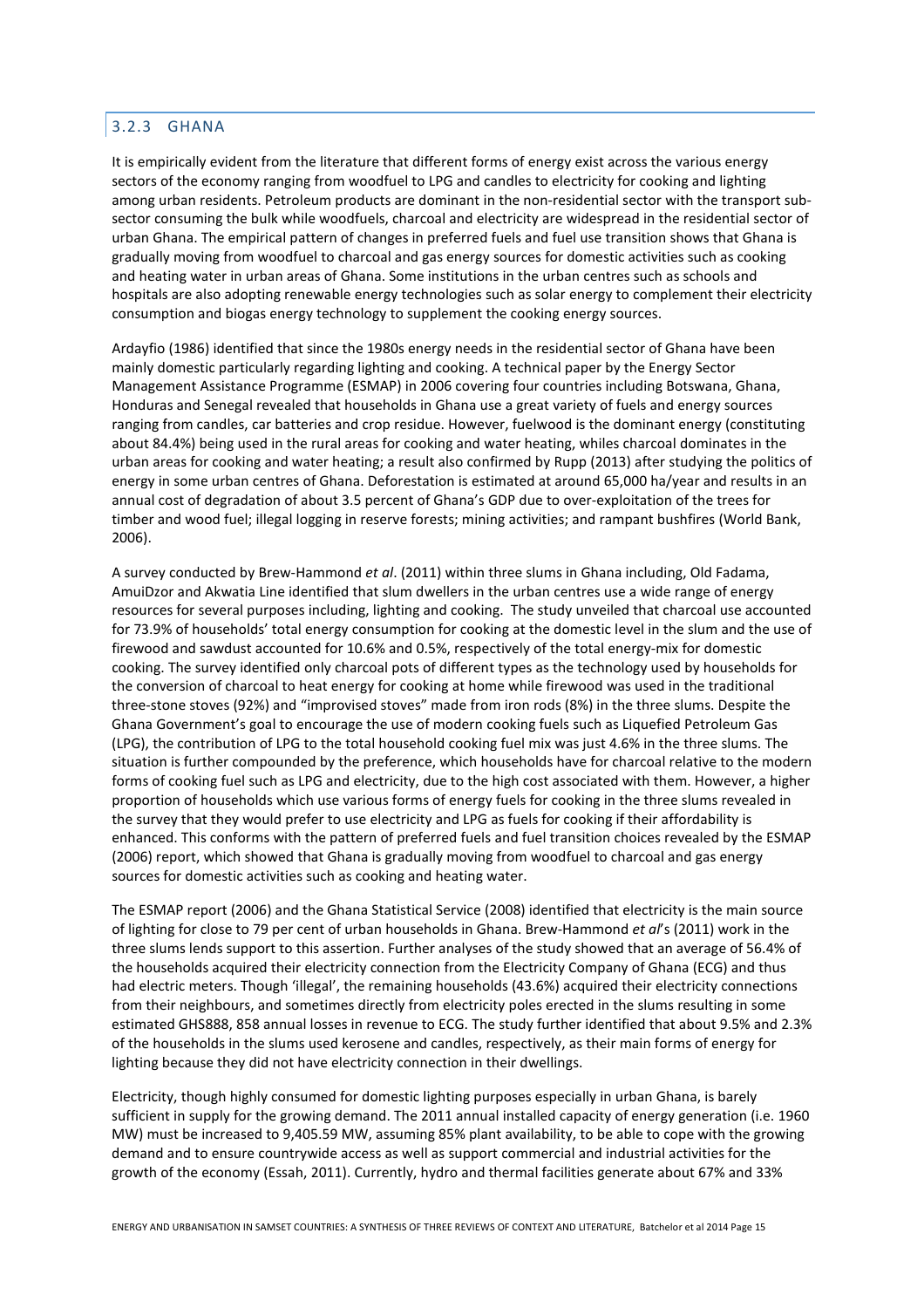respectively of the electricity in the country to meet the estimated 66% electricity demand (Energy Commission, 2012), with marked persistent rolling blackouts (Rupp, 2013). Quartey (2010) analysed the welfare effect of alternative energy sources used during the 2007 power crises by computing income lost by having to spend on alternative energy for lighting by households from two cities; Kumasi and Wa in Ghana. There was a decline in the welfare of households as a result of the power outages and the poor were the worst affected losing about 10% of their average monthly incomes as a result of alternative arrangements for lighting. The "*better-off*" by Ghanaian standards were the least affected losing only 0.33% of their average monthly incomes.

Despite the overarching potential of renewable energy in the country, this source of energy remains one of the least tapped energy resources in Ghana (Energy Commission, 2010; 2012). Painuly and Fenhann (2002) identified some barriers associated with the installation and usage of solar water pumps (SWP) and biogas in some urban households in Ghana. According to their study, the most important barriers identified for solar technology in general and SWP in particular are the high initial cost and a general lack of information. Resource (dung and water) unavailability, the absence of favourable promotion policies and financial schemes and the unwillingness of people to use biogas for cooking remain the main barriers to biogas implementation in urban Ghana. Lack of technical know-how in the various bioenergy companies, economic conditions and supply chain coordination were identified by Gabienu (2012) as the factors affecting the bioenergy industry in Ghana. Nevertheless, Dafrallah et al. (2010) noted that, with respect to the development of biofuel as an alternative energy source in Ghana, an estimated 2.7 million hectares of land are either under cultivation or have been earmarked for jatropha cultivation, representing 11% of total land area and 19% of total agriculture land respectively.

### 3.3 CROSS COUNTRY COMPARATIVE SUMMARY

|                                                      | <b>South Africa</b> | <b>Uganda</b> | <b>Ghana</b> |
|------------------------------------------------------|---------------------|---------------|--------------|
| <b>Population</b>                                    | 53 Million          | 36 Million    | 23 million   |
| <b>Urban population</b>                              | 64%                 | 18%           | 53%          |
| <b>Population Density (People per sq. Km)</b>        | 42                  | 137           | 101          |
| <b>Countryside population Growth</b>                 | 0.1%                | 3%            | 1%           |
| <b>General city growth</b>                           | $2 - 3%$            | $4 - 5%$      | 3.8%         |
| Key city growth                                      | Over 4%             | Over 4%       | 3,1% (Accra) |
| Key City Population Density (People per sq. Km)      |                     | 7-9000        | 10000        |
|                                                      |                     |               | (Accra)      |
| Proportion living in Key city in informal settlement |                     | 60%           |              |
|                                                      |                     |               |              |

#### **Table 3-1 Population and urbanisation data**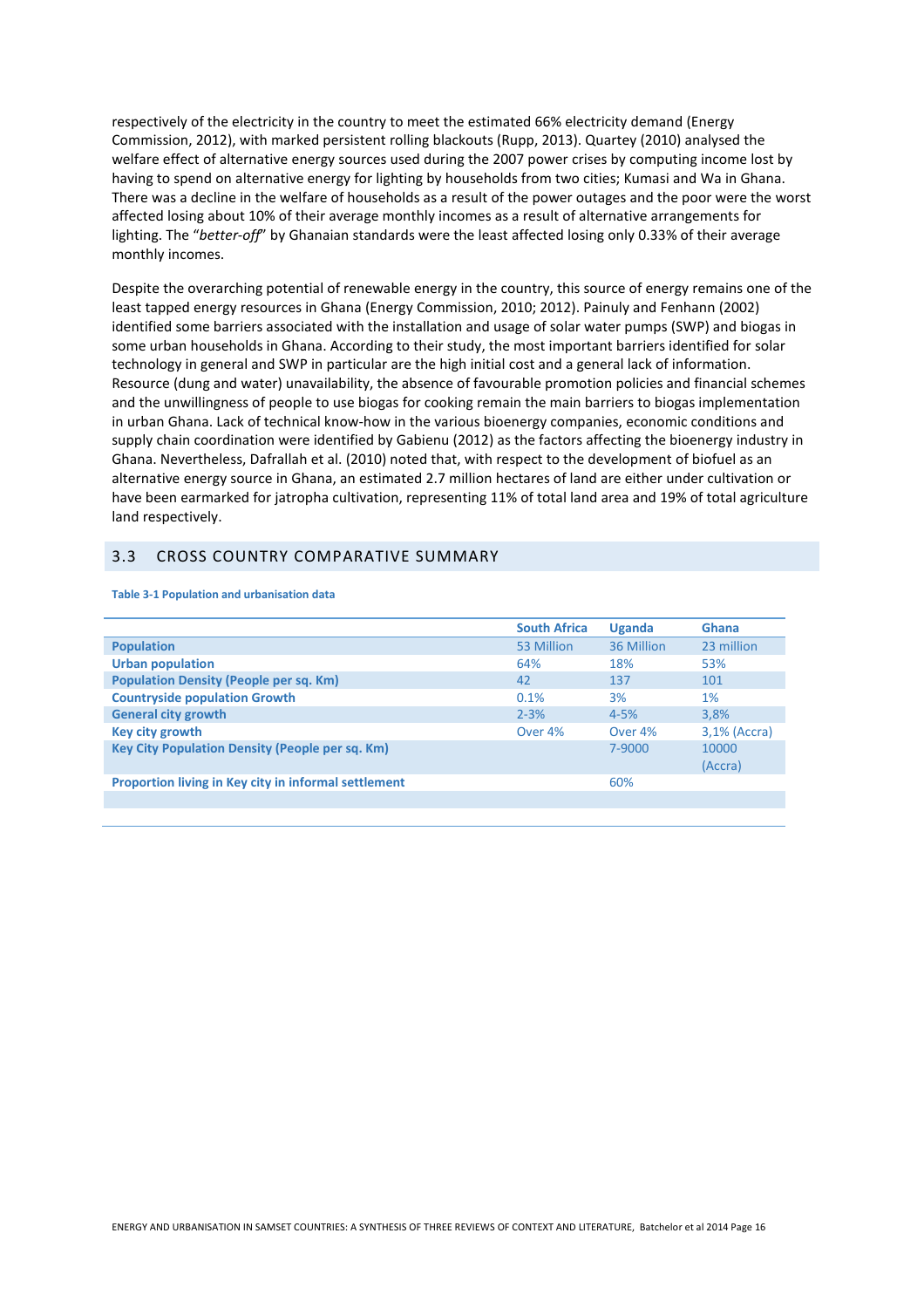

#### **Table 3-2 Energy supplies and Energy consumption for each country**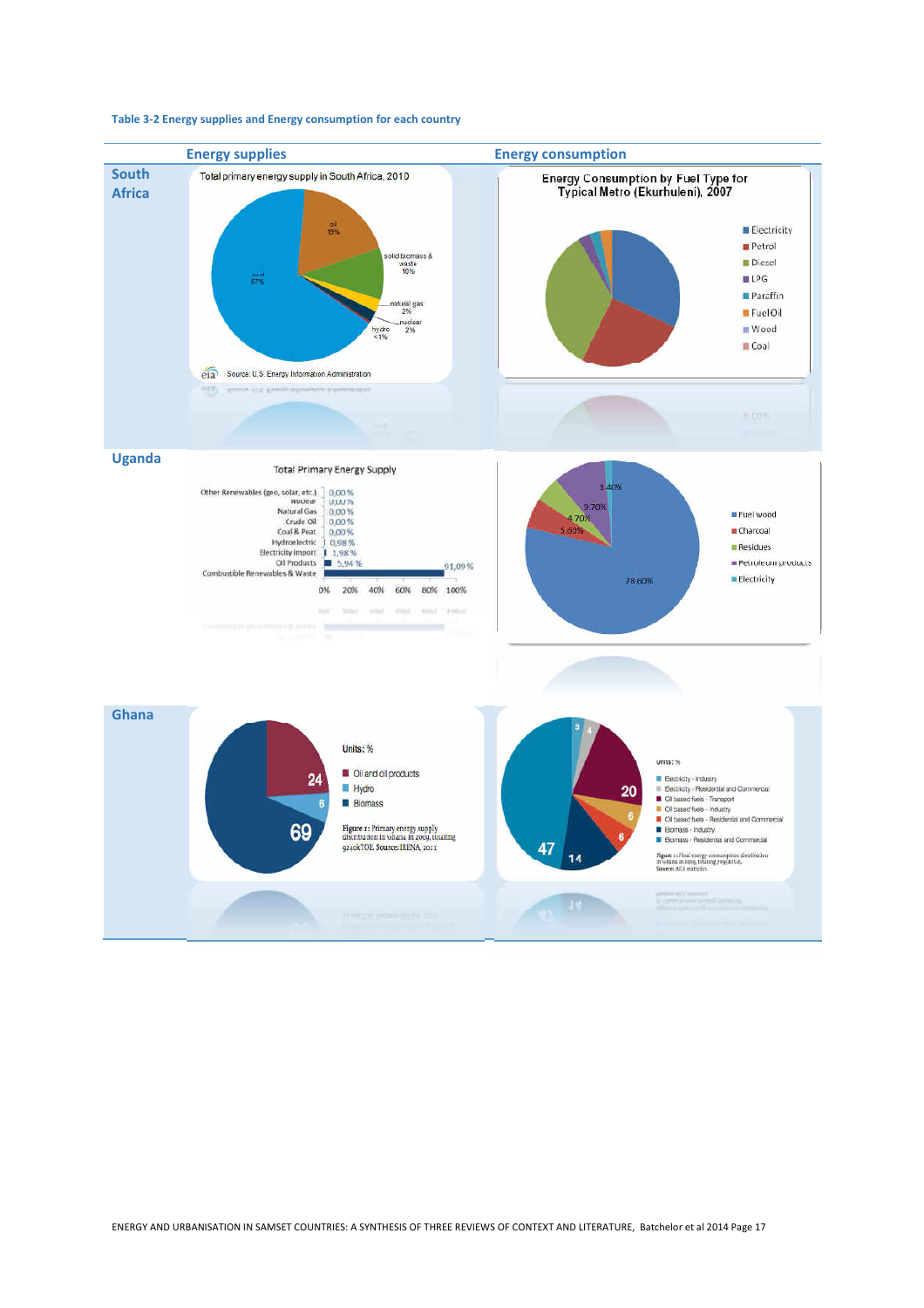### **4 ISSUES: WHAT ARE THE KEY ISSUES (I.E. PROBLEMS AND OPPORTUNITIES) AROUND SUSTAINABLE ENERGY IN SASMET COUNTRIES?**

This section identifies key issues around sustainable energy in the three SAMSET countries. Because each context is different, issues are only applied to the countries where they are more relevant or most discussed in the literature available.

### 4.1 CITY PLANNING AND PROBLEMS OF URBAN SPRAWL

The town and county planning authorities in Ghana, aside being poorly resourced, also lack the political will to efficiently plan and develop the cities. This has given way to the development of urban sprawls and slums that are actually defining the shape of Ghanaian cities.

Informal settlements also affect South Africa where Apartheid-based urban layout led to poorer historically black communities located on marginal land. Although service delivery programmes have prioritised these areas since the advent of democracy in 1994, the spatial aspects of the apartheid urban form change slowly and still prevail. In fact some argue that it is now harder to change this inequity due to its being entrenched by the infrastructure investment programmes which targeted these areas (IUDP 2013 p16). Currently 13.6% of the population live in informal housing, with around 1.96 million informal households living in about 2 700 informal settlements across South Africa.

Uganda has slightly different forces working on its urban layout. Growing family sizes and migrations to cities have led to the subdivision of plots both within the more formal serviced urban areas as well as on the periphery in traditionally agricultural areas. This, in turn, has changed the character of the settlement form and, in the absence of any planning controls, has led to many plots lacking access to roads, water, sanitation, and other infrastructure. The official rules governing the subdivision of land are vague and vary based on the type of tenure (leasehold, freehold, or varying types of customary) and the particular point in Uganda's history in which the subdivision was made. In practice, any rule that may prohibit subdivision, a particular land use, or require extension of services can be contravened with little or no resistance from authorities either because they lack the capacity to enforce these or are willing to turn a blind eye.

### 4.2 TRANSPORT – UNREGULATED AND UNDERSERVED PUBLIC TRANSPORT

Given the urban sprawl mentioned above, transport becomes a key issue in energy consumption. In South Africa, its sprawling, low density cities have been inherited from days when transport costs were low, land more freely available, and the interests of the wealthier white car-owning population were being served above the majority of the population. This has resulted in energy inefficient cities where transport energy demands, and thus expenditure, are high, where dependence on private vehicle use is widespread, and where infrastructure costs to provide adequate public transport are prohibitive.

In order to address these challenges transport-related mandates are spread across different spheres of government. Urban rail is a national government function and most bus services are provincially controlled, making integrated transport planning difficult and inefficient. In addition different categories of roads are the responsibility of different spheres of government, even within an urban boundary. There is a move to create Transport Authorities in the large cities to assist in coordinated planning and implementation, but experience in eThekwini suggests that these authorities are not effective as they do not control the budgets – which still sit under the different government spheres. A similar situation persists in Uganda, where there is no clear, coordinated effort in Ugandan cities to regulate freight road transport. Inconsistent application of minor traffic regulations (e.g. missing tail light) is left to police officials. It is difficult to imagine the success of any energy consumption reduction-based regulations without proper financial incentives for the officers tasked with enforcing them.

The management of transportation systems is also an important issue. In Ghana, congestion on virtually all the roadways due to the increasing number of private cars has put immense pressure on the exiting transport facilities in the country. In both Ghana and Uganda intercity public transportation is dominated by 14-seat minibuses (*matatu* or *taxi*) whose coverage, routes, pricing, and emissions lack any oversight or coordination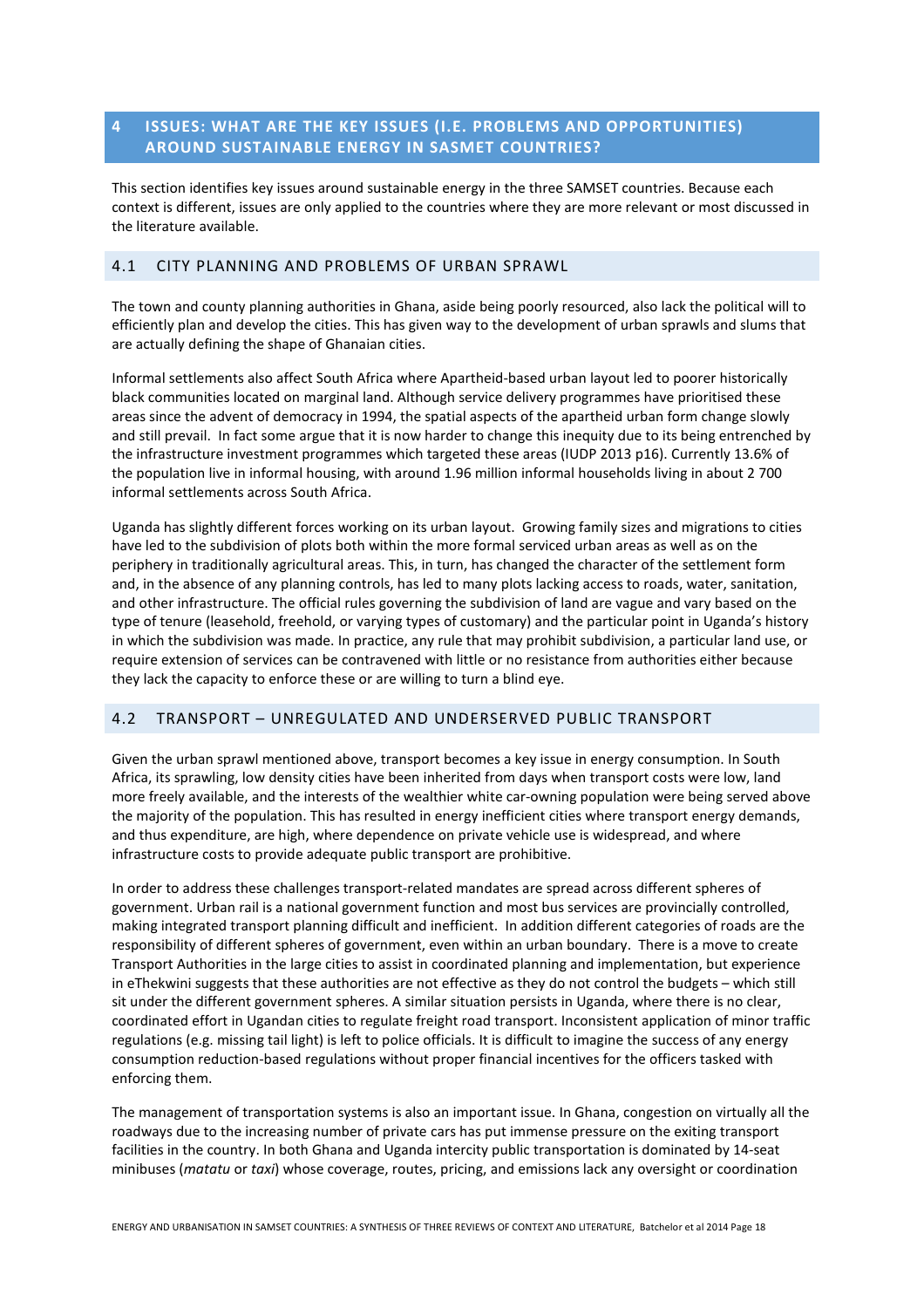from central authorities. Municipalities also lack the mandate or resources to provide public transportation within urban jurisdictions leaving most residents to rely on almost unregulated minibus taxis. In Uganda and Ghana there is significant use of commercial motorcycles or, for those with the means, private cars. Attempts to regulate the number and operation of minibuses and motorcycles is consistently met with organised resistance from influential vehicle owners.

Improving transport efficiency and travel avoidance is needed, which includes:

- densification or corridor densification of urban areas
- provision of public transport
- more efficient modes of transport (e.g. elec vehicles)
- demand-side measures such as private vehicle occupancy increases
- mixed use zoning to reduce travel needs

### 4.3 ENERGY EFFICIENCY – NOT HIGH ON 'PRACTICAL' AGENDA

Energy efficiency is generally recognised as important, but it often ranks below other energy issues in SAMSET countries. In Ghana Apeaning (2012) revealed that the Government of Ghana has over the years made significant efforts to improve energy efficiency and management in Ghana through formulating policy instruments and initiating energy efficiency schemes and programs. However, there still remains a huge 'efficiency gap' in the industrial sector as government's efforts to improve energy efficiency has been directed towards residential and commercial sectors of the economy. Access to electricity has increased significantly since the National Electrification Programme in 1989, from 28% in 1988 to 43.7% in 2000 and about 66% in 2010. However, while household access in urban areas is 81% rural households' access is 24.9% (Energy Commission, 2012). Similarly in Uganda we find programmes such as the Promotion of Renewable Energy and Energy Efficiency Programme **–** managed by GTZ (now GIZ) which included Energy Audits of government buildings, training of staff, subsidising solar systems and energy efficient charcoal stoves. And 'Energy Efficiency Week' an event held annually since 2006. The Energy Efficiency weeks are organised by the Ministry of Energy and Mineral development for all stakeholders.

In South Africa energy efficiency is a lower priority due to an abundance of low cost energy in the country largely because of significant cheap coal availability and a historic electricity generation oversupply. This lack of interest in energy efficiency continues to spill over into the construction industry. Large-scale state sponsored low-income housing programmes have delivered almost 3 million houses in the past decades. However because the success of the programme was measured by delivery numbers, the houses were generally poorly built structures with no ceilings, and were located on the urban margins where land is cheaply available. As a consequence these houses often have poor thermal performance and perpetuate the low density urban characteristic. Poor residents therefore remain far from economic opportunities, benefit little from urban amenities and have high transport costs.

Improving electrical energy efficiency is needed in the building sector (commercial and residential), which involves ensuring that new buildings are energy efficient and retrofit programmes to address existing stock (e.g. solar water heaters and LED lighting).

### 4.4 RENEWABLE ENERGY – WILLINGNESS TO ENCOURAGE QUESTIONABLE PRACTICES

Another challenge lies in the willingness of governments to encourage (or not actively discourage) questionable energy practices. Households and enterprises in Ghanaian urban areas have shown high willingness to pay for alternative power sources irrespective of their pollution status. This is evident from how quickly most enterprises and some households switch onto diesel powered generators in case of power outages in the cities. Notwithstanding the high willingness to pay for alternative power sources especially, renewable energy technologies, this potential has not been maximised. Government has made little attempt in terms of appropriate policies and institutions to provide supplementary "greener" energy sources in order to take advantage of the willingness of Ghanaians to adapt to more reliable energy sources.

In South Africa due partly to the culture of centralised energy decision-making, decentralised small-scale embedded generation is developing slower than optimal – such as rooftop solar PV. Low adoption of energy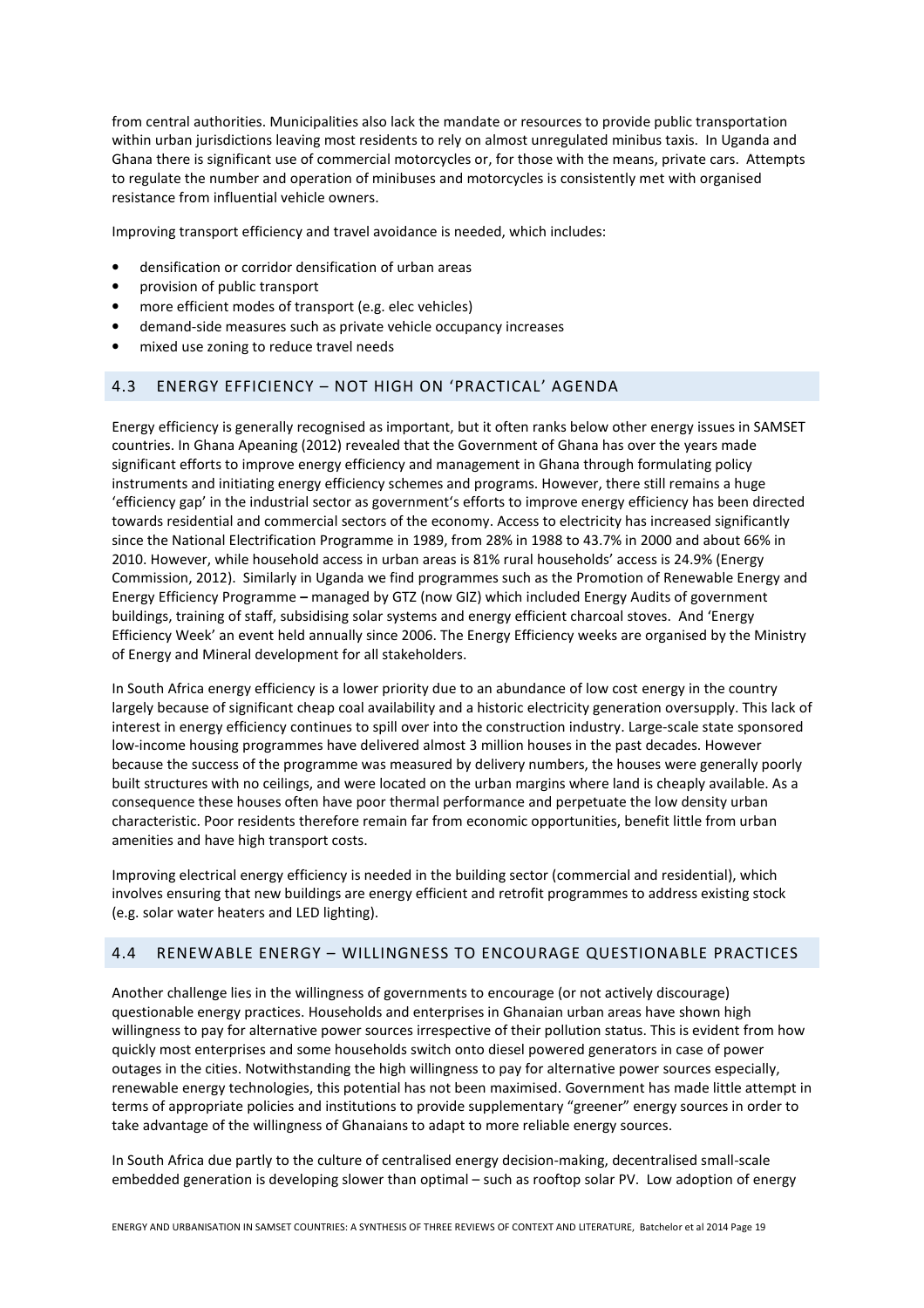alternatives such as renewable energy because of historically low energy prices. This has started to shift because of higher local energy prices and steadily decreasing renewable energy prices internationally, and national government has recently launched a large scale renewable energy programme targeting several '000 MW of primarily wind and solar electricity generation.

In Ghana this issue is noted in the development of biogas and biomass plants. Bensah and Brew-Hammond (2010) reviewed biogas installations in Ghana and investigated the challenges facing their design, construction and operation. According to their findings after surveying 50 biogas installations, 58% belonged institutions, 28% were household installations in various urban centers and the remaining 14% were community plants. 44% of the 50 plants were found to be functioning properly whiles 32% were not functioning or abandoned. Having revealed that sanitation was the main motivational reason for people using biogas plants, the study recommended the development of a national biogas programme with focus on three major areas: sanitation, energy, and agricultural fertilizer production and also support the development of standardized digester models. The study of Arthur *et al.* (2011) concluded that, there are vast biomass resources including organic waste in Ghana that have the potential for use as feedstock for biogas production to reduce the over reliance on woodfuel and fossil fuel.

What is needed in all three countries is a greater share of renewable electricity generation in the mix, including smaller decentralized electricity generation options such as rooftop solar PV and landfill gas generation

### 4.5 ENERGY ACCESS AND POVERTY – AN OPPORTUNITY?

The detrimental effects of energy poverty makes increasing energy access a clear need. For example, the situation in Ghana poses three challenges to addressing energy poverty. First, modern forms of cooking energy are available in the urban areas of Ghana, but are inaccessible to majority of urban poor who live in slum areas and peri-urban areas. Government promotion of modern cooking energy including, LPG, biogas and improved cookstoves in the urban areas seems to be yielding little result among these people, even though they wish to transition to such forms of cooking energy. Second, energy for lighting in urban Ghana is predominantly electricity dependent. It is available to almost all urban dwellers, but is inaccessible to the urban poor who still depend on candles for lighting or get connected illegally from their neighbours. Third, the choice of cooking energy in urban Ghana depends on a number of factors including household income, supporting the energy ladder hypothesis. The literature confirms that access to modern forms of energy increases as income levels increase. Other determinants include developmental processes in the country, educational level of the household head, income-earning activities of the household members, the frequency and the types of food cooked in the household and the prices of the modern forms of energy.

The way that energy access is increased for the poor can also be an opportunity for cleaner energy use countrywide. In South Africa some of the initiatives to address the challenge of energy poverty are also relevant to other SAMSET countries:

- thermally efficient housing
- use of efficient technologies such as solar water heaters
- reducing the travel cost burden through better located land, improved public transport and mixed-use zoning to reduce travel needs
- Ensuring universal access to electricity
- Managing affordability of electricity for the poor to reduce the poor turning to of less safe and efficient energy sources

### 4.6 SUPPLY OF ELECTRICITY - DECENTRALISATION

The decentralised supply of electricity remains a key challenge and opportunity for all three SAMSET countries.

In Uganda, the electrical grid reaches an estimated 15% of Ugandan households. The percentage in urban areas such as Jinja and Kasese is significantly higher. However, load shedding is very common throughout Uganda resulting in large urban and rural areas remaining without power for many hours of the day. The daily shortfall is estimated to be between 130 and 190 MW (MEMD 2011). Similarly in Ghana though available in the urban centres, the supply of electric power is also very unreliable, marked by persistent power fluctuations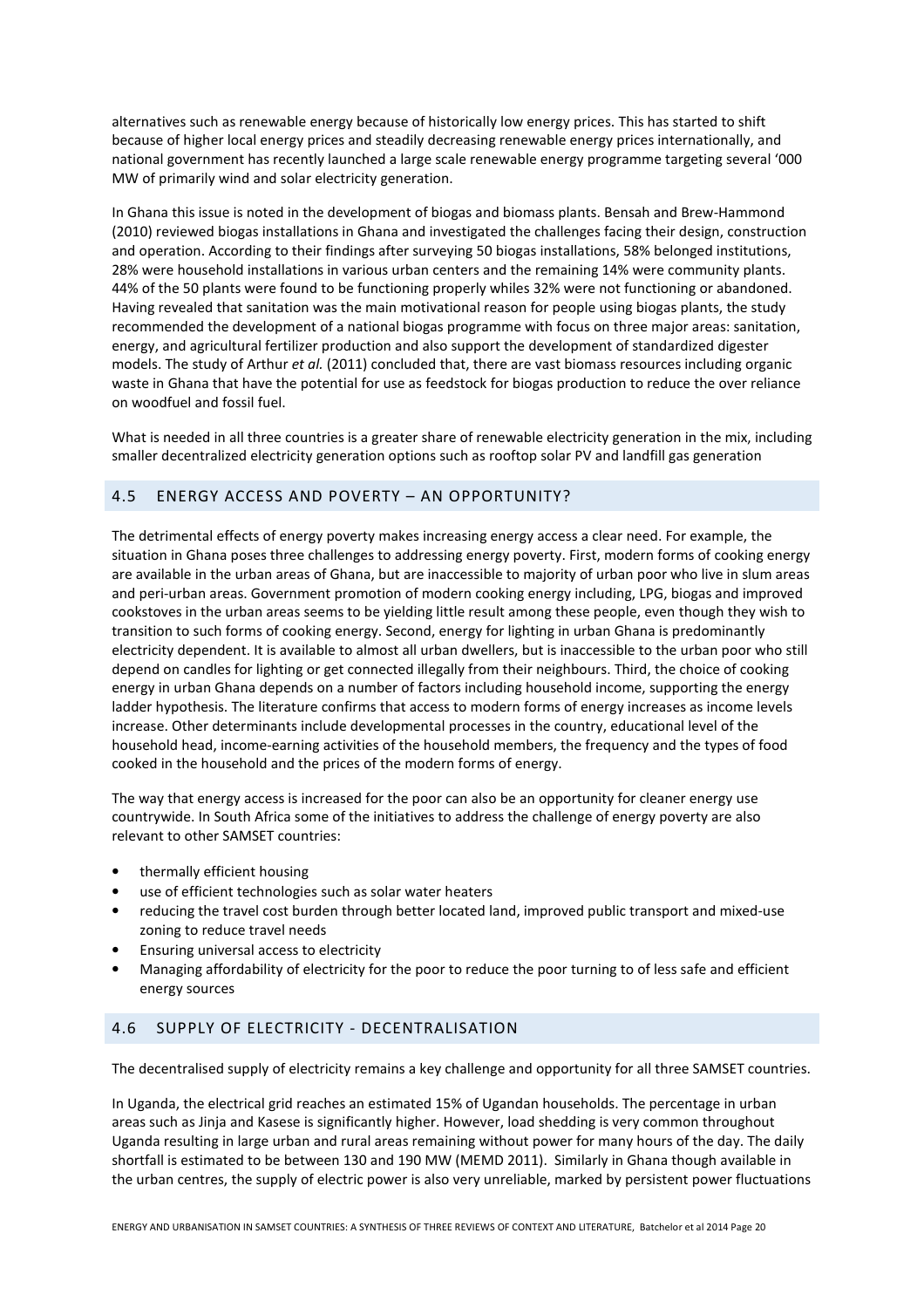and black-outs. As a result, many people have resorted to the use of diesel generators, with high pollution levels, to satisfy their energy electricity needs.

Just like households, enterprises also suffer from persistent power cuts in many urban areas of Ghana. According to Quartey (2010) enterprises in Kumasi and Wa suffered welfare losses in varying degrees during the 2007 power crises. The total payments for electricity by Micro, Small and Medium Enterprises (MSMEs) when there were no power outages was GH¢1,554 while the expenditure on alternative electricity sources was GH¢1,734 for lighting purposes. This left a deficit of GH¢180 per month for MSMEs. The results further indicated that the Total Willingness to Pay (TWTP) for the 2.4 million urban households in Ghana (GSS, 2008) stood at GH¢1,006,320 (US\$628,950) for a 24 hour consumption of electricity from a reliable alternative source of electricity. Despite the significant progress, both the Volta River Authority (VRA) and the Electricity Company of Ghana (ECG) have been burdened by under-investment in their power distribution system, overloaded transformers and distribution networks, and the continued use of obsolete equipment, all of which resulted in high distribution system losses, poor electricity supply, and unreliability issues (World Bank & MIGA, 2004; Energy Commission of Ghana, 2006). The poor fiscal management is evidenced by the 144.9 million USD debt relief that was granted to the VRA and 95.06 million USD to ECG in 2004 (World Bank & MIGA, 2004).

South Africa meanwhile has a strong developed national network of electricity supply. Municipalities are responsible for sales of electricity, and historically, one of the barriers to implementing energy efficiency and some renewable energy options has been the reduced municipal electricity sales that would result, and the corresponding reduction in revenue generated by municipal electricity distributors. Because electricity revenue is such a key source of revenue for many municipalities, and there is increasing pressure on these finances for infrastructure upgrades and service delivery, these threats resulted in little headway being made for many years. However, today pressures are such that municipalities are obliged to proceed with sustainable energy interventions in spite of such concerns. A study undertaken in 2012 (and currently being refined), showed the extent of revenue loss that could be expected. While they are significant (typically between 2 and 5% of revenue within 10 years) , municipalities are at least now able to put plans in place to ensure that their revenue is protected while still promoting such sustainable energy interventions (SEA 1012a). Some municipal areas have electricity distribution rights divided between both municipal Electricity Departments and Eskom for historical reasons, causing some confusion, planning inefficiencies and tariff differences in areas within one municipal jurisdiction.

### 4.7 POLICY – URBAN PLANNING AND ENERGY SUSTAINABILITY LINKED

The above areas of focus make it clear that urban planning and energy sustainability are closely related, and require an adequate policy and regulatory framework, and importantly, national and local capacity within government to implement them. As the National Development Plan points out, while South Arica has well considered policies and strategies in general, the capacity of government to take these forward is uneven, and often highly inadequate (NDP 2011). Detailed assessments of local government capacity confirm this (PDG 2012). In Ghana, institutional arrangements to promote clean energy technologies have improved over the years. What is perhaps missing is the lack of strong and sustainable institutional and policy support to enhance clean energy technology development. Education, awareness creation and provision of incentives for technologies such as solar PV and improved cook stoves are insufficient or non-existent, resulting in their low patronage.

Governments usually target energy policies to benefit the poor, yet the poor have failed to reap the benefit of these policies. In Ghana, Bawakyillenuo (2009) contextualized the link between inadequate government institutional and policy frameworks and the low level of Photovoltaic Solar Home System (PV/SHS) dissemination in rural Ghana. The study found that effective institutional, regulatory and policy structures act as 'stimulants' to solar PV/SHS dissemination. After reviewing energy institutional arrangements for Ghana, the study revealed the non-existence of a dedicated national institution solely for the development and promotion of solar PV and other Renewable Energy Technologies (RETs). Similar findings were obtained when Bawakyillenuo (2012) revealed that a gamut of socio-economic and political antecedents informed the varied dissemination outcomes of PV technology in Ghana, Kenya and Zimbabwe.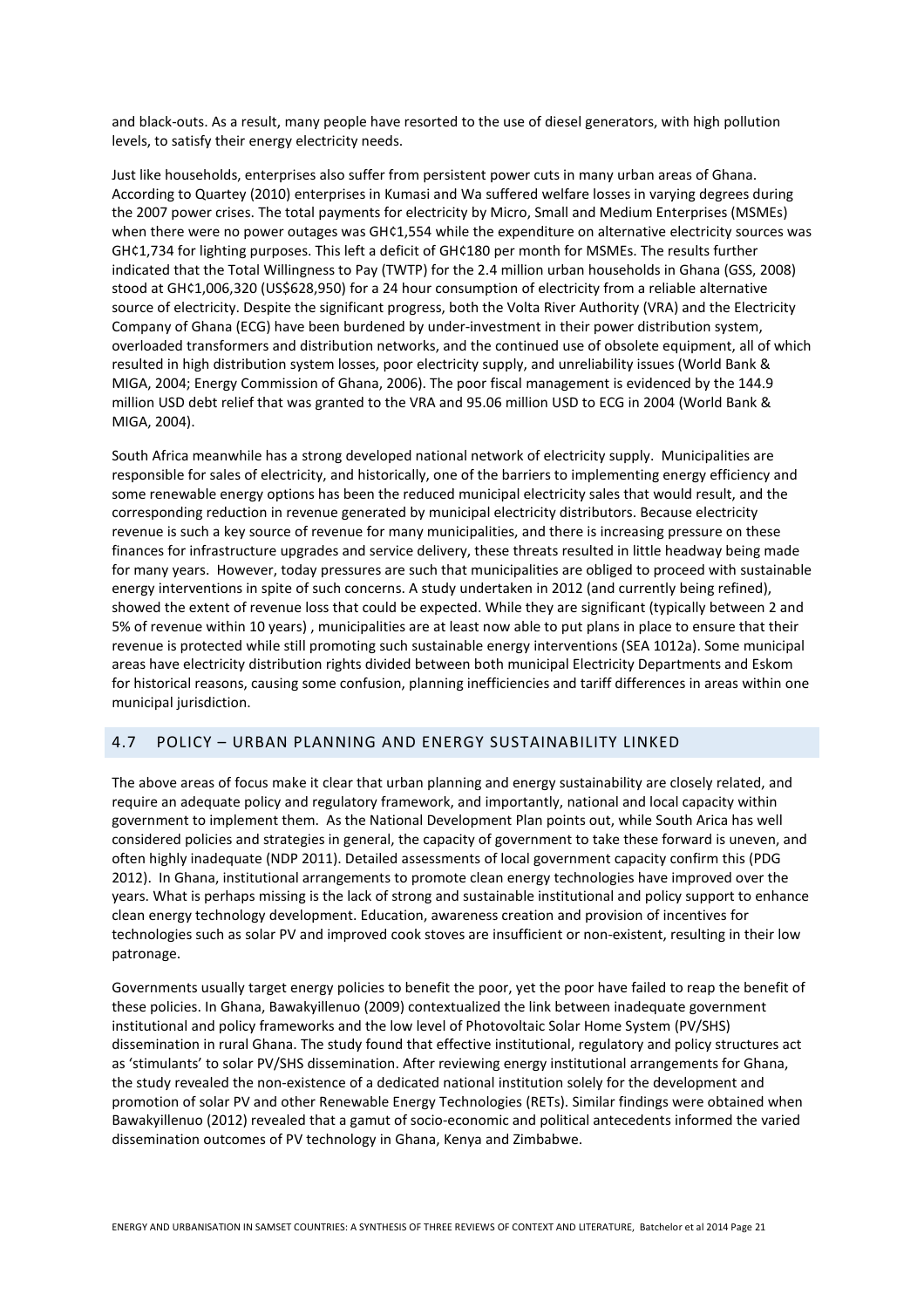### 4.8 ENERGY MARKETS – BEGINNING TO AFECT BEHAVIOUR

Energy markets affect the behavior and construct of the use of electricity. In South Africa, a recent electricity supply crisis took place due to demand growth coupled with complacency of electricity planning decisionmakers after a long history of oversupply. The resulting blackouts have promoted more prudent use of electricity. Recent fast rising electricity prices to fund the urgent new generation build programme, and steady liquid fuel price increases linked to international market prices. This has also promoted more efficient use of energy.

In Uganda due to lack of planning, long construction lag times, and few governmental resources to construct hydroelectric (or other) plants and transmission lines, severe electricity shortfalls have been experienced in the last decade. The central government policy is currently encouraging the entrance of private plant construction and operators into the market. In addition, the retail distribution market has been privatised. Though electricity supply has stabilised in the capital city, the above changes do not seem to have allowed consistent supply to upcountry towns nor reduced consumer prices.

In Ghana, Bawakyillenuo (2009) found the policy of stepped energy costs (whereby the unit cost of electricity is tied to the amount consumed), although intended to benefit low electricity consumers and thus the poor, at times had the opposite effect. This strategy fails to take into account the energy management strategy of the poor, many of whom share the cost of one electricity connection, in order to save money. This means that the combined electricity consumption quickly reaches the higher unit cost rate. The study concluded that households' long-term aspirations and investment were curtailed, in Ghana by the shock of energy price rises. Poor households adopted three main strategies to accommodate these energy changes: switching to cheaper energy options; reducing the overall consumption of energy and reducing their expenditure on non-energy goods (Meikle and Bannister, 2003).

### 4.9 CENTRALISED ENERGY PLANNING

Centralised energy planning is a key issue in clean energy production. South Africa has a history of centralised energy planning – historically such planning was undertaken de facto by Eskom – the national electricity utility - and the oil companies, and driven by the need for energy security in the face of apartheid sanctions. This has shifted and national government now has a stronger planning role, but the culture of centralized planning persists, and the strong role of municipalities in directing the country's energy future remains inadequately recognised. Despite this, energy planning capacity in a few South African cities has developed markedly in the past 5 years in particular, and such capacity is increasingly being institutionalized (SoE 2011).

In Uganda, the urban institutional context regarding energy is sometimes complicated and has various shortfalls. Amongst these is the fact that UMEME has a near monopoly on direct electricity distribution, which prevents the entrance of new actors such as small- and medium-scale decentralised renewable energy providers. Implementation of sustainable energy-related interventions touches on all of these areas in some way, which provides a challenge to local governments wanting to pursue a sustainable energy future in a way that may not align with, or may be more progressive than existing national or provincial plans.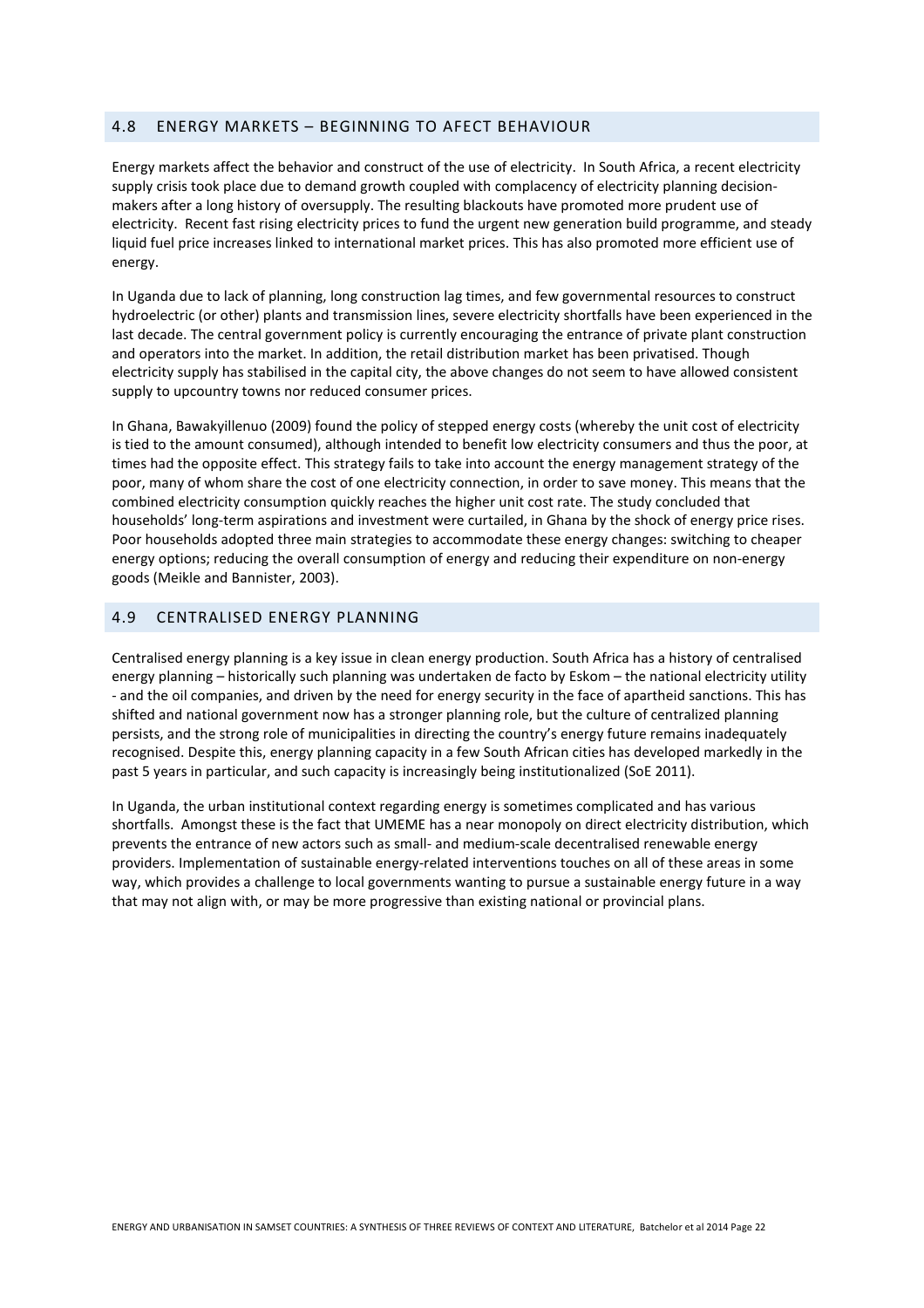# 4.10 CROSS COUNTRY COMPARATIVE SUMMARY

### **Table 4-1 Key issues around sustainable energy**

|                                     | <b>South Africa</b>                                                | <b>Uganda</b>                                           | <b>Ghana</b>                                         |
|-------------------------------------|--------------------------------------------------------------------|---------------------------------------------------------|------------------------------------------------------|
| <b>City Planning</b>                |                                                                    |                                                         |                                                      |
|                                     | <b>Sprawling historically</b>                                      | Sprawling historically spacious                         | Sprawling historically spacious                      |
|                                     | spacious cities                                                    | cities                                                  | cities                                               |
|                                     | Apartheid based layout                                             | <b>High subdivision rates</b>                           |                                                      |
|                                     | <b>High urbanisation rates</b>                                     | <b>High urbanisation rates</b>                          | <b>High urbanisation rates</b>                       |
|                                     | Growth in informal housing                                         | Growth in informal housing                              | Growth in informal housing                           |
|                                     |                                                                    | Tenure systems complicate<br>efforts to plan            |                                                      |
| <b>Transport</b>                    |                                                                    |                                                         |                                                      |
|                                     | <b>Public transport costs</b><br>prohibitive - high use of cars    | Public transport costs high, but<br>few alternatives    | Public transport costs high but<br>few alternatives  |
|                                     |                                                                    | Congestion at peak times                                | Congestion all the time                              |
| <b>Energy Efficiency</b>            |                                                                    |                                                         |                                                      |
|                                     | Low cost energy                                                    | High cost energy                                        | High cost energy                                     |
|                                     | Poor thermal performance                                           | HHs lack resources to invest in                         | HHs lack resources to invest in                      |
|                                     |                                                                    | <b>EE</b> stoves                                        | <b>EE</b> stoves                                     |
|                                     | Centralized energy decision-<br>making                             | Centralized energy decision-<br>making                  | Centralized energy decision-<br>making               |
| <b>Consumer</b><br><b>Attitudes</b> |                                                                    |                                                         |                                                      |
|                                     | <b>Consumers very mobile</b>                                       | All income groups prefer                                | High willingness to pay for                          |
|                                     | between fuels                                                      | biomass for cooking                                     | alternative power sources                            |
|                                     |                                                                    | Very conscious of electricity<br>costs; CFLs ubiquitous | Low income consumers using<br><b>Biomass and LPG</b> |
| <b>Policy insights</b>              |                                                                    |                                                         |                                                      |
|                                     | Has developed plans, but                                           | Few implementable plans exist                           | Has general interest in clean                        |
|                                     | local capacity to implement<br>questionable                        |                                                         | energy but often in context of<br>poverty            |
|                                     | High carbon footprint due to<br>Coal                               | <b>High use of Biomass</b>                              | <b>High use of Biomass</b>                           |
| <b>Municipal</b><br><b>Revenues</b> |                                                                    |                                                         |                                                      |
| <b>KEY DIFFERENCE</b>               | Municipal authorities gain<br>income through electricity<br>sales. | <b>National Electricity</b>                             | <b>National Electricity</b>                          |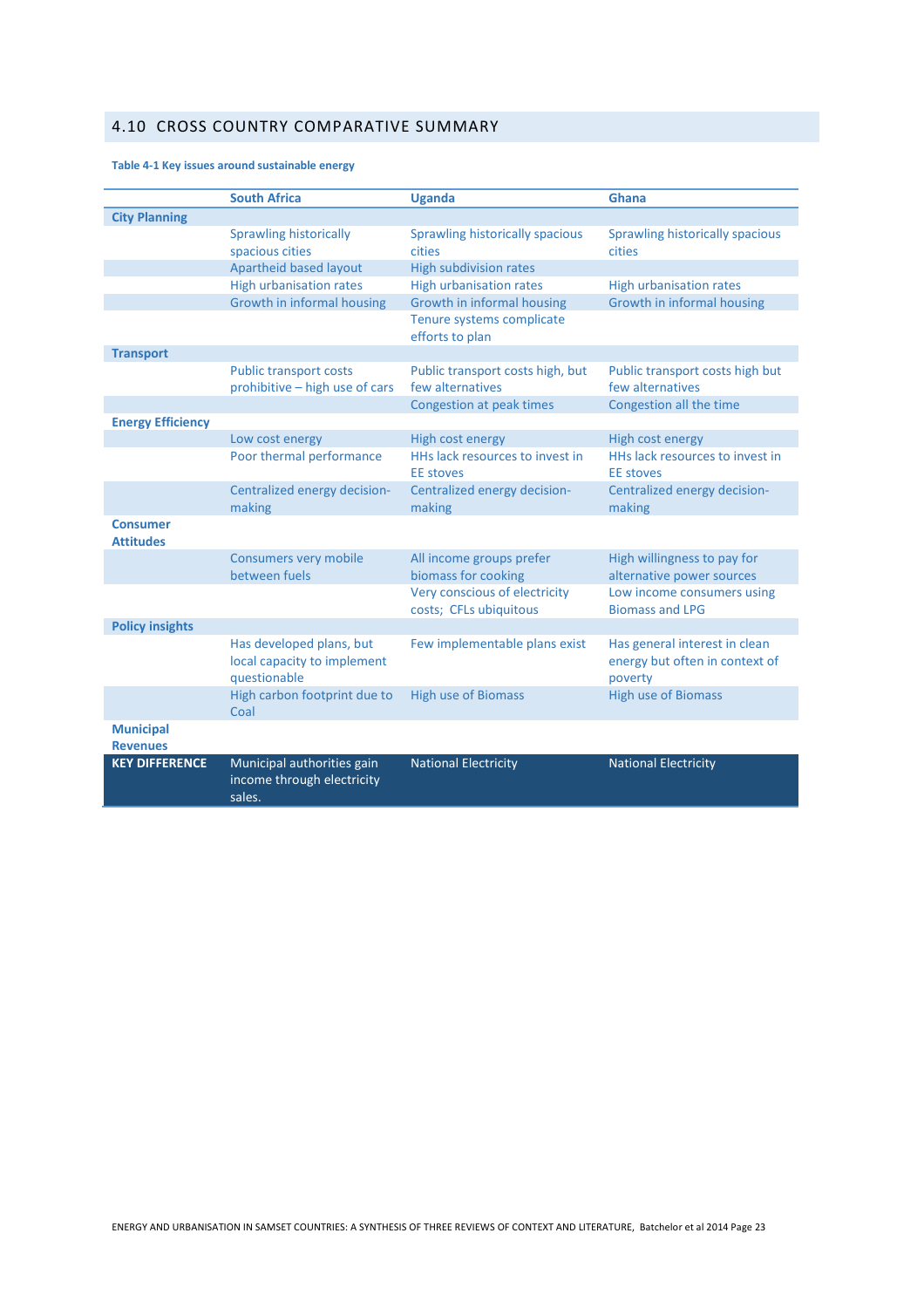### **5 LESSONS FOR SAMSET: WHAT ARE APPROPRIATE APPROACHES GOING FORWARD AROUND SUSTAINABLE ENERGY TRANSITIONS AT LOCAL GOVERNMENT LEVEL?**

This section reviews literature and suggests approaches that SAMSET could adopt. These are applied to countries where relevant. All nine approaches are depicted in Figure 5-1.



**Figure 5-1 Graphic showing common 'action issues' for clean energy transitions** 

### 5.1 COORDINATING INITIATIVES

SAMSET will continue to search out new partners and synergies as the project progresses. From an initial assessment there are some clear opportunities for coordination. These range from coordination with initiatives such as Sustainable Energy Africa (South Africa), GIZ-led PREEEP programme (Uganda), UN-HABITAT's efficient buildings initiative at the Housing Directorate of MLHUD (Uganda), and marketing of household-level solar lighting throughout the Kasese District (Uganda). For more details on specific initiatives, see the individual country papers.

### 5.2 SHARING BEST PRACTICE

In each of the SAMSET countries, where one municipality has pioneered approaches in a particular area, others feel much more confident in moving forward in that field. Bureaucrats tend to be conservative by nature. Taking the lessons of the pioneering cities to the smaller cities and towns may present a worthwhile focus.

### 5.3 ENCOURAGING COORDINATION BETWEEN GOVERNMENT DEPARTMENTS

Transport and urban form change very slowly. The two are closely interrelated, yet sit in separate municipal departments which do not work together effectively in most cases. Given that shifts in urban form are a critical component of sustainable transport implementation, cooperation facilitation between these departments in an important future focus area. This may be most critical in smaller, fast growing towns, where capacity to engage with these issues is limited yet consequences of poor planning are serious and manifest quickly.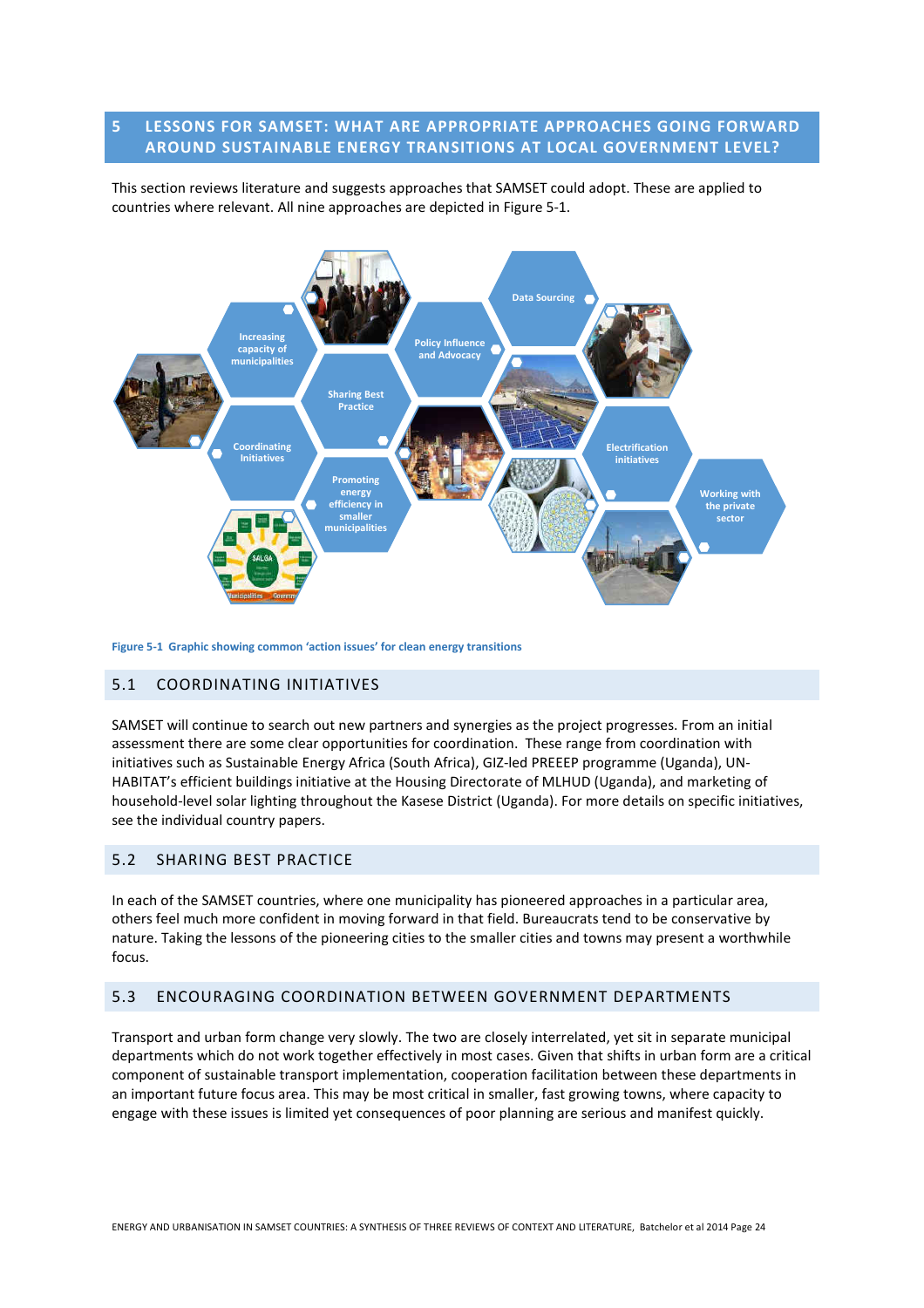### 5.4 INCREASING CAPACITY OF MUNICIPALITIES

The capacity constraints of municipalities is unlikely to shift significantly in the medium-term. Ongoing support will be necessary and will be well used. Yet the SAMSET project needs to see that in 4 years when it is complete, the areas where it has been active are able to continue developing. Experience shows that in some areas, support is needed only to establish new ways of operating, and once this is in place there is limited need for extra capacity for them to continue on the new trajectory. SAMSET will need to keep this in mind.

Policy makers often cite the concept of Public-Private Partnerships for service delivery or reform as the best way to develop and manage public services traditionally. Central, district, and especially local government departments often have limited capacity to formulate and manage such agreements in a mutually beneficial way. SAMSET activities should bear in mind the trend and the limitations when proposing improvements or efficiencies in urban administration or public procurement.

This engagement should vary depending on the country. For example, although all municipalities in South Africa are capacity constrained, relatively speaking bigger cities are better resourced and more proactive regarding sustainable energy. There is a need to build the capacity of various institutions (particularly noted for urban Ghana) to help facilitate the pathways to sustainable energy transition in the growing municipalities of the country.

### 5.5 PROMOTING ENERGY EFFICIENCY IN SMALLER MUNICIPALITIES

In SAMSET countries (and particularly in South Africa) there has been a substantial focus on electricity efficiency in larger cities rather than smaller urban areas in order to maximize impact. While the efficiency opportunities in these cities are far from saturated, smaller cities and towns also have significant opportunities which remain unexploited. Support here may be useful.

### 5.6 ELECTRIFICATION INITIATIVES

Informal electrification appears to be accelerating at a reasonable rate in each country, and there may be little need for support here. But it is worth 'watching this space', because how different municipalities will engage with this challenge remains uncertain. Decentralised renewable electricity generation in municipalities is receiving support at present (in South Africa), although this focuses mainly on the cities. Support for smaller cities and towns may be appropriate.

#### 5.7 DATA SOURCING

Energy data, demographic details and municipal/urban planning future directions are all a work in progress based on projections as far back as five years ago (In the case of Uganda). SAMSET's strategy may be to engage parallel (and/or mixed) methods as a way to validate some information in order to adequately influence policy.

### 5.8 POLICY INFLUENCE AND ADVOCACY

Because national government policies do not always support local sustainable energy and urbanization agendas, SAMSET will need to consider feeding emerging local needs into national government processes.

Community planning or planning at grassroots level does not clearly situate its focus: whether its aim is to achieve resource efficiency or build resilience, or both. SAMSET's challenge will be to identify and prioritise the gaps within governance and how far advocacy may contribute to sustainable energy transitions that integrate interventions towards resource efficiency and resilience.

It is evident that there are a number of players in this field, but what is vague is to what extent they collaborate and how far issues to do with energy are examined from an urban point of view or in the guise of municipal capacity to influence. As such, there is an opportunity for SAMSET to advocate at both national and local levels to disaggregate the sector so as to achieve more efficient public policies.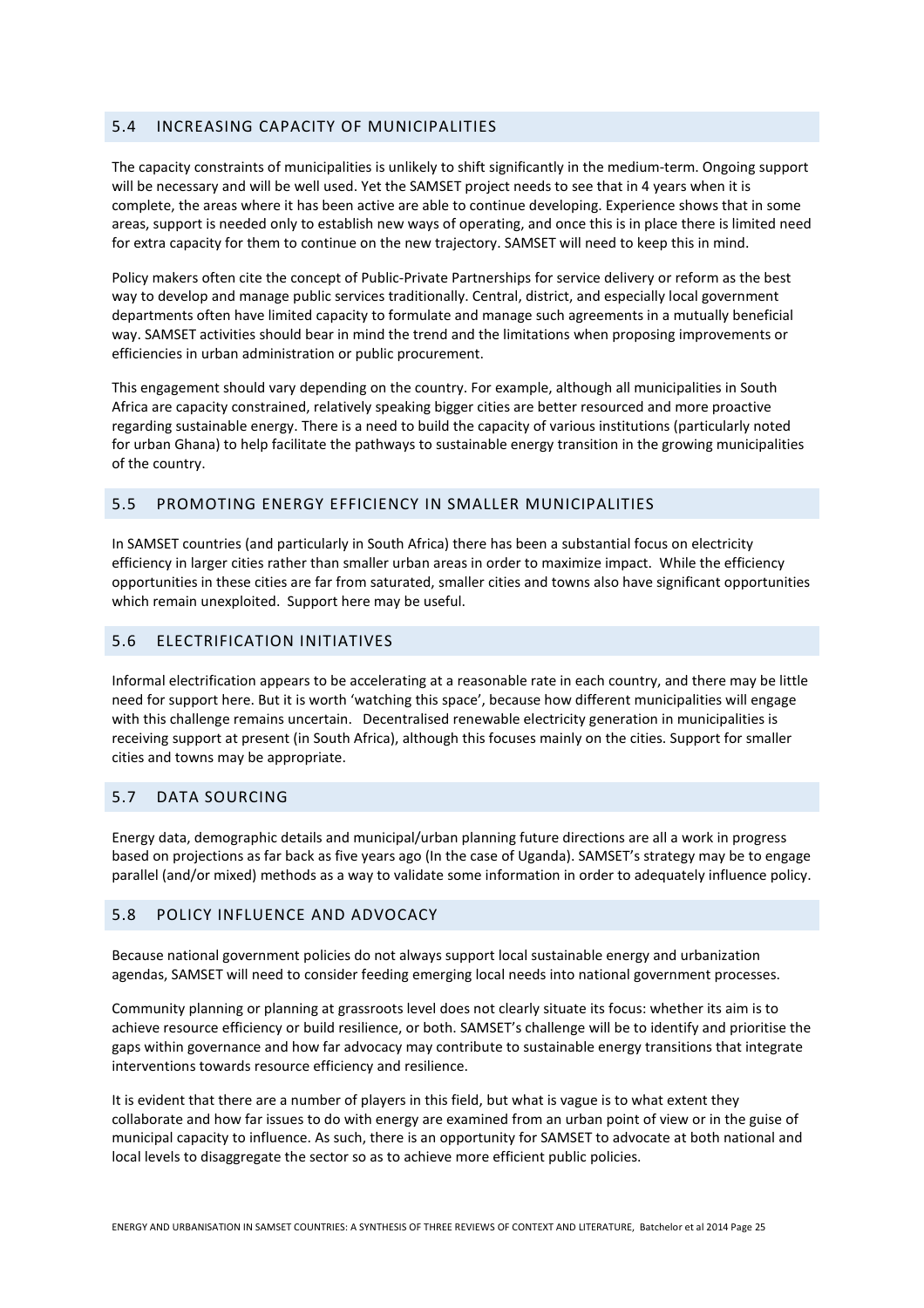Influencing the densification of urban forms and land uses as long-term energy efficiency solutions will be challenging due to the fact that plans hold little sway, but SAMSET will be searching for entry points at both national policy and municipal levels. For instance in Uganda contacts at the World Bank country office are working on reforming physical planning standards and procedures. Meeting with these will certainly yield more information and perhaps avenues for SAMSET's intervention.

### 5.9 WORKING WITH THE PRIVATE SECTOR

As with many other parts of the economy, the government has chosen to reduce its role in the transport sector and instead encourage the private sector to build and operate the majority of the transport modes. For the SAMSET project, this implies a need to work at least partly with private transport operators in order to achieve energy savings in this sector.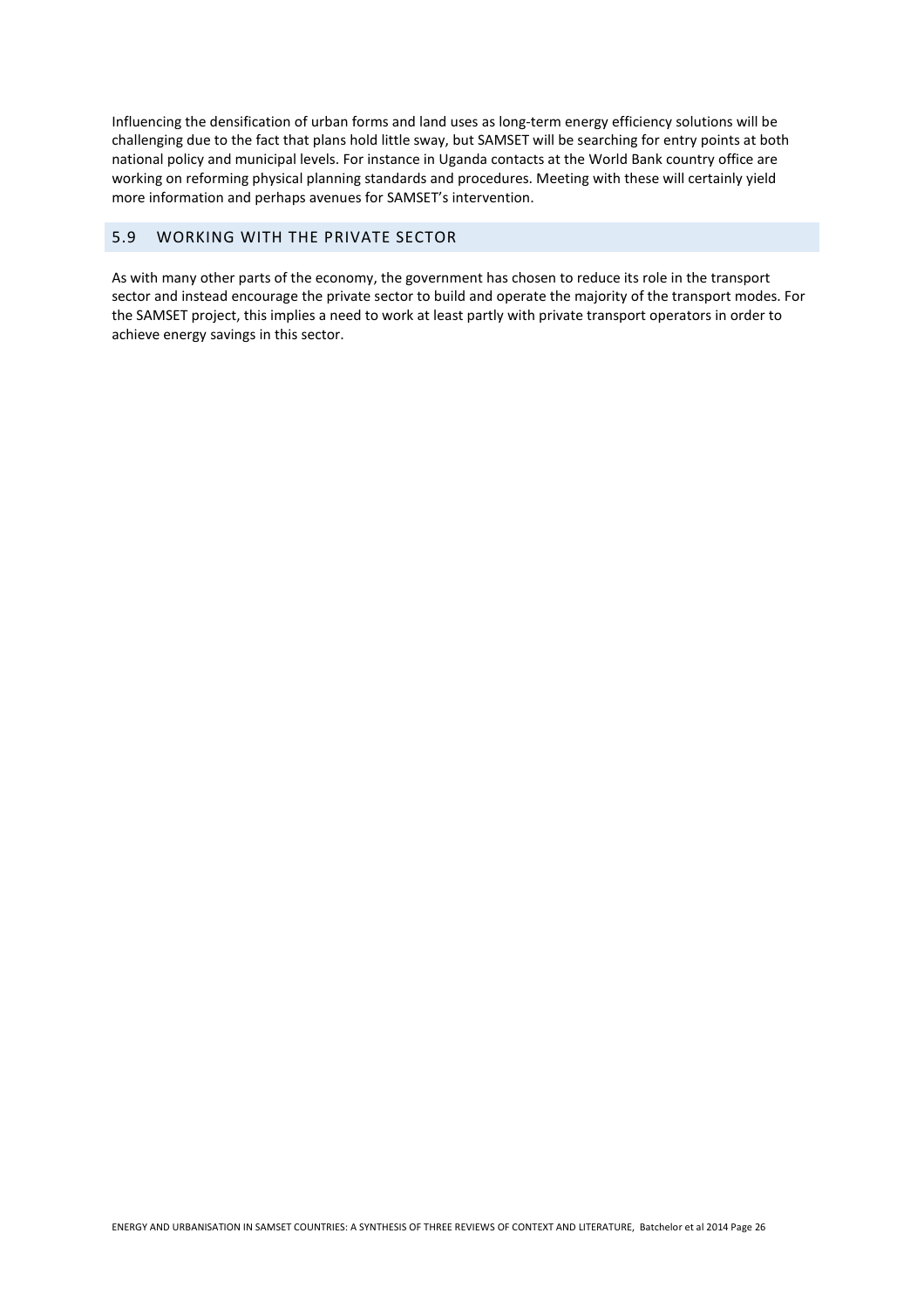### **6 REFERENCES**

Abavana, C. G. (n.d); Renewable Energy for Rural Electrification: The Ghana Initiative. Renewable Energy Services Project (RESPRO), Accra-Ghana.

Adam, F. W., Brew-Hammond, A. and Essandoh, E.O, (2013). Relationships Between Energy Use and Income Levels, for Households in Ghana. Mechanical Engineering Department/The Energy Center Kwame Nkrumah University of Science and Technology (KNUST), Kumasi

Adarkwa, K. K. (2012). The changing face of Ghanaian towns.*African Review of Economics and Finance*, Vol. 4, No.1, Dec 2012.

Adarkwa, K.K. and M. Poku-Boansi( 2011). "Rising vehicle ownership, roadway challenges and traffic congestion in Kumasi", University Printing Press (UPK), KNUST, Kumasi.

Akakpo, J. (2008). Rural Access: Options and Challenges for Connectivity and Energy in Ghana. International Institute for Communication and Development (IICD) and the Ghana Information Network for Knowledge Sharing (GINKS)

Apeaning, R. W. (2012). Energy Efficiency and Management in Industries – a case study of Ghana's largest industrial area.Master thesis-TQMT 30 LIU-IEI-TEK-A--12/01311 SE. Institute of Technology, Linkoping University.

Ardayfio, E. (1986). The Rural Energy Crisis In Ghana: It's Implications For Women's Work And Household Survival. World Employment Programme Research working Paper. Rural Employment P o l i c y Research Programme.WEP 10/WP. 39.

Arthur, R., Baidoo, F. M. and Antwi, E. (2011). Biogas as a potential renewable energy source: A Ghanaian case study. Renewable Energy.*An international journal. Volume 36 Issue 5 May 2011. Issue 0960-1481.*  Awortwi, N. (2006). "Technology and Institutional Arrangements in the Delivery of Public Sanitation and Solid Waste Services in Ghanaian Cities".*International Journal of Technology Management and SustainableDevelopment,* Vol. 5 (3), pp. 221-239.

Bawakyillenuo, S. (2009). Policy and Institutional Failure: The Bane of Photovoltaic Solar Household System (PV/SHS) Dissemination in Ghana. *Energy & Environment* · Vol. 20, No. 6, 2009.

Bawakyillenuo, S. (2012).Deconstructing the dichotomies of solar photovoltaic (PV) dissemination trajectories in Ghana, Kenya and Zimbabwe from the 1960s to 2007. Energy Policy 49 (2012) 410–421. Elsevier

Bensah, E. C. and Brew-Hammond, A. (2010).Biogas technology dissemination in Ghana: history, current status, future prospects, and policy significance. International Journal of Energy and Environment.*Volume 1, Issue 2, 2010 pp.277-294*

Brent A, undated.*Overview: Renewable and sustainable energy needs for the Southern African industry*. Centre for Renewable and Sustainable Energy Studies, Stellenbosch University, South Africa.

Brew-Hammond, A. and Kemausuor, F. (2007). Energy Crises in Ghana: Droughts, Technology or Policy? Kwame Nkrumah University of Science and Technology (KNUST) – College of Engineering, Kumasi, Ghana, 2007. ISBN #: 9988-8377-2-0

Brew-Hammond, A., Akuffo, F. O., King, R., Quansah, A., Dapaah, S. O., Amponsah, O., Eshun, D. and Antobere, A. (2011); Energy Access and Productive Uses for thr Urban Poor. Energy Sector Management Assistance Program (ESMAP), The World Bank; Final Report on the Ghana Scoping Study. Buffalo City 2008.*Buffalo City Energy Strategy*. Buffalo City, South Africa.

Cape Town 2011. Cape Town State of Energy and Energy Futures Report.City of Cape Town.

Cape Town 2013. *Cape Town steps up drive to roll out Solar Water Heaters*. Press Release 4 November 2013. www.capetown.gov.za

Centre for Policy Analysis (CEPA) 2002; Energy Intensity Survey of Modern Sector, 2002

COGTA 2013.Dept of Cooperative Governance and Traditional Affairs website www.cogta.gov.za

CoJ 2008.Design Guidelines for Energy Efficient Buildings in Johannesburg. City of Johannesburg.

Constitution 1996.*The Constitution of South Africa*.Government of South Africa.

Dadzie, I. K. (2012) Nuclear Energy for Ghana: A must and Urgent need for the people.

Dafrallah, T., Edjekumhene, I., Edze P., Ngom A. and Ommer V. (2010). Bioenergy for Rural Development in West Africa: The case of Ghana, Mali and Senegal, ENDA Energy, Finitionment, Development,

DEA 2011.*National Climate Change Response White Paper*.Department of Environmental Affairs. Pretoria.

DoE 2002.White Paper on the Promotion of Renewable Energy and Clean Energy Development.Draft. Department of Energy, Pretoria

DoE 2008.*Energy Efficiency Strategy of South Africa*.First Review 2008.Department of Energy, Pretoria.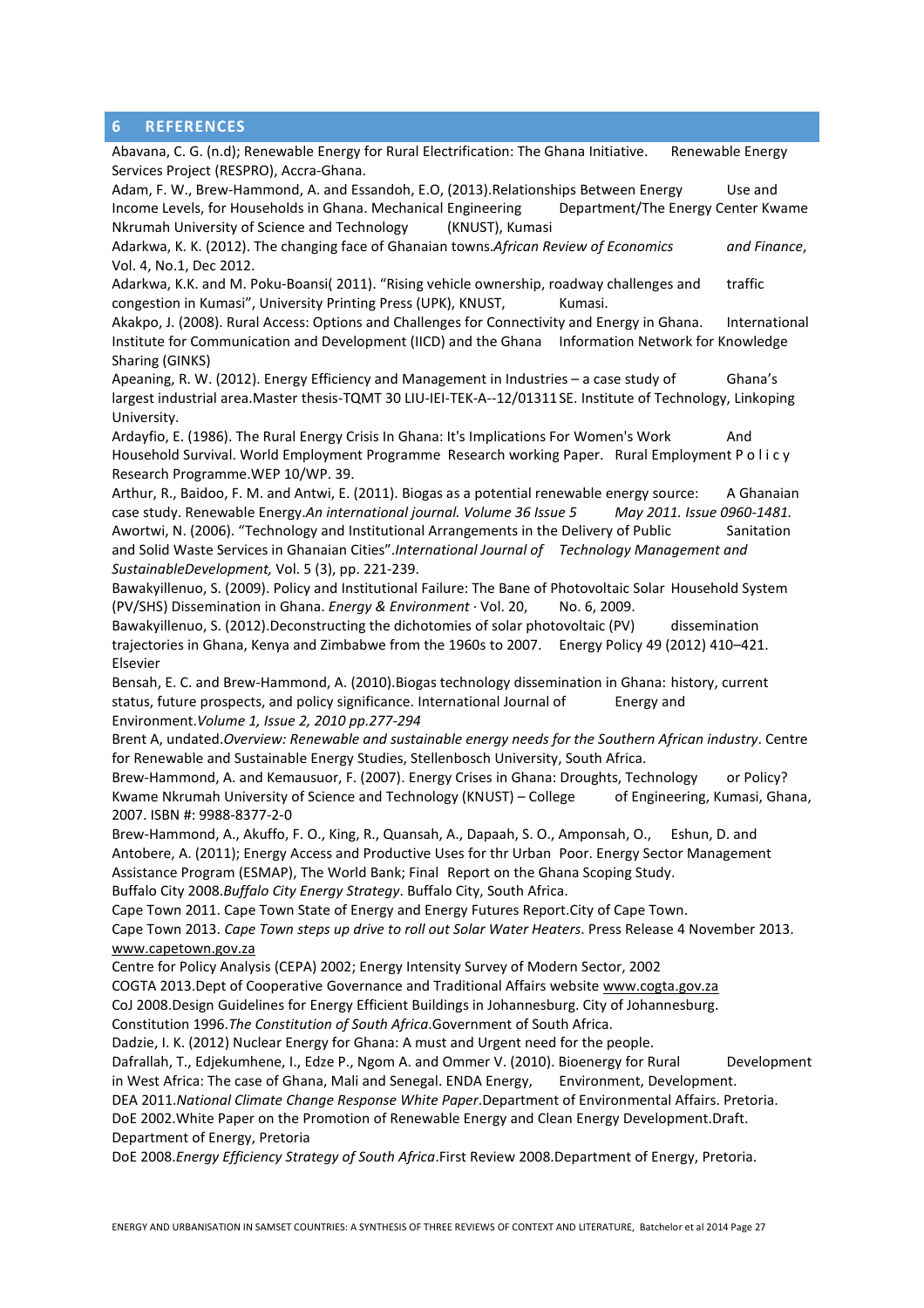DoE 2012.A survey of energy-related behaviour and perceptions in South Africa: The Residential Sector. Department of Energy, Pretoria.

DoE 2013.*National Energy Efficiency Action Plan*. Draft for comment. Department of Energy, Pretoria. DoE 2013b. Presentation on the Integrated National Electrification Programme made to the Parliamentary Portfolio Committee on Energy on 10th September 2013. South Africa.

DoT 2003.*National Household Travel Survey, 2003.*National Department of Transport, Pretoria.

DoT 2010.*National Transport Masterplan*.Department of Transport, Pretoria.

Ekurhuleni 2006.Ekurhuleni Metropolitan Municipality Energy and Climate Change Strategy. Ekurhuleni Metropolitan Municipality, South Africa.

Electricity Regulatory Authority (2009) *Developments and Investment Opportunities in Renewable Energy Resources in Uganda*, Electricity Regulatory Authority, Kampala.

Energy Commission , Ghana 2010. 2010 Energy (Supply and Demand) Outlook for Ghana. April 2010 Energy Commission , Ghana 2012. 2012 Energy (Supply and Demand) Outlook for Ghana. April 2012 Energy Commission, Ghana, 2006; Strategic National Energy Plan 2006-2020. Annex I of IV Energy Demand Sectors of the Economy

Energy Sector Management Assistance Program (ESMAP), (2006). Energy Sector Reform and the Pattern of the Poor: Energy Use and Supply, a Four Country Study: Botswana, Ghana, Honduras and Senegal. ESMAP Technical Paper. 095

Ennison, I. and Dzobo, M. (n.d).Nuclear Power and Ghana's Future Electricity Generation. IAEA-CN-164-1P01.

Eskom 2013.*The Solar Water Heating Programme*. Eskom website

http://www.eskom.co.za/AboutElectricity/FactsFigures/Documents/The\_Solar\_Water\_Heating\_SWH\_Program me.pdf

Essah, E. A. (2011). Energy generation and consumption in Ghana. West Africa Built Environment Research (WABER) Conference, 19-21 July 2011, Accra, Ghana, pp. 391 401. Available at http://centaur.reading.ac.uk/20973.

eThekwini 2008. *eThekwini Municipal Energy Strategy*. eThekwini, South Africa.

Euston-Brown M 2013. PersComm, Megan Euston-Brown, Project Manager. November 2013. Sustainable Energy Africa, Cape Town.

Ezor, Z. (2009) *Power to the People: Rural Electrification in Uganda*, School for International Training, Brattleboro, VT.

FFC 2013.Sustaining Local Government Finances: Review of the Local Government Fiscal Framework. Financial and Fiscal Commission, Pretoria.

Food and Agriculture Organisation (2012) *Growing greener cities in Africa*. First Status Report on Urban and Peri-urban horticulture in Africa. Rome: Food and Agriculture Organisation.

Gabienu, F. (2012). Critical Factors in Bioenergy Implementation in Ghana. Vaasan Ammattikorkeakoulu University of Applied Sciences KansainvälinenEnergiateknologia

Gauteng 2009. *Gauteng Integrated Energy Strategy*. Gauteng Provincial Government, South Africa.

Ghana Statistical Service, (2008).*Ghana Living Standards Survey Report of the Fifth Round (GLSS 5),*  Accra, Ghana Statistical Service.

Global Finance (2010) *Uganda GDP Data & Country Report | Global Finance*, Available at

<http://www.gfmag.com/ gdp-data-country-reports/155-uganda-gdp-country-report.html>, Last Accessed 26 May, 2010.

Govenment of Uganda (1997) *Local Government Act* Kampala

Government of Ghana (GOG) 2004. Ghana: Energy and Poverty Reduction Strategy. EU Energy Initiative. Facilitation Workshop and Policy Dialogue Ouagadougou, Burkina Faso.

Grey and Behrens 2013.A case for smarter city growth : a strategic analysis of Cape Town's Phase 1A BRT system and its supporting land use environment. Grey P, Behrens R.  $32^{nd}$  South African Transport Conference. IDM 2013. Eskom Integrated Demand Management Programme website

http://www.eskom.co.za/sites/idm/Pages/Performance%20Contracting.aspx

Inkoom, D.K.B. and Biney, B.S. (2010): The potential of Liquefied Petroleum Gas (LPG) as a viable energy option for the Industrial Sector in Ghana. Journal of Sustainable Development in Africa (Volume 12, No.6, 2010) Insingoma, J.B. (2007) *Reduction of Energy Demand Through Energy Efficiency Interventions Uganda's Case*, Presentation at the Global Forum on Sustainable Energy (GFSE-7), Vienna.

IRP 2010.*Integrated Resource Plan 2010*.National integrated electricity planning document.Department of Energy, Pretoria.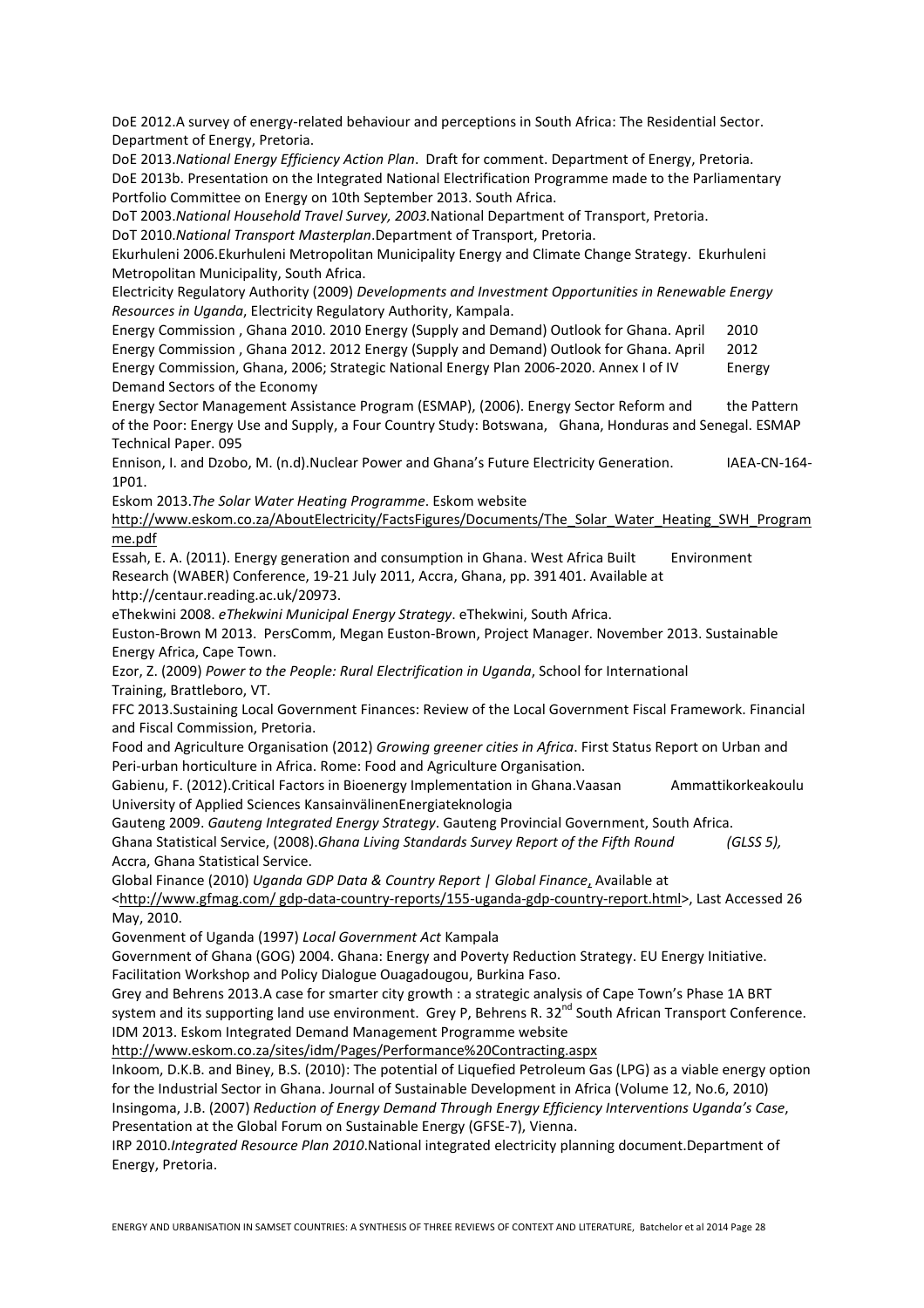IUDP 2013.*Towards an Integrated Urban Development Plan*. Department of Cooperative Governance and Traditional Affairs, South Africa.

Janisch A 2013. *Joe Slovo Lessons Learned Report*. For Department of Human Settlements. Sustainable Energy Africa, Cape Town.

Kamese, G. (2004) Renewable Energy Technologies in Uganda: The potential for Geothermal Energy Development, A Country Study Report under the AFREPREN/HBF Study, Nairobi.

Kane L 2011.Strategies for Reducing Energy Use (and Carbon Emissions) in the Cape Town Transport Sector. Sustainable Energy Africa, Cape Town.

Kasita, I. (2007) "Power cuts get worse," *New Vision*, Friday 29 June.

Kasozi, K. (2010) "Solar making business viable in Yumbe", *The Monitor*, Thursday 18 March.

Kimball, J. (2009), "Uganda budget sees GDP growth at 6 pct for 2009/10", Available at <http://www.

finanznachrichten.de/nachrichten-2009-06/14147766-uganda-budget-sees-gdp-growth-at-6-pct-for-2009-10- 020.htm>, Last Accessed 26 May 2010.

King, R. S., Amponsah, O. and Quansah, D. A. (2012). Productive Uses of Energy in Enterprises in Slums in Ghana.International Journal of Social Science Tomorrow Vol. 1 No. 5. ISSN: 2277-6168

Leach G. A. (1988). Residential Energy in the Third World.Annual Review Energy. 1988.13.47 65 Maphakela et al 2013. *Building a sustainable platform for low-cost mobility in South Africa.*Maphakela W, Mashiri M, Chakwizira J, Mpondo B. 32<sup>nd</sup> South African Transport Conference.

Mbabazi, V. (2003) *Housing the Urban Poor*, Paper presented at the Faculty of Building Technology and Architecture, Uganda Martyrs University, Nkozi, March 20.

Meikle, S. and Bannister, A. (2003).Energy, Poverty and Sustainable Urban Livelihoods. Working Paper No. 126 ISSN 1474-3280

Mensah, J. T. and Adu, G. (2013).An Empirical Analysis of Household Energy Choice in Ghana. Sverigeslantbruksuniversitet, Institutionenförekonomi.Swedish University of Agricultural Sciences, Department of Economics. ISSN 1401-4068. ISRN SLU-EKON WPS-13/06-SE

Ministry of Energy and Mineral Development (2001) *Rural Electrification Strategy and Plan Covering the Period 2001 to 2010*, Ministry of Energy and Mineral Development, Kampala

Ministry of Energy and Mineral Development (2009) *Uganda Energy Balance for 2008*, Ministry of Energy and Mineral Development, Kampala.

Ministry of Energy and Mineral Development (2011) Energy and Mineral Sector Performance Report 2008/09 - 2010/11 Kampala

Ministry of Energy and Mineral Development (2009) *Annual Report*, Ministry of Energy and Mineral Development, Kampala.

Ministry of Lands, Housing, and Urban Development (2008) *National Slum Upgrading Strategy* Kampala, UNDP Ministry of Lands, Housing, and Urban Development (2013) *National Urban Policy (Draft 2).*Kampala: CME Consultants. December.

Ministry of Natural Resources (1996) *Sources And Sinks of Greenhouse Gases in Uganda.* Department of Metereology. UNEP/GEF funded.

Ministry of Works and Transport (2012) *Non-Motorised Transport Policy (Draft).* Kampala. November. Mukwaya, I.P. (2004) "Urban change in Uganda: The challenge of managing urban areas in a global environment", *College of Urban Planning and Public Affairs (CUPPA) Conference*, University of Illinois, Chicago, 22–24 July.

Musasizi, S. (2009) "Germans Fund Uganda's Renewable Energy Efforts", *The Observer*, Thursday March 26. Namutebi, J. (2010) "Uganda needs one million houses" *New Vision*, March 5.

National Environment Management Authority (2004) *Environmental Impact Assessment Guidelines for the Energy Sector*, NEMA, Kampala

National Forest Authority of Uganda (2007). Ruhiira Wood Supply Report.

NDP 2011.*National Development Plan* of the National Planning Commission of South Africa. Government of South Africa.

Ndzibah E. (2011), Robin Hood and Donkey Principles: renewable energy proposals for Ghana; Energy End-User Efficiency (EEE) Issue; World Renewable Energy Congress 2011 Sweden, 8-13 May 2011, Linkoping, Sweden.

Nnadikwe, K. (2007): High Oil Dependence in Ghana: To what extent is Ghana vulnerable to Oil Price Shocks? University of Dundee, Scotland.

Obeng, G. Y. and Evers, H-D. (2009). Solar PV Rural Electrification and Energy-Poverty: A Review and Conceptual Framework with reference to Ghana. ZEF Working Paper Series, ISSN 1864-6638 Department of Political and Cultural Change Center for Development Research, University of Bonn.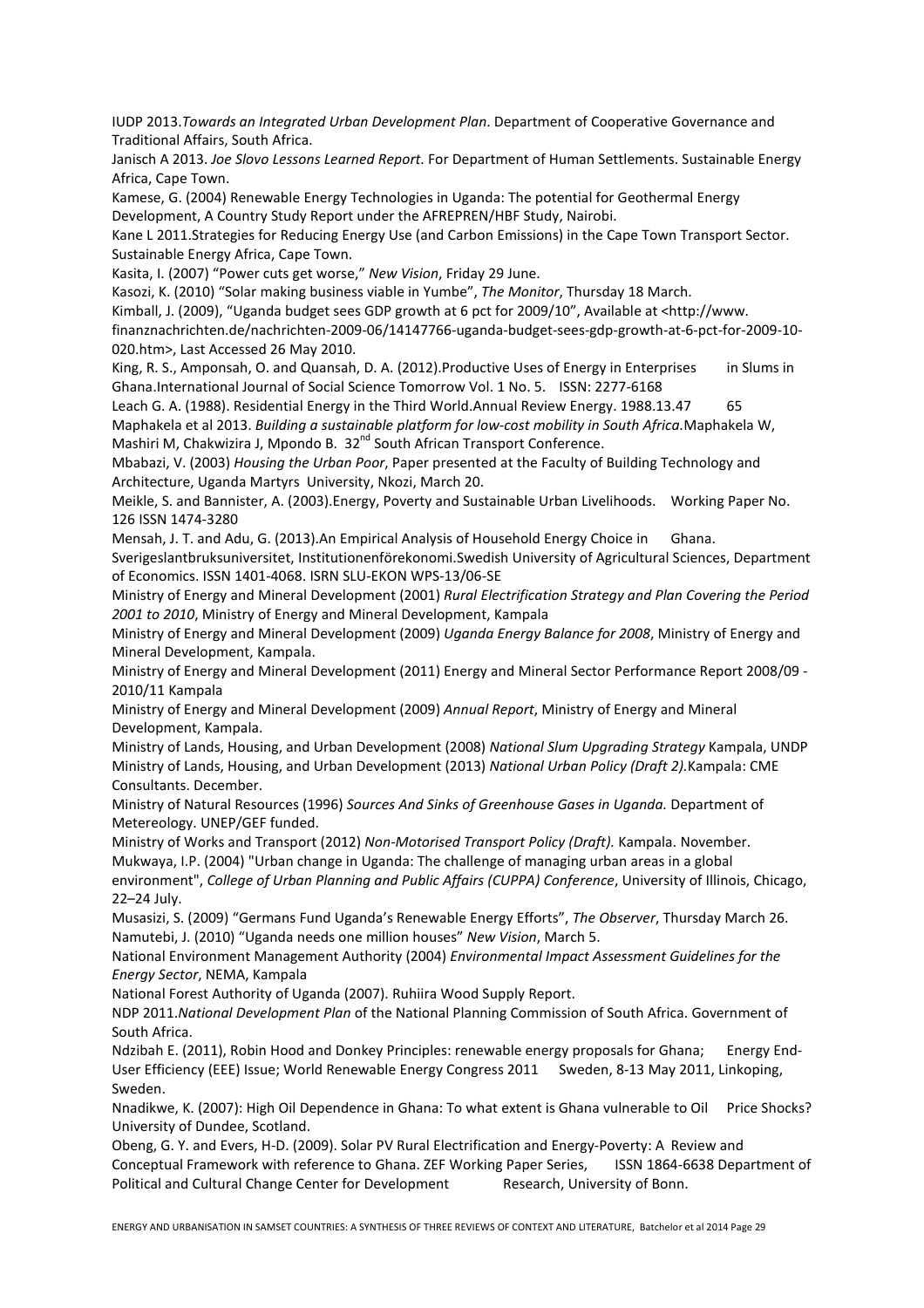Obeng, G. Y., Kemausuor, F., Brew-Hammond, A. and Duker, A. (2009).GIS-Based Energy Access Pproject: A Review of Trends, Policies and Plans for Increasing Energy Access in Ghana. The Energy Centree, KNUST. Obour, S.K. (2012). "Accra Sinks under Filth".*The Mirror,* Saturday, September 15, 2012, pp.24.

Okyere, D.K (2012). *Sustainability of the Urban Transport System of Kumasi*.M.Phil Thesis Submitted to the School of Graduate Studies, Kwame Nkrumah University of Science and Technology, KNUST, Kumasi Ghana. Oluka, B. H. (2010) "Uganda's energy relief still a long way", *The Monitor*, 6 April.

Ortiz, Isabel and Cummins, Matthew (2011) "Global Inequality: Beyond the Bottom Billion". New York: UNICEF Policy and Practice Report. April.

Otage, S. and Izama, A. (2010) "Uganda: Common Stand on Country's Population Policy Still a Far Cry", *The Monitor*, 6 March.

Oteng-Ababio, M, (2010)."Private Sector Involvement in Solid Waste Management in the Greater Accra Metropolitan Area in Ghana".*Waste Management and Research*, Vol. 28(4), pp. 322-329.

Painuly, J. P. and Fenhann, J. V. (2002).Implementation of Renewable Energy Technologies Opportunities and Barriers. UN Collaboration Centre on Energy and Environment, Riso National laboratory, Denmark. ISBN: 87- 550-3013-0

PDG 2012.*Final National Report on Trends in Municipal Capacity for the 2010/11 Municipal Financial Year*. By Palmer Development Group for the Municipal Demarcations Board, Govt of South Africa, Pretoria.

Polity 2013.The minibus taxi industry in South Africa: A servant for the urban poor?www.Polity.co.za .

Praher, C. (2008) Calculation of the Grid Emission Factor (GEF) of the electricity grid in Uganda according to the 'Tool to Calculate the Emission Factor For an Electricity System', Energy Changes Projektentwicklung GmbH, Vienna.

Quartey, J. D. (2010). The demand for Energy and Economic Welfare in Ghana.Department of Economics, Kwame Nkrumah University of Science and Technology Kumasi, Ghana.

Ramaya J 2013.Initial unpublished assessments as a part of the BHC-funded *Solar PV Embedded Generation Support Project* of Sustainable Energy Africa, Cape Town.

Rupp, S. (2013).Ghana, China, and the Politics of Energy.African Studies Review, Volume 56, Number 1, April 2013, pp. 103-130 (Article). Cambridge University Press *DOI: 10.1353/arw.2013.0015*

SACN 2013.*Literature review on public transport and mobility in municipalities*.For South African Cities Network. By Geoffrey Bickford, ARUP, Johannesburg.

Saundry, P. (Lead Author); Energy Information Administration and Library of Congress (Content source); Langdon D. Clough (Topic Editor);.(2009) "Energy profile of Uganda." In: *Encyclopedia of Earth*. Eds. Cutler J. Cleveland (Washington, D.C.: Environmental Information Coalition, National Council for Science and the Environment). [First published in the Encyclopaedia of Earth July 12, 2009; Last revised July 15, 2009; Retrieved May 12, 2010]<http://www.eoearth.org/article/Energy\_profile\_of\_Uganda>

Schramm, G. (1990). Electric Power in developing countries: Status, Problems, Prospects. Annual Review Energy 1990. 15:307-33

SEA 2003.*Energising South African Cities and Towns*. Sustainable Energy Africa, Cape Town.

SEA 2006.*State of Energy in South African Cities 2006*. Sustainable Energy Africa, Cape Town.

SEA 2008.*Energy Planning in South African Cities*.In Urban Energy Transitions, 2008.Droege P (ed). Elsevier, Newcastle, Australia.

SEA 2008a.The elusive 'nega-watt' - Why and how electrical energy efficiency needs to be scaled up in the next few years of power supply shortage in South Africa.A summary of a synthesis study. November 2008. Sustainable Energy Africa, Cape Town. November 2008.

SEA 2009.How to implement renewable energy and energy efficiency options: Support for South African local government. Sustainable Energy Africa, Cape Town.

SEA 2011.*State of Energy in South African Cities 2011*. Sustainable Energy Africa, Cape Town.

SEA 2011a.*Energy Scenarios for Cape Town.* Sustainable Energy Africa, Cape Town.

SEA 2012.*DORA funded DOE Municipal EEDSM Programme: Capacity Building and Job Creation case studies*. Sustainable Energy Africa City Energy Support website: www.cityenergy.org.za

SEA 2012a.The potential impact of efficiency measures and distributed generation on municipal electricity revenue: double whammies and death spirals. Presented at the 2012 AMEU Conference.By Sustainable Energy Africa, Cape Town.

SEA 2012b.Informal Electrification in South Africa: Experience, Opportunities and Challenges. Sustainable Energy Africa, Cape Town.

SEA 2013.Energy scenarios for eThekwini: Exploring the implications of different energy futures for eThekwini Municipality up to 2030. For eThekwini Energy Office. Sustainable Energy Africa, Cape Town.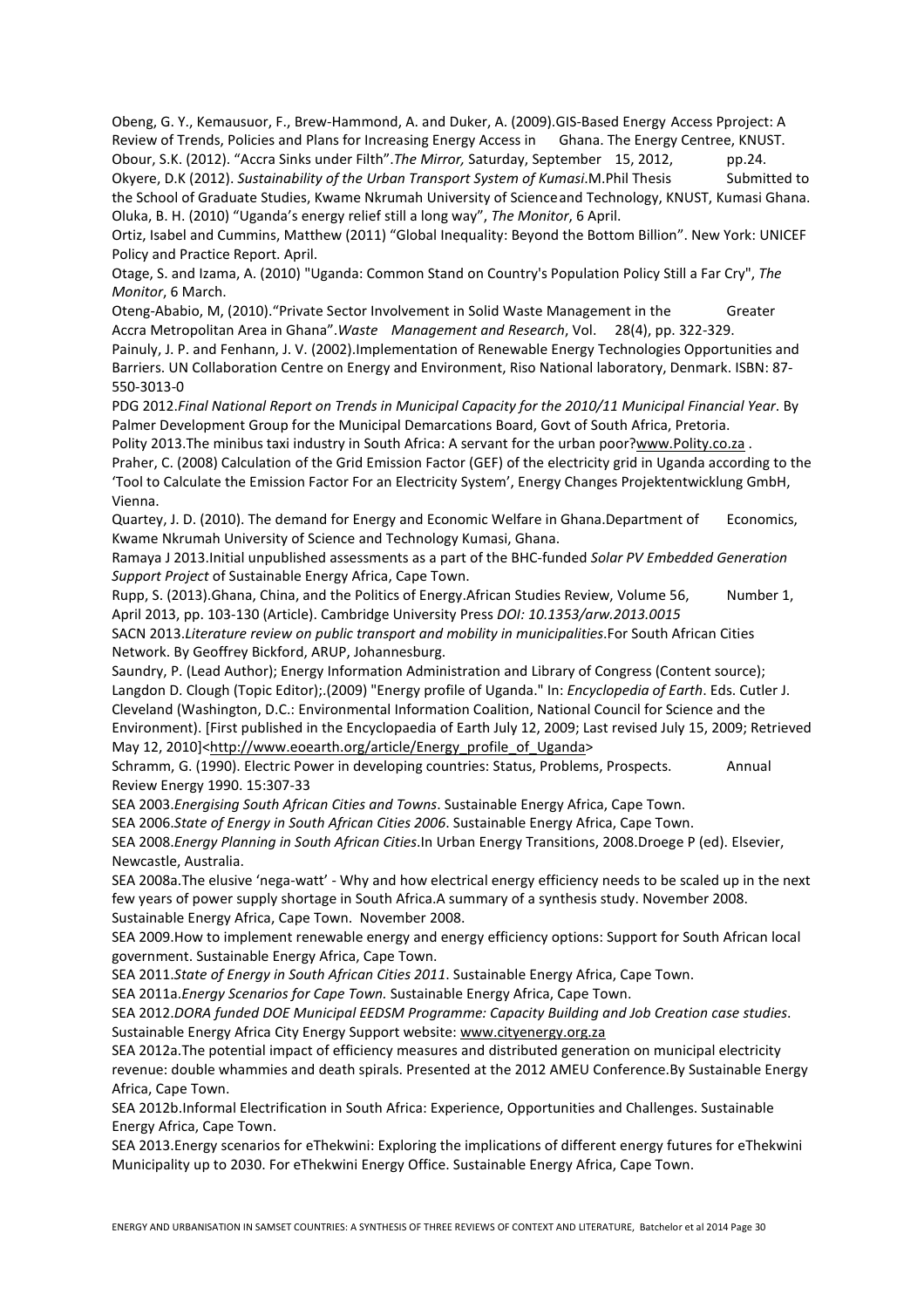SEA 2014*.Tackling Urban Energy Poverty in South Africa*.Sustainable Energy Africa, for Heinrich BöllStiftung Cane Town.

SI 2009.*Sustainable Neighborhood Design Manual*. Sustainability Institute. Stellenbosch, South Africa.

SoE 2011.*State of Energy in South African Cities 2011*. Sustainable Energy Africa, Cape Town.

Sol Plaatjie 2009. *Sol Plaatjie Energy and Climate Change Strategy*. Sol Plaatjie Municipality, South Africa.

StatsSA 2011.Statistics South Africa data from the 2011 census.www.statsa.gov.za. Pretoria.

Swart D and Bredenkamp B 2012.*The Challenge of addressing household energy poverty*.Presented at 'Towards Carnegie III' conference, September 2012, University of Cape Town.

Tshwane 2006.*City of Tshwane Energy Strategy*. Tshwane, South Africa.

Tullow Oil- Uganda (2013) "Tullow Uganda Country Report." November. Available at

www.tullowoil.com/reports Last accessed 08 April 2014.

Uganda Bureau Of Statistics (2013) *Statistical Abstract* Kampala.

Uganda Bureau of Statistics (UBOS) (2010). "Projected Populations for Town Councils"

Uganda Government (1968) Town and Country Planning Act, (Cap 246). Uganda

Uganda Government (1969) Engineers Registration Act, (Cap 271). Uganda

Uganda Government (1969) Hotels Act, (Cap 90). Uganda

Uganda Government (1970) The Public Health Act, (Cap 281). Uganda.

Uganda Government (1974) National Housing and Construction Corporation Act, (Cap 313). Uganda

Uganda Government (1974) Surveyors Registration Act (Cap 275). Uganda

Uganda Government (1995) National Environment Act (Cap 153). Uganda

Uganda Government (1995) National Water and Sewerage Corporation Act (Cap 317). Uganda

Uganda Government (1996) The Architects Registration Statute (Cap. 269). Uganda.

Uganda Government (1999) *Electricity Act*(Cap 145). Uganda

Uganda Government (2002) *The Renewable Energy Policy for Uganda*, Ministry of Energy and Mineral Development, Kampala

Uganda Government (2004) *Poverty Eradication Action Plan (2004/5-2007/8)*, Ministry of Finance, Planning and Economic Development, Kampala

Uganda Government (2009) The Architects Registration (Conditions of Engagement and Scale of Fees) Bye-Laws, (Ch. 269). Uganda.

Uganda Investment Authority (2009) *Investment Potentials in Solar Sector*, Uganda Investment Authority, Kampala.

UN FAO (2013) Country STAT Uganda, Rome, Italy

UN-Habitat (2003): The Challenge of Slums; Global Report on Human Settlements 2003 (United Nations Human Settlement Programme)

UN-Habitat (2010) *The state of African cities 2010, Governance, Inequalities and Urban Land Markets*. United Nations Human Settlement Programme.Nairobi: UN-Habitat.

UN-HABITAT (2010) Uganda UrbanHousingSector Profile Nairobi UNON

United Nations Department of Economic and Social Affairs (2008) *Urban Agglomerations 2007*. [Online]., Population Division. Available at: http://www.un.org/esa/population/publications/wup2007/

2007 urban agglomarations chart.pdf [Accessed: 27 Jun. 2013].

United Nations Department of Economic and Social Affairs (2010) *World Urbanisation Prospects: The 2009 Revision*.Highlights. New York: UnitedNations.

United Nations Department of Economic and Social Affairs (2012) *World Urbanisation Prospects: The 2011 Revision*.Highlights. New York: UnitedNations.

Venter et al 2013. *Analysis of modal shift in South Africa : a qualitative investigation*. Venter K, Mokonyana M, Letebele M, Dube S, Masondo N. 32<sup>nd</sup> South African Transport Conference.

Vermeiren, K., Van Rompaey, A., Loopmans, M., Serwajja, E. and Mukwaya, P. (2012) Urban growth of Kampala, Uganda: pattern analysis and scenario development.*Landscape and urban planning*. 106. pp. 199- 206.

Vilar, (2012) "Renewable Energy in Western Africa: Situation, Experiences and Tendencies; Ecowas Centre for renewable Energy and Energy Efficiency (ECREEE)

Visagie E 2008.*The supply of clean energy services to the urban and peri-urban poor in South Africa*. In 'Energy for Sustainable Development' Volume XII No. 4 December 2008.

Volschenk J 2007.*The use of the ESCOs to facilitate sustainable energy interventions in the low income housing sector*.http://toolkits.reeep.org/file\_upload/10307023\_2.pdfJakoVolschenk, January 2007

Wafula, W. (2009) "Digital TV Broadcast Starts in Kampala", *The Monitor*, 18 November.

Waninda, J. (2010) "Family planning can slow our population growth", *The Monitor*, 15 May.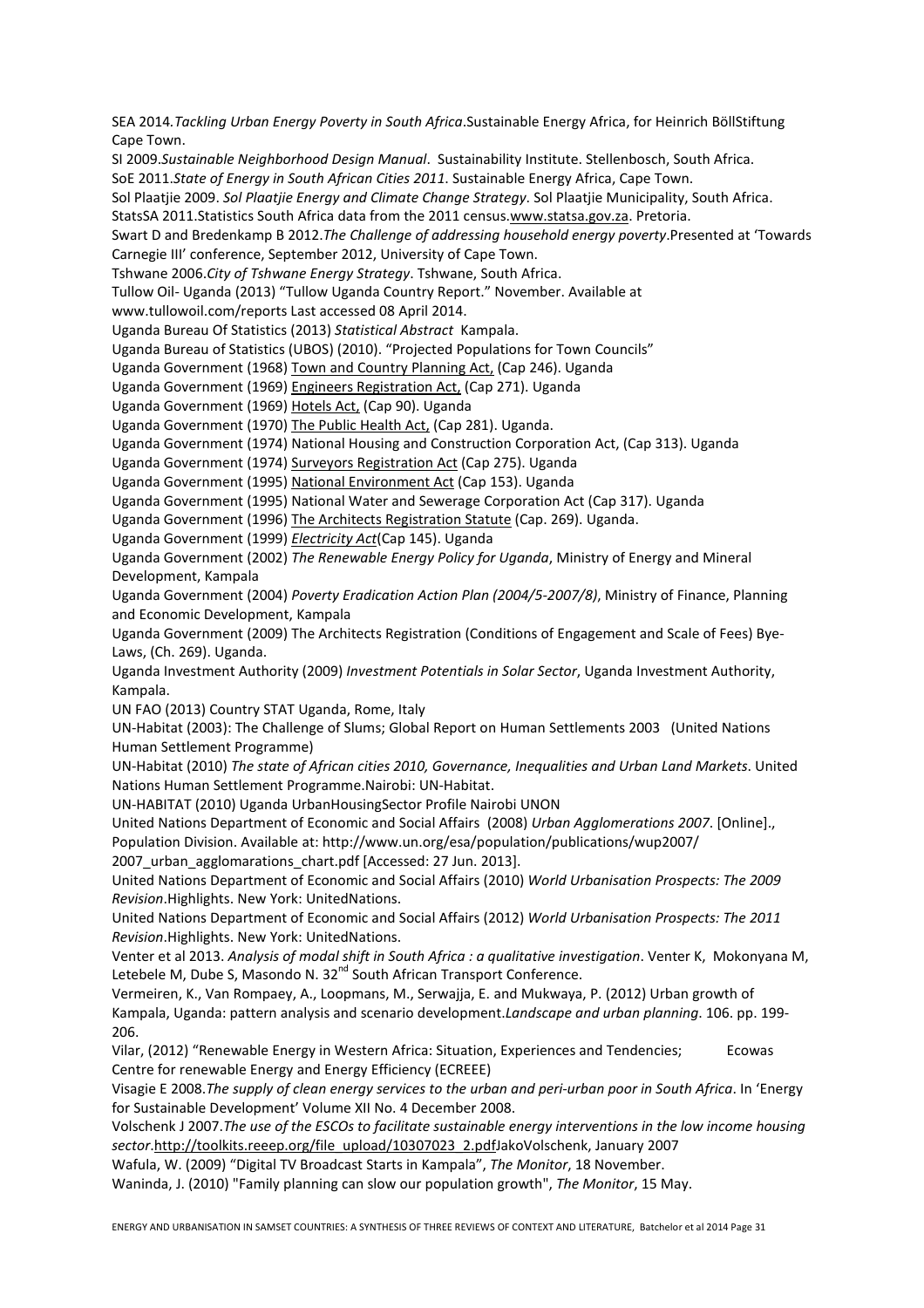Wanja, B. (2010) "Economical use will help you cut utility bills" *The Monitor*, 4 March.

Ward S 2008. *New Energy Book for Urban Development in South Africa*. Sustainable Energy Africa, Cape Town. Wasswa, J. And Schluep, M. (2008) e-Waste Assessment in Uganda: A situational analysis of e-waste management and generation with special emphasis on personal computers, Uganda Cleaner Production Centre, Kampala.

West, Henry W. (1965)*TheMailo System in Buganda: A Preliminary Case Study in African Land Tenure.*  Government Printer.Available for download at http://www.wdl.org/en/item/7768/.

Western Cape (2008).*White Paper on Sustainable Energy for the Western Cape Province*.Department of Environmental Affairs and Development Planning, Western Cape Government, Cape Town.

Western Cape 2007. *Sustainable Energy Strategy for the Western Cape*.Dept of Environmental Affairs and Development Planning, Western Cape Government, Cape Town.

Western Cape 2008. *Western Cape Climate Change Strategy and Action Plan.*Western Cape Government, South Africa.

Wolpe P and Reddy Y 2010.*Alleviating urban energy poverty the informal sector: The role for local government*. Sustainable Energy Africa - Conference paper presented at 'Inequality and structural poverty in South Africa: Towards inclusive growth and development', Johannesburg, 20 September 2010

Wolpe P, Reddy Y and Euston-Brown M 2012.*Energising Urban South Africa: poverty, sustainability and future*.Presented at 'Towards Carnegie III' conference, September 2012, University of Cape Town.

World Bank (2004); Multilateral Investment Guarantee Agency (MIGA) Annual Report.

World Bank (2005) "A Study of Institutional, Financial, and Regulatory Frameworks of Urban Transport in Large Sub-Saharan African Cities", SSATP Working Paper No. 82. July.

World Bank (2009) *Sustainable Rural and Urban Development*. Research Highlights 2008. [Online]. Available at: http://econ.worldbank.org

World Bank. 2006. Ghana country environmental analysis. Report No: 36985-GH. Available at: http://siteresources.worldbank.org/INTRANETENVIRONMENT/3635842-

1175696087492/21919456/Ghana\_CEA.pdf . [Accessed: 3 October 2011].

Worldwide Fund for Nature (WWF) (2012)."Kasese for Clean Energy".Blog post describing the project. Available at: http://wwfuganda.wordpress.com/2012/10/11/kasese-for-clean-energy/ Accessed: 14/03/2014. Yeboah, E. and F. Obeng-Odoom (2010). "We are not the only ones to blame': District Assemblies' perspectives on the state of planning in Ghana", *Commonwealth Journal of Local Governance*, Vol. November (7), pp. 78-98.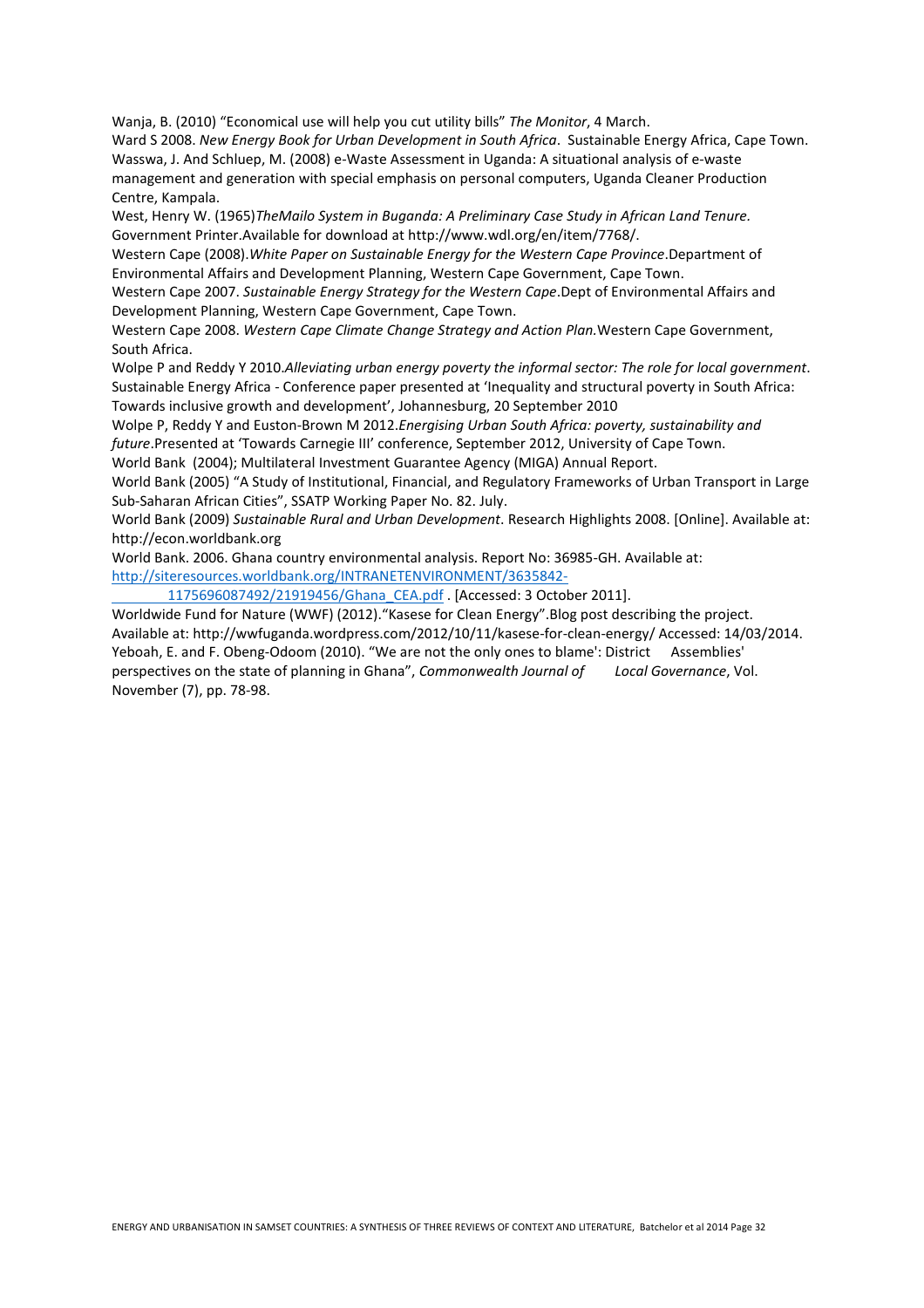### **7 ANNEX ACTIVITIES: SOME RELEVANT PLANS THAT ARE IN PLACE OR APPROACHES HAVE BEEN TRIED REGARDING SUSTAINABLE URBAN ENERGY, AND TO WHAT EFFECT?**

### 7.1 TRANSPORT AND ENERGY

### 7.1.1 SOUTH AFRICA

Urban sustainable transport initiatives include interventions such as (See Kane (2011) for a more comprehensive list):

- Public transport improvement (e.g. Bus Rapid Transit, rail)
- Improved walkability of destinations to encourage public transport
- Non-motorised transport facilities and lanes
- Inter-modal public transport coordination and integrated ticketing
- Disincentives for private vehicle use
- Incentives to increase private vehicle occupancy (e.g special parking facilities)
- School bus promotion (school lift traffic is significant in many areas)

Examples of efforts and achievements of some cities are given below:

- In the City of Joburg sustainable spatial development is being promoted by mandatory criteria for new developments that lead to improved access to public transport and concentration of development in priority zones and corridors (e.g. see CoJ 2008).
- The cities of Joburg, eThekwini and Cape Town have Bus Rapid Transit schemes in place, and a number of other urban areas are planning such interventions as they are regarded as a success (although it is too early for comprehensive evaluations to have emerged (e.g. Grey and Behrens 2013)).
- Cape Town has a progressive SDF and supportive Densification and Urban Edge policies. However, not only is coordination with transport planning weak, but political decisions have blatantly frustrated the intentions of these documents several times in the past years.
- 'Park and Ride' facilities have been introduced by several urban areas around key public transport hubs.
- Gauteng province has a high-speed train (the 'Gautrain') linking the three metros of Joburg, Ekurhuleni and Tshwane.

Sustainable transport motivations are two-tracked. One emphasizes efficiency in transport systems with associated reduced costs and greenhouse gas emissions, the other seeks to improve the mobility of the poor (see Figure 3 for modes used by different income groups). The former often focuses on getting people out of private vehicles and onto public transport. The latter is particularly important given that poor settlements generally occupy land far from employment opportunities and urban amenities (Maphakela et al 2013). The minibus taxi industry in South Africa arose out of the lack of decent public transport for the poor, experienced huge growth from the mid-1980s to the mid-1990s, and is now a permanent part of the transport picture and formally integrated into transport planning in all urban areas. It is the most important form of public transport in the country, and carries 65% of urban passengers to their destinations (Polity 2013). Government has instituted regulations to promote safety and has incentivized vehicle efficiency in this industry, although much is still to be achieved in this area (DoT 2010).

It is informative to note that this minibus taxi mode of transport, which is recognized as addressing commuter needs relatively well in terms of routes, prices and speed, arose out of entrepreneurs responding to an obvious lack in their communities rather than through formalized planning and infrastructure investment.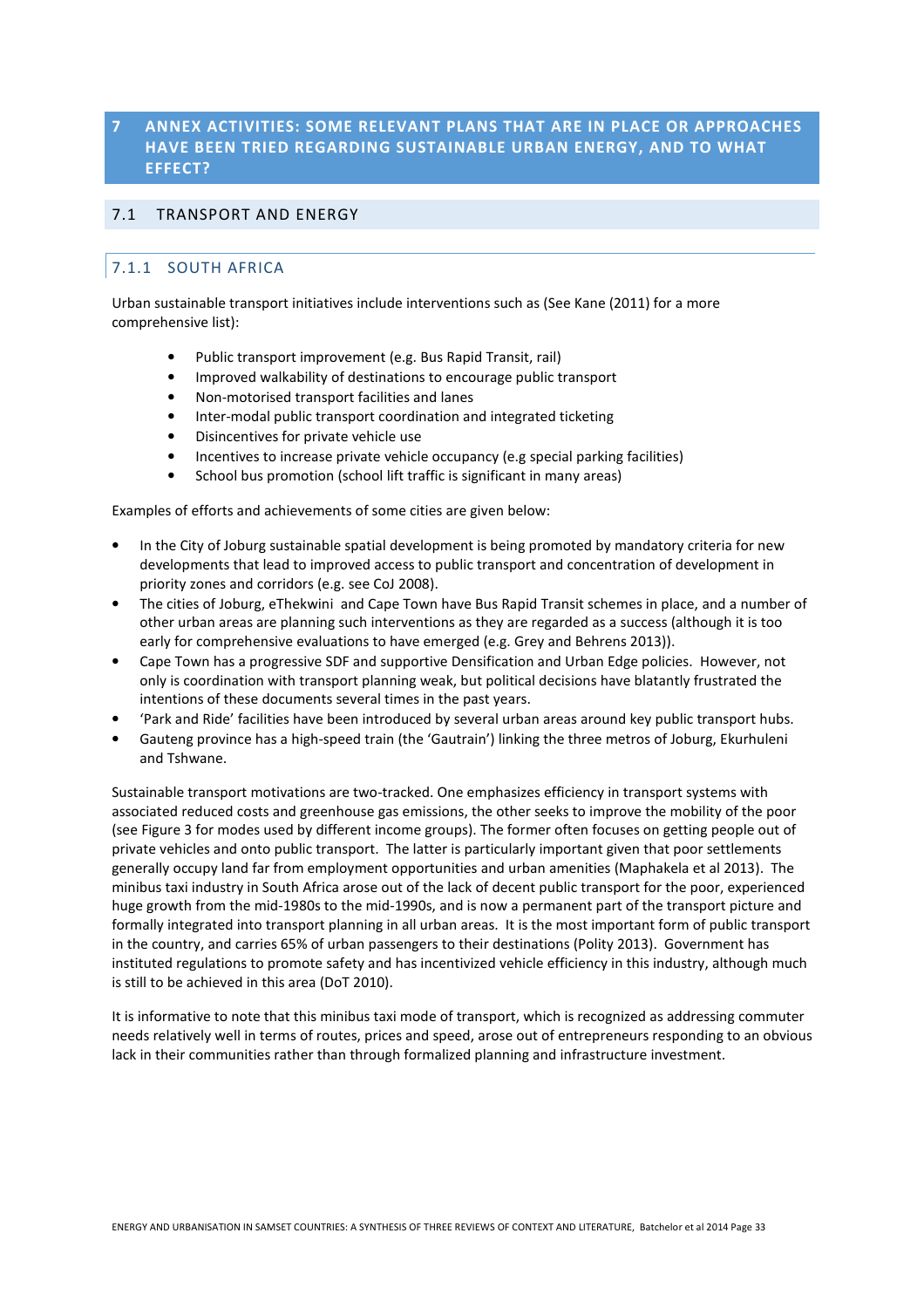

**Figure 8-1 Showing dependence of the poor on non-motorised or public transport, and the use of private vehicles by the wealthy (DoT 2003)** 

Changing the transport and spatial profile of urban areas is a slow and often expensive undertaking, and achieving modal shifts to public transport is not straightforward (Venter et al 2013, SACN 2013). While urban areas have shifted significantly in approach over the past decade (SEA 2011), the overall impact on the energy and sustainability situation is limited and it remains far from efficient and sustainable (SACN 2013). Far greater political commitment to such transformation together with continued shifts in 'business as usual' approaches by officials, and significant financial support from national government to fund expensive public transport infrastructure are all necessary to accelerate the pace of transformation.

### 7.1.2 UGANDA

Some efforts are being made towards improving **transport** efficiency and travel avoidance in Kampala, which include:

- Provision of coordinated public transport systems have met with many challenges. Feasibility studies have been completed by World Bank to implement a Bus Rapid Transit system in certain parts of Kampala. Timeline for delivery of the first line of such a system has yet to be released publicly. Also in Kampala, the Engineering Directorate of KCCA has discussed giving concessions to various urban bus operators.
- A Non-Motorised Transport Policy was drafted with the support of UN Environment Programme (MWT 2012) and was approved by Ministry of Works and Transport in 2013. Organisations such as First African Bicycle Information Organization (FABIO) have been attempting to streamline this policy into development plans and infrastructure tenders in pilot urban areas (including Jinja).

### 7.2 RESIDENTIAL AND NON-RESIDENTIAL BUILDINGS

### 7.2.1 UGANDA

**Real Estate Expo** - First held in 2008, and touted as a, dedicated one-stop centre for key stakeholders in Uganda real estate industry, including showcase of local materials, and information about best practice in design and construction.

**AHEAD Energy** - Focuses on assisting established schools and medical facilities to improve their energy systems by tapping local energy resources for local use. Through these ventures, the wider community is exposed to viable energy systems, thereby spurring entrepreneurial energy development.

Planned initiatives include the **Connection Refinance Facility**: UECCC will pilot a connection refinance facility with WENRECo and CRDB. The facility is aimed at connecting businesses to the grid, by addressing the barrier of the upfront connection costs.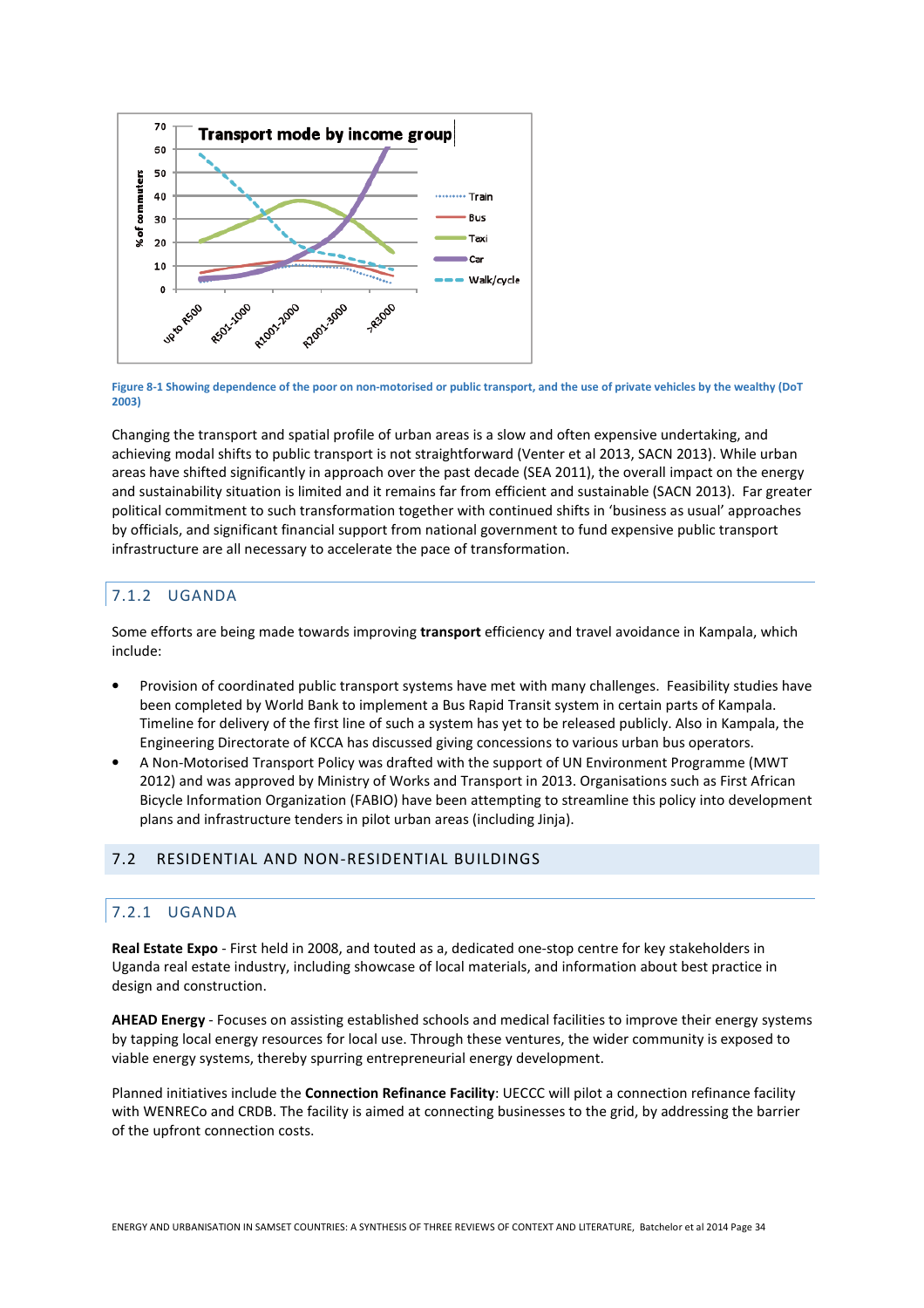### 7.3 ELECTRICITY EFFICIENCY

### 7.3.1 SOUTH AFRICA

The recent power crisis of 2008, steep increases in electricity prices as well as carbon mitigation pressures (to a lesser extent) have led to electricity efficiency being given more attention. Historically electricity prices were very low in the country, and thus efficiency has been a low priority. However it has long been clear that saving electricity is far cheaper than generating it (SEA 2008a). For the past few years Eskom has been running a significant electricity efficiency subsidy programme funded by tariff revenue (IDM 2013). It has achieved savings costing under ZAR5 million per MW, compared with conventional generation cost of over ZAR10 million per MW (SEA 2008a). As a part of this programme Eskom rolled out a massive programme to replace inefficient incandescent lights with CFLs or LEDs in residential and commercial facilities. Because of this programme, efficient technologies are now becoming the norm. In addition, the Department of Energy has allocated significant money to selected municipalities for the implementation of electricity efficiency<sup>1</sup> and those granted the funds have successfully undertaken substantial streetlight and traffic light retrofits (sometimes with LED technology), as well as public building lighting retrofits. Experience with this programme indicates that municipalities require support to be able to engage with such programmes effectively – it is not enough to merely allocate funds to them. However, with support in the initial phases, municipalitites can run these programmes sustainably thereafter (Euston-Brown 2013).

Over the past three years National Treasury has also approved a range of rebate incentives for private electricity efficiency interventions.

A national solar water heater programme has been rolled out by the Department of Energy and Eskom (Eskom 2013), as the financial, economic and environmental benefits of this technology have long been known. The programme comprises a low-income household and high-income household component. The former is fully subsidized and uses low pressure technology, while the latter is only partly subsidized (around 20% of capital cost). Solar water heater penetration still remains far from widespread however, and the future of the subsidy schemes uncertain. Cape Town leads the country in mass solar water heater rollout, and has recently launched an accreditation scheme for suppliers to accelerate implementation (Cape Town 2013).

Although the use of ESCOs has been very slow in taking off in South Africa<sup>2</sup>, a few municipalities have recently contracted ESCOs around building efficiency programmes. However the municipal legal frameworks make standard ESCO contracting relatively complicated. Several cities have run electricity efficiency awareness campaigns for residential and commercial sectors (the industrial sector is generally covered by the Eskom IDM programme).

Low-income housing constructed as part of the mass state housing drive of the past 20 years generally has very poor thermal performance. Most houses do not have ceilings, leading to excessive heat and cold in different seasons, and pushing up energy expenditure as residents try to keep warm in winter. It also exacerbates indoor air pollution and associated respiratory illnesses because residents often use coal, wood or paraffin for heating. While there are several efficient and sustainable pilot housing projects around the country, until recently this had little impact on the mass rollout programme, partly because of financial constraints. In 2013 national government announced the introduction of several efficiency interventions as mandatory for low income housing, including ceilings, insulation and other thermal design improvements, and allocated budget to cover the additional costs. This is a significant and very positive development for the country. Currently the National Department of Human Settlements is monitoring a sustainable, high-density housing programme in Joe Slovo settlement in Cape Town in order to assess the feasibility of further housing delivery policy changes along these lines (Janisch 2013).

 $\overline{\phantom{a}}$ 

 $1$  As part of the DORA (Division of Revenue Act) grant (SEA 2012)

 $2^{2}$  For an overview of ESCOs in South Africa see Volschenk (2007).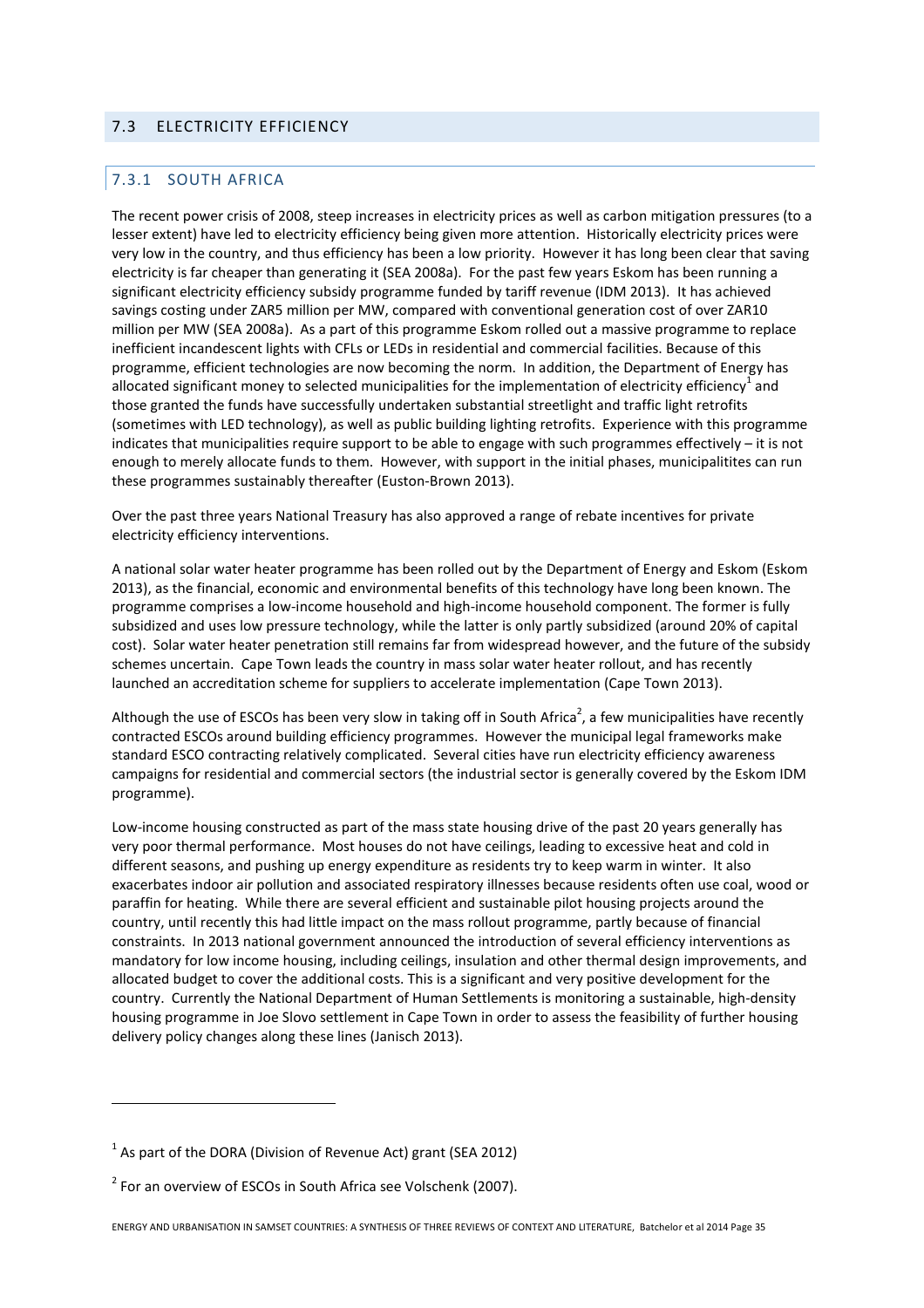### 7.3.2 UGANDA

**Promotion of Renewable Energy and Energy Efficiency Programme –** The German Federal Ministry for Economic Development Cooperation (BMZ), the Ministry of Energy and Mineral Development (MoEMD): July 2008 – June 2011. Managed by GTZ (now GIZ).Includes Energy Audits of government buildings, training of staff, subsidising solar systems and energy efficient charcoal stoves.

**Energy Efficiency Week** - An annual event held annually since 2006. The Energy Efficiency weeks are organised by the Ministry of Energy and Mineral development for all stakeholders. The key activity is an exhibition for Government agencies, NGOs and companies involved in selling energy efficient appliances and other alternative power sources like Solar, LPG, and Biomass to get their message to the public.

A project is currently running with the Ministry of Lands, Housing and Urban Development with support from UN-HABITAT to improve **electrical energy efficiency** in the building sector (commercial and residential), which involves:

- Ensuring that the design of new residential and commercial structures are energy efficient
- Retrofit programmes to address existing stock (e.g. solar water heaters and LED lighting)

### 7.4 RENEWABLE ENERGY

### 7.4.1 SOUTH AFRICA

Renewable energy, and in particular renewable electricity generation, has generally not been a focus of local government in South Africa, partly because electricity planning has been centrally held with no specific allocation for local government included in national implementation plans<sup>3</sup>. With recent international renewable energy price decreases, local electricity price rises, and climate change pressures, as well as the confidence instilled by the major national renewable electricity programme (one of the biggest in the world currently), this situation is starting to shift. eThekwini municipality has implemented a landfill gas generation project (around 6MW), and other cities are planning to follow suite. A few cities are looking at run-of-pipe<sup>4</sup> hydro schemes, which may deliver up to 5MW of power each.

One of the most promising and fastest growing renewable electricity options is rooftop solar PV embedded generation, and most cities are scrambling to develop technical and business frameworks to accommodate the applications from private households and businesses wanting to install such systems. A number of private rooftop PV projects of over 0.5MW are already in existence in the country. Initial assessments indicate that this could grow to hundreds of megawatts around the country in the short-term. However it is acknowledged that the resulting impact on the municipal electricity load profile will need to be monitored as implementation accelerates (Ramaya 2013).

It is however mostly cities that are engaging in the area of renewable generation, as they tend to have some capacity to respond to these pressures and opportunities. Smaller towns are hard pushed to engage in these areas due to more severe capacity constraints.

### 7.4.2 UGANDA

 $\overline{\phantom{a}}$ 

**Promotion of Renewable Energy and Energy Efficiency Programme –** The German Federal Ministry for Economic Development Cooperation (BMZ), the Ministry of Energy and Mineral Development (MoEMD): July

 $3$  Notably the 2010 Integrated Resource Plan produced by the Department of Energy (IRP 2010).

 $4$  Hydro turbines installed in the large pipes of the municipal water distribution system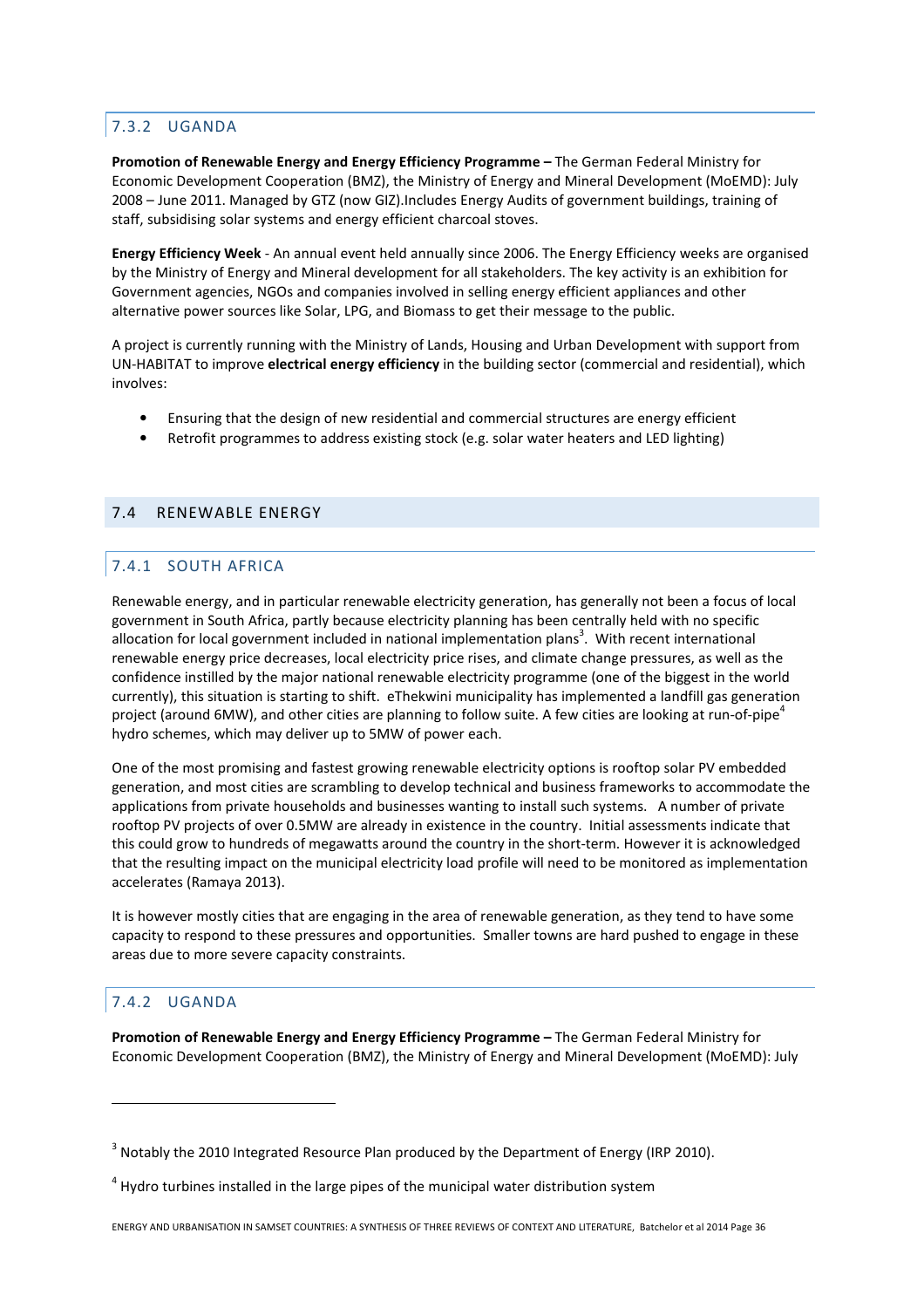2008 – June 2011. Managed by GTZ (now GIZ).Includes Energy Audits of government buildings, training of staff, subsidising solar systems and energy efficient charcoal stoves.

**Joint Energy and Environment Program (JEEP)** - Have organised solar training workshops and seminars to acquaint communities and individuals with knowledge on solar technologies.

The Italian cooperation in collaboration with the Centre for Research in Energy and Energy Conservation (CREEC) - Have initiated **the promotion of solar energy in rural areas of Uganda**.

**Uganda Photovoltaic Pilot Project for Rural Electrification (UPPPRE)** - Designed as a three-year pilot project, funded by UNDP-GEF, with a goal of promoting the use of solar photovoltaic technology in Uganda (1997 to 2000)

**Energy for Rural Transformation (ERT)** - Focus on bringing awareness to communities and providing solar products at subsidised prices. The Ugandan project aims at removing market barriers for the development of renewable-energy installations in the private sector in the rural energy and information/communication technologies (ICT) sectors.

Awareness of renewable energy technology is fairly widespread, more so than energy efficiency, which is generally limited to lighting (CFL) rather than other technologies or appliances. The level of awareness and availability of information regarding EE and RE is increasing, and becoming more available as individuals increasingly seek this information, and demand it of designers, suppliers and the construction industry. EE and RE technologies are, however, still regarded as being too expensive to use in most projects due to the relatively high upfront costs.

There has been an increase in the awareness and incorporation of these technologies in a number of projects, such as the Bernard Onyango Registry Building (2008) at Uganda Martyrs University which uses compressed earth blocks as a key construction material. Solar water heating systems (SWH) have been incorporated in most hotels. New building projects are increasingly incorporating optimised shading devices among many other interventions. In 1998, the National Environmental Management Agency (NEMA) had noted that PVs were mainly found in large institutions and facilities managed by international Non-Governmental Organisations, however today the number of solar PV units is estimated to be well over 15,000 units, and are more in urban areas where previously this was an exception.

For the most part some of the technologies have been viewed as being for low income earners and not for the well off, as is the case with compressed earth blocks. There is also scepticism about the energy efficient charcoal stoves as they take a while to heat up, and it is perceived that it is difficult to control the cooking temperatures. Energy efficient gas and electrical stoves are not yet easily available on the market.

#### **Planned Initiatives**

In conjunction with the **German Government**, and under **Promotion of Renewable Energy and Energy Efficiency Programme (PREEEP)**, the **Uganda Government** has gone a long way in installing solar PV energy systems in over 50 Health Centres across the county.

- Solar refinance: Uganda Energy Credit Capitalisation Company (UECCC) will continue to support Solar Equipment acquisition through additional refinance facilities of US\$1,000,000 through PFIs;
- Partial Risk Guarantee (PRG) for default risk on PFI loans to Solar Vendors:- This is a guarantee issued to PFIs to partially cover the default risk (up to a maximum of 50%) of the working capital loans offered to solar vendors.
- Solar Loan Product Development: Support PFIs to develop stand-alone Solar Loan product at an estimated cost of US\$130,000
- ORIO Project: UECCC will carry out feasibility studies for 10 mini hydro power sites.
- CDM support: UECCC will establish a CDM Program of Activities for hydro power projects with support from BTC, and with funding support from GIZ, provide technical assistance to enable project developers access carbon financing under the CDM.
- Capitalise the UECCC: mobilise additional funding from donors and Government of Uganda to capitalise the above instruments which are inadequately capitalised.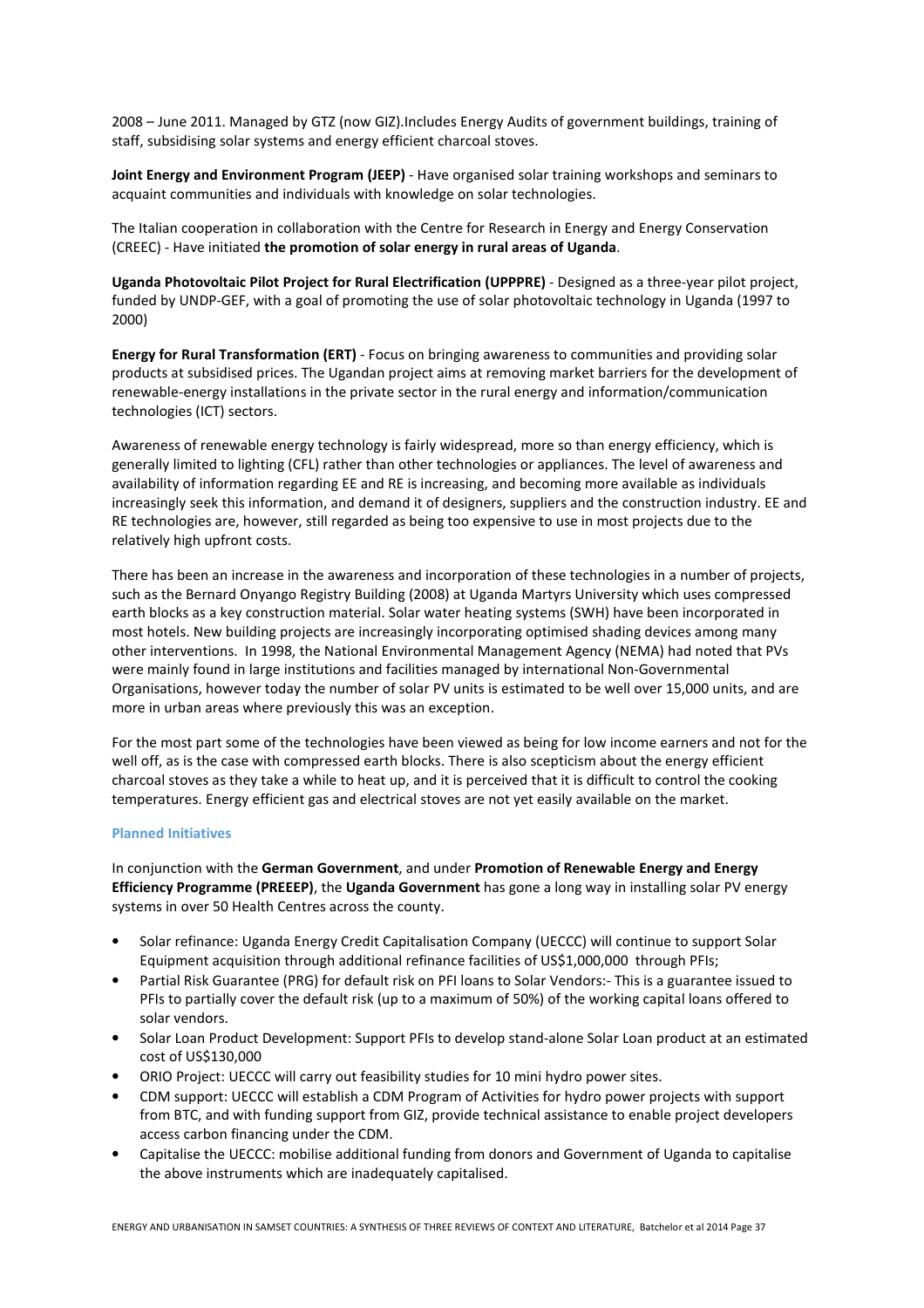### 7.4.3 GHANA

Accordingly, the Government of Ghana embarked on the Rural Kerosene Distribution Improvement Program (RDDIP) to improve on availability and accessibility of this fuel (ESMAP, 2006; Mensah and Adu, 2013). The Government of Ghana's LPG promotion as an alternative to woodfuel in 1990 has had significant impact on LPG consumption in Ghana and urban centres in particular. The consumption of LPG doubled by 1992 and was almost ten times higher by 2004, mostly in the urban centers (also confirmed by Mensah and Adu (2013).

### 7.5 POVERTY AND ACCESS TO ENERGY

# 7.5.1 SOUTH AFRICA

**A national electrification drive to support poverty alleviation**, which has reached almost all urban formal houses, and is being extended to urban informal areas. The state funds this electrification, and provides a Free Basic Electricity consumption subsidy for low income electricity consumers, although the subsidy only reaches 69% of the indigent population (DoE 2013b). The state has also attempted to introduce a subsidy for non-electrical energy (such as LPG) but implementation of this Free Basic Alternative Energy scheme has proven problematic (Wolpe& Reddy 2010). In spite of all the state's efforts, poverty remains rife and inequality in the country is extreme.

The National Electrification Programme has achieved impressive electrification levels throughout the country. National electrification levels are at 87 % (DoE 2012) compared to 36% in 1994. However, significant numbers of households remain without an electricity connection: the current electrification backlog is 1.2 million informal and 2.1 million formal households (DoE 2012). Some municipalities have approached the issue proactively and have electrified informal settlements by using appropriate technologies<sup>5</sup>. However many municipalities have not made a significant impact in this sector, although experience with appropriate approaches is growing and implementation is steadily increasing (Figure 4).

The Department of Energy attempted to implement a Free Basic Alternative Energy (FBAE) scheme so that unelectrified informal dwellers could benefit from state subsidies in the same way that poor electrified households do through the Free Basic Electricity grant, but the scheme was not effective. Observers hold out little hope that it will form a useful part of future sustainable energy efforts unless substantially reconceptualised (Wolpe and Reddy 2013). However energy supply networks do exist in informal areas, through small and micro traders selling paraffin, for example. These have been reliable and functional for decades. Government may be able to learn from, or link to such distribution networks if FBAE is to be continued into the future.

### 7.5.2 UGANDA

Several international donor initiatives have focused on extension of the electrical grid to underserved areas. Indeed, a Rural Electrification Agency (REA) exists within the Ministry of Energy and Mineral Development. The GIZ-funded PREEEP programme has focused on electrifying institutions and rural settlements within close proximity of high-voltage lines, but without nearby access to step-down transformers. Other donors have expressed interest in funding the activities of the REA. Low carbon initiatives

### 7.5.3 SOUTH AFRICA

 $\overline{\phantom{a}}$ 

Because South Africa is a significant per capita carbon emitter by international standards (Figure 5), several cities around the country pioneered the establishment of Energy and Climate Change Strategies, often with ambitious targets around carbon reductions (Figure 6). The earliest date back to 2003 (SEA 2008). This was

<sup>&</sup>lt;sup>5</sup> Municipalities will not electrify informal settlements on private land – they consider that installing state assets on private land is not permissible, and such projects will also not receive state subsidies,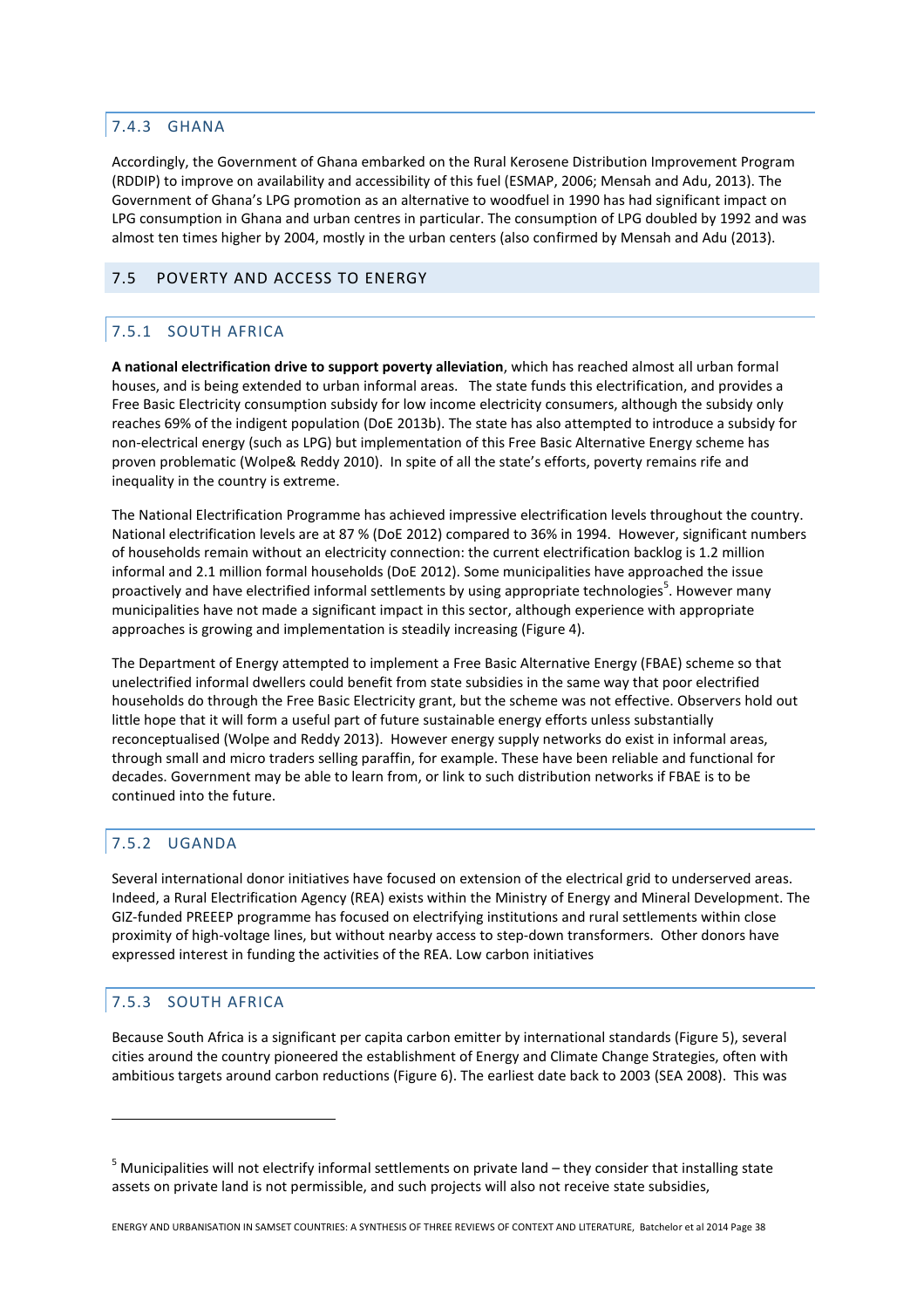well ahead of national government's progression, which eventually released the National Climate Change Response White Paper eight years later in 2011, in time for COP17 being held in eThekwini.



**Figure 8-2 Carbon footprint of South African cities compared with international examples** 

Cities recognized that development agendas were the highest political priority in the country, not carbon emissions, and thus these strategies emphasized the resource and cost savings, security and disaster management advantages, and economic opportunities in embracing low carbon development, and they embedded strong welfare support initiatives in many activity areas.



**Figure 8-3 An example of city carbon futures modeling showing the impact of different sets of interventions on carbon emissions (Cape Town 2011)** 

In spite of such proactivity, it has taken time for cities to transform institutionally such that they are effectively implementing these strategies. Within cities, the electricity efficiency programmes have arguably been the most effective, and renewable energy options are now showing promise – such as the rooftop solar PV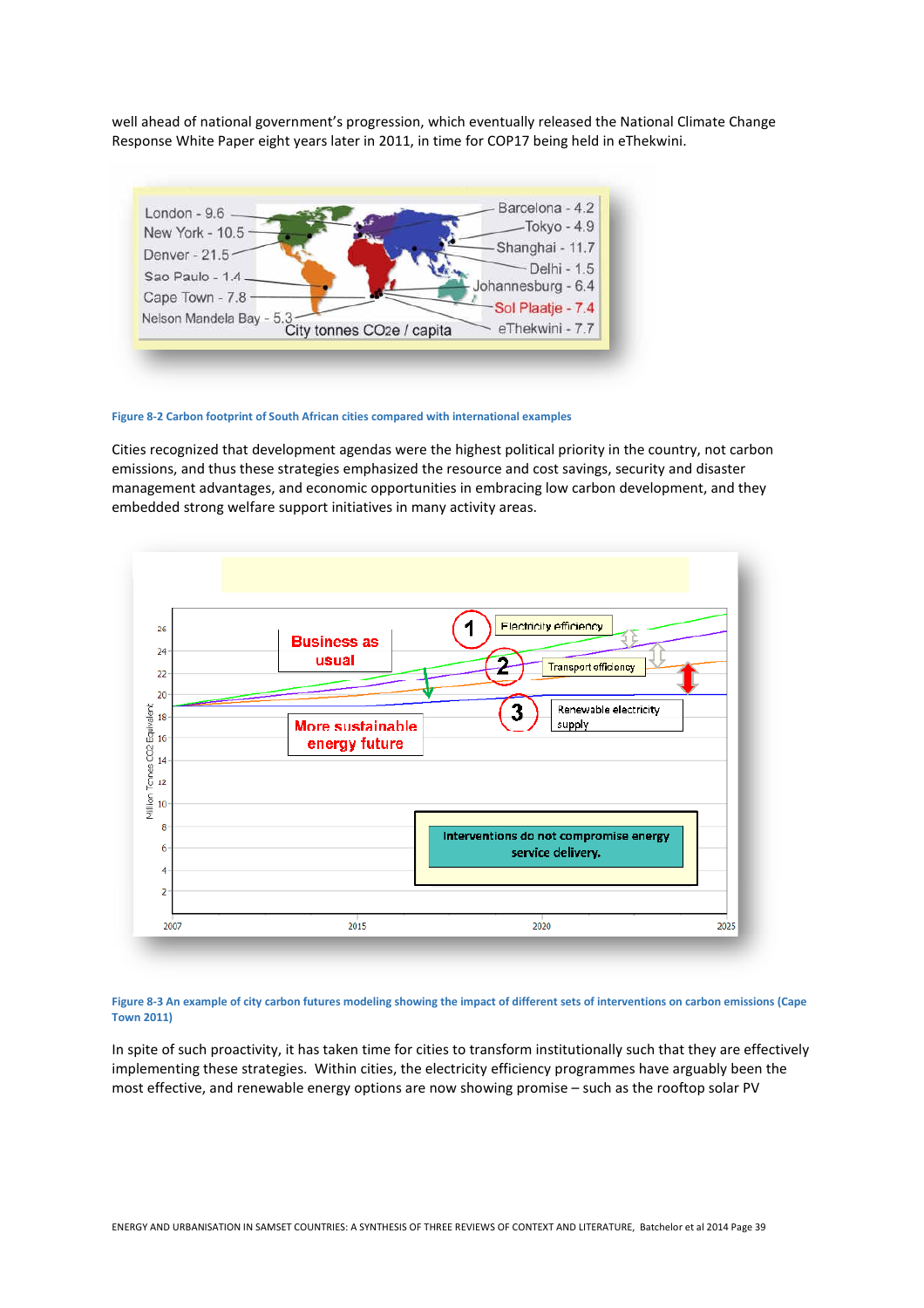systems. Sustainable, efficient building in the public and commercial sector is also steadily gaining ground<sup>6</sup>. Transport profile changes are slow however, partly because of the large infrastructure investments required to make significant changes to the modal use patterns, and partly because of the interdependence and poor coordination with urban spatial form. In any case, even in the most proactive of scenarios urban form changes very slowly.

### 7.6 SUPPORT FOR IMPLEMENTATION OF ENERGY PROJECTS

## 7.6.1 SOUTH AFRICA

Towns and cities lack the resources, institutional frameworks and capacity to engage in the emerging area of sustainable energy implementation, yet are under pressure to make headway – often in terms of the targets set in their Energy and Climate Change Strategies and Action Plans. Although there are several funding programmes available for sustainable energy in urban areas, the capacity in these areas to utilize the funds is often inadequate or non-existent. Sustainable Energy Africa has been running a City Energy Support Unit for the past decade to meet this need, and has developed and collected an array of resource documents, guides and support tools for municipalities embarking on a more sustainable energy trajectory (see Figure 4 and www.cityenergy.gov.za). In addition to these resources, Sustainable Energy Africa runs a learning network of cities and towns in order to facilitate mutual learning and build capacity of urban officials involved in this area. The particular partnership methodology for providing support has evolved over the years and has proven effective in facilitating implementation (SEA 2008).

The South African Local Government Association (SALGA) and the South African Cities Network (SACN) have also become involved in supporting urban areas with sustainable energy and climate change planning in recent years.



Figure 8-4: Some guides on electricity efficiency and renewable energy from www.cityenergy.gov.za

### 7.6.2 UGANDA

 $\overline{\phantom{a}}$ 

**Energy Advisory Project** - German Society for International Cooperation (GIZ) provides policy advice to Ministry of Energy and Mineral Development to promote energy efficiency, rural electrification (solar PV, picoand micro- hydropower) and improved biomass technologies. GIZ has been working in the sector since 1999 and the current funding cycle runs until 2015.

<sup>&</sup>lt;sup>6</sup> Linked to efforts by the Green Building Council of South Africa (www.gbcsa.org.za)